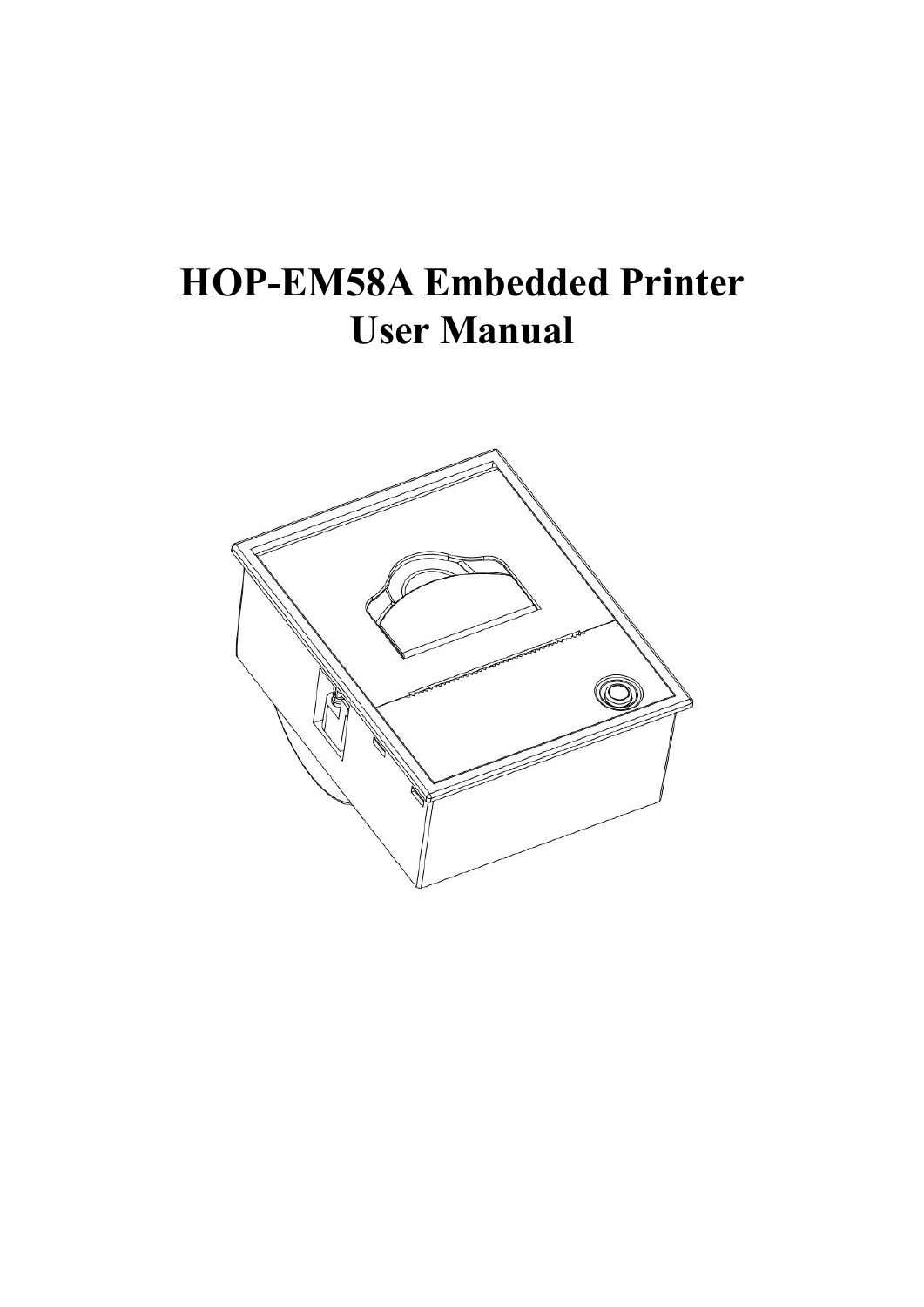#### **Contents**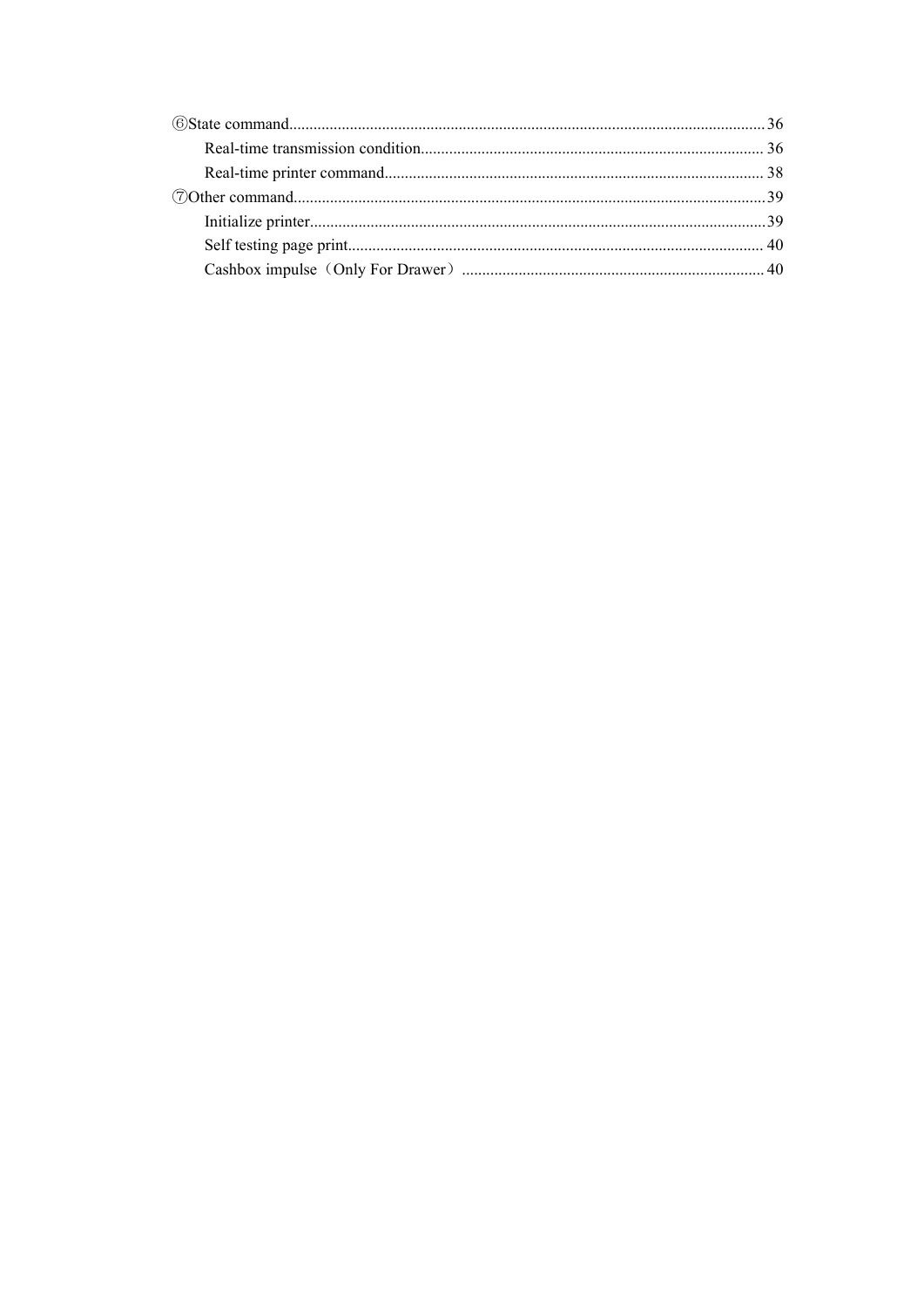#### <span id="page-3-1"></span><span id="page-3-0"></span>**1. Product introduction**

HOP-EM58A is an embedded thermal receipt printer with small size, beautiful appearance, light weight, full functions, high speed, high definition, simple operation and convenient connection. It can be widely used to medical equipment, fire alarm control, industrial control and various other instruments to realize ticket bill printing.

The HOP-EM58A supports Windows, Linux, Android and IOS systems. It can directly print a variety of font, Chinese characters and graphics

#### **Features**

- Classic embedded design, buckle cover design
- $\bullet$  Imported thermal print head with high reliability and long life
- Support multiple bitmaps (including NV Logo bitmap) storage and print
- Support multiple bar codes such as CODE128
- Support GB18030 large character library, both common words and uncommon words can be printed
- Support multiple international languages, support customized graphic printing
- Support ESC standard instruction set and factory-defined instruction set
- Support USB/serial interface,details see specification parameters
- Support Windows, Linux, Android and IOS systems
- Provide support for free on application development, support customization needs

#### **Application field**

- Supermarkets, takeaways, restaurants (Reception and kitchen) bill printing
- Query, transaction and other service system ticket printing
- Sports, postal, aviation and other industries printing
- Data test printing in scientific research, medical, environmental protection and other industries

| Printing method      | Line direct thermal                                                                                                                                                                                                                                                              |
|----------------------|----------------------------------------------------------------------------------------------------------------------------------------------------------------------------------------------------------------------------------------------------------------------------------|
| Print width          | 48mm (paper width $57.5 \pm 0.5$ mm)                                                                                                                                                                                                                                             |
| Print speed          | $90$ mm/s(MAX)                                                                                                                                                                                                                                                                   |
| Print density        | 384 points / line (203 DPI)                                                                                                                                                                                                                                                      |
| Print life           | >50k                                                                                                                                                                                                                                                                             |
| Built-in characters  | International Language : 192 international characters, 69 international<br>code pages<br>Simplified Chinese: GB18030 GB font, support common words and<br>uncommon words<br>Traditional Chinese: Big5 (optional)<br>Support for custom-defined characters and Chinese characters |
| Default line spacing | $3.75$ mm= $30/203$ inches, line spacing support is set in $1/230$ inch<br>increments                                                                                                                                                                                            |

#### **Specifications**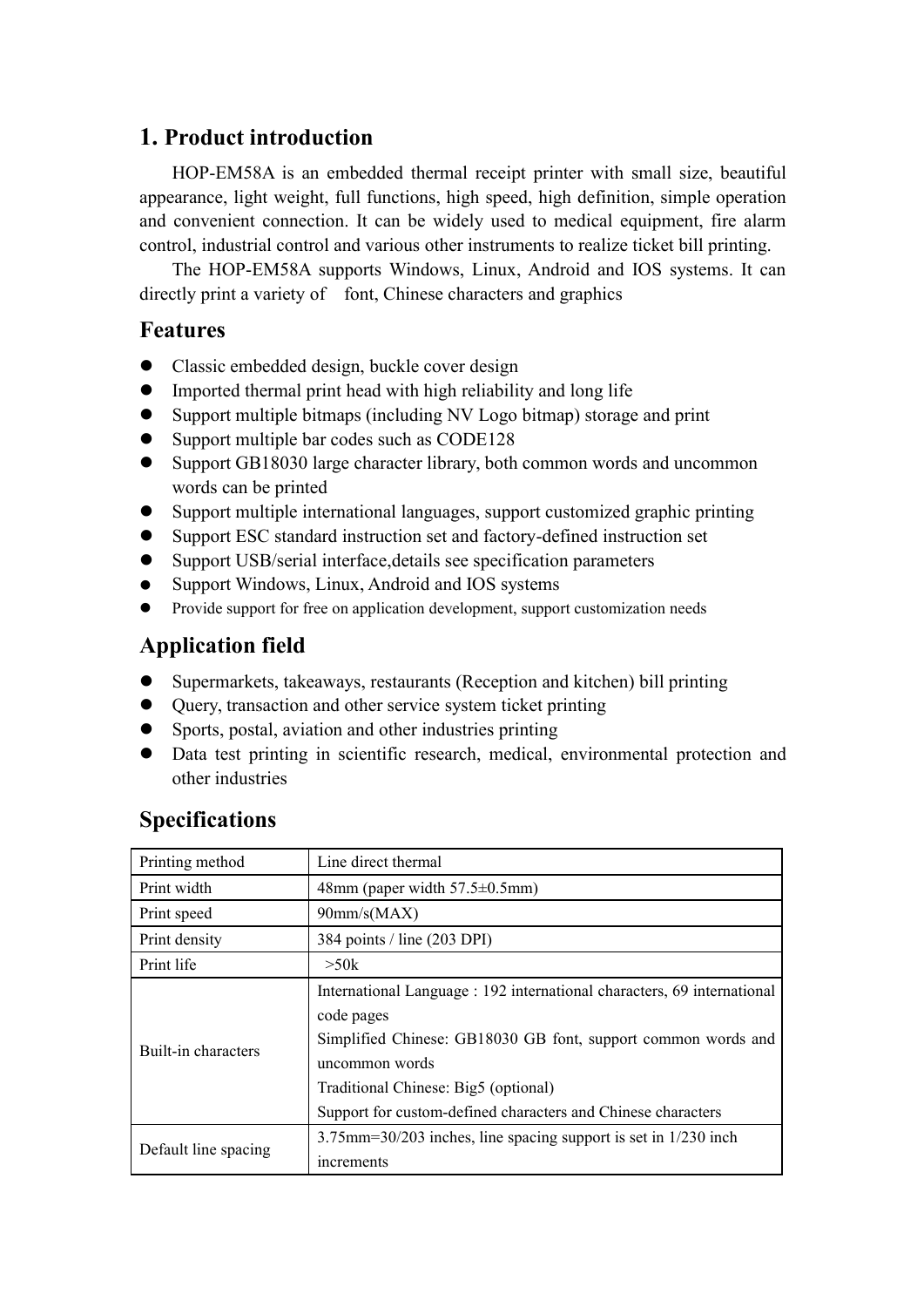| Print command           | ESC/POS command (see programming manual for details)                      |
|-------------------------|---------------------------------------------------------------------------|
| Bar code system         | UPC-A, UPC-E, CODE39, CODE93, CODABAR, CODE128, ITF, EAN                  |
|                         | 8(JAN8), EAN13(JAN13)                                                     |
| Print bitmap            | Supports different density bitmap printing and NV Logo bitmap             |
|                         | storage printing                                                          |
| Detection function      | Photoelectric induction detect paper, thermal heat sensor protect print   |
|                         | head                                                                      |
| Operation instructions  | Feed button, power indicator and error indicator                          |
|                         | USB2.0 (USB printing support)                                             |
| Print interface         | RS232/TTL serial port (choose one)                                        |
| Cash drawer             | $12V-1A$                                                                  |
| Receive Cache           | 4KBytes                                                                   |
|                         | Type: Thermal Roll Paper                                                  |
| Paper Requirements      | Width: $57.5 \pm 0.5$ mm                                                  |
|                         | Outer diameter: $\leq 60$ MM                                              |
| Dimensions              | 111MM*89MM*69MM (length * width * height)                                 |
| Assembly size           | 105.5MM*83.5MM*66.5M (length * width * height)                            |
|                         | Working environment: temperature 0 ~ 45 ° C, humidity 20% RH ~            |
| Environmental           | 85% RH (no condensation)                                                  |
| requirements            | Storage environment: temperature -20 $\sim$ 60 ° C, humidity 5% RH $\sim$ |
|                         | 95% RH (no condensation)                                                  |
| Power supply            | Input voltage: 9.6-12V (voltage range depends on hardware version)        |
| specification           | Input power: 24W, peak power 60W                                          |
| Reliability performance | $MCBF > 5$ million lines                                                  |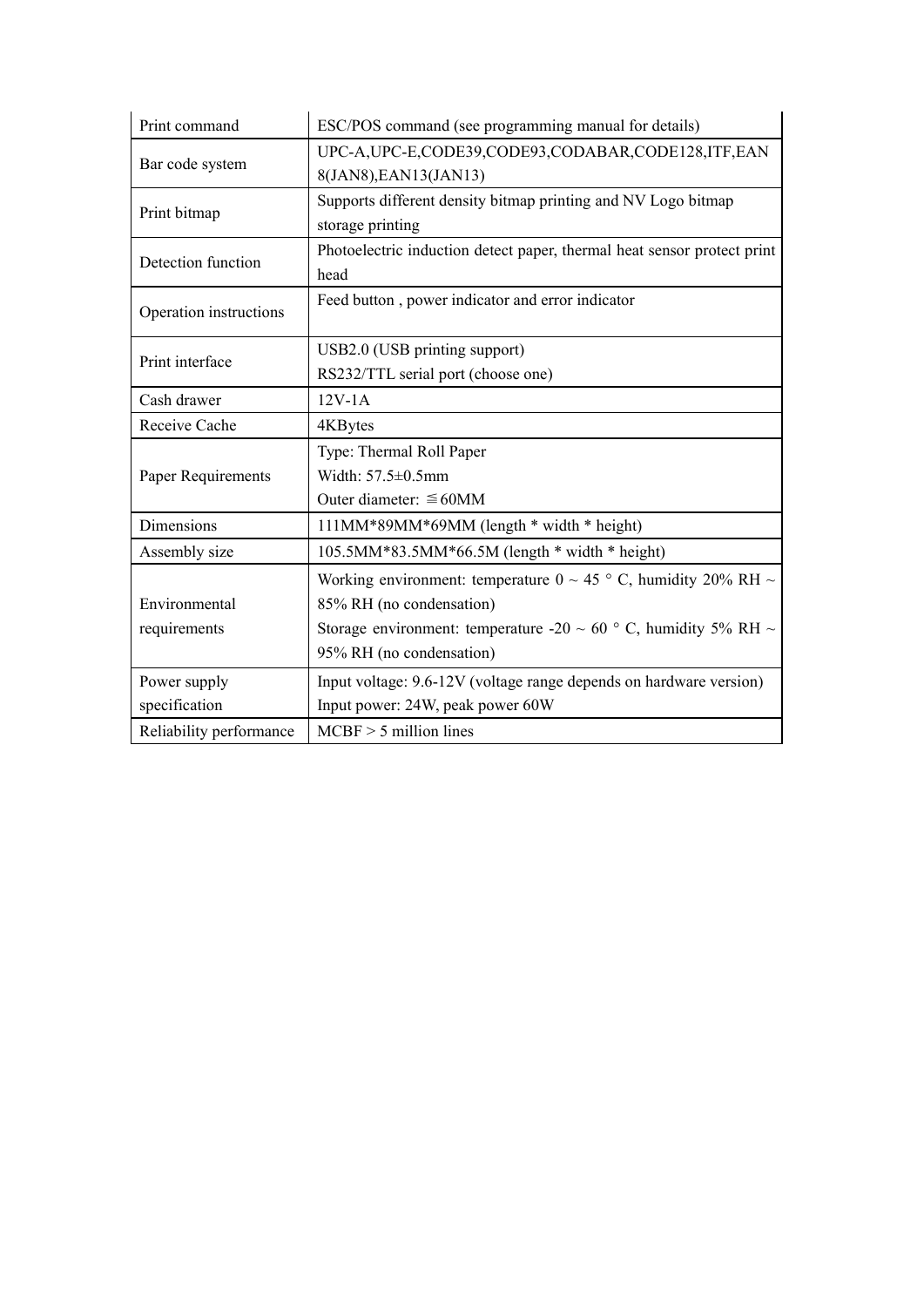### **Assembly Dimension**

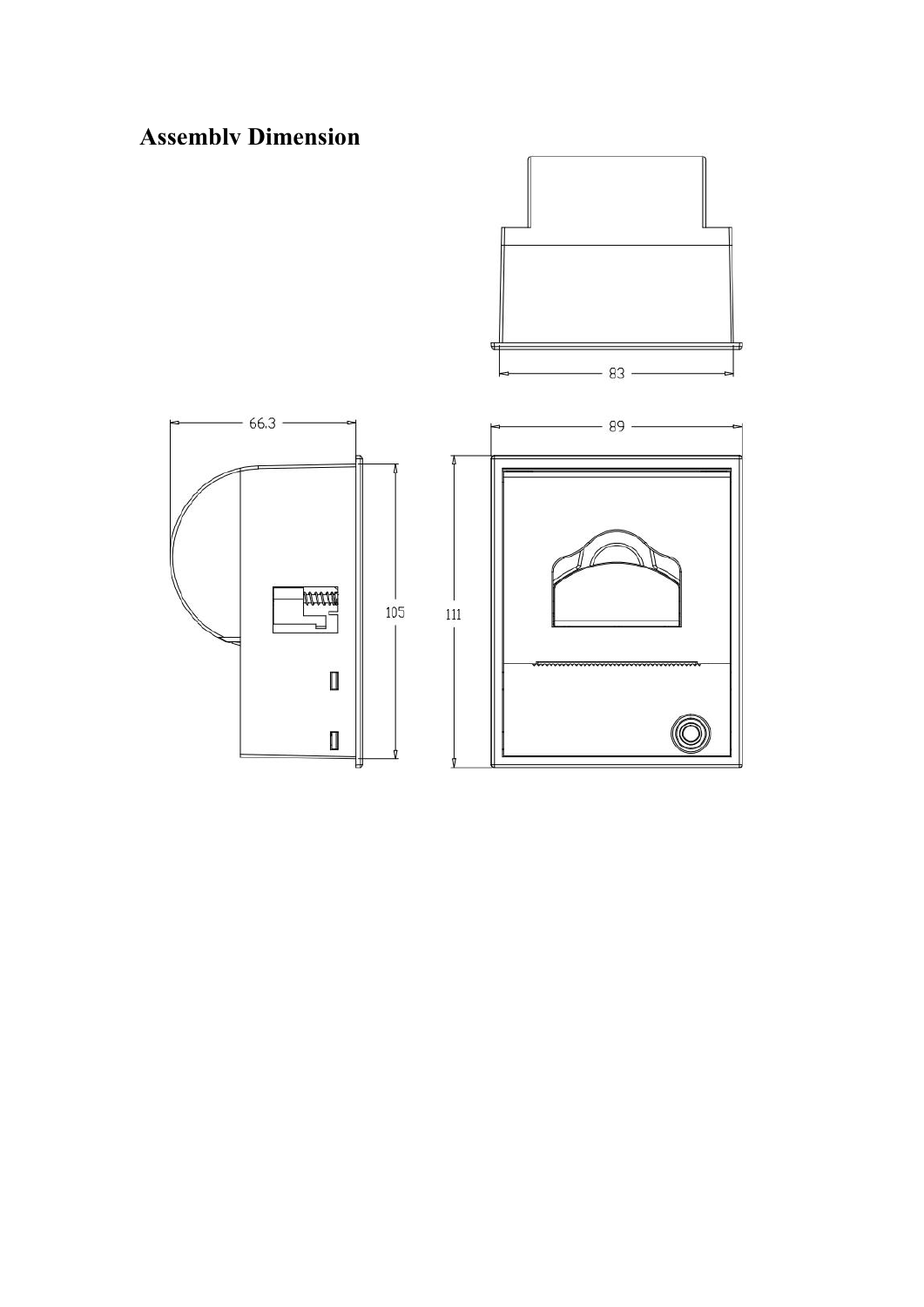### **2. Pin Definition**



#### 2.1 Power Interface Definition

| Pin number | Signal name          |
|------------|----------------------|
|            | $VIN(+12V) OR(5-9V)$ |
|            | GND                  |

#### 2.2 Cash box Interface definition

1) Pin definition

| <b>Pin number</b> | Signal name                                      |
|-------------------|--------------------------------------------------|
|                   | VDR<br>contact to drawer port $RJ-11$ 6P6C pin4) |
|                   | DRAWER(contact to drawer port RJ-11 6P6Cpin2/5)  |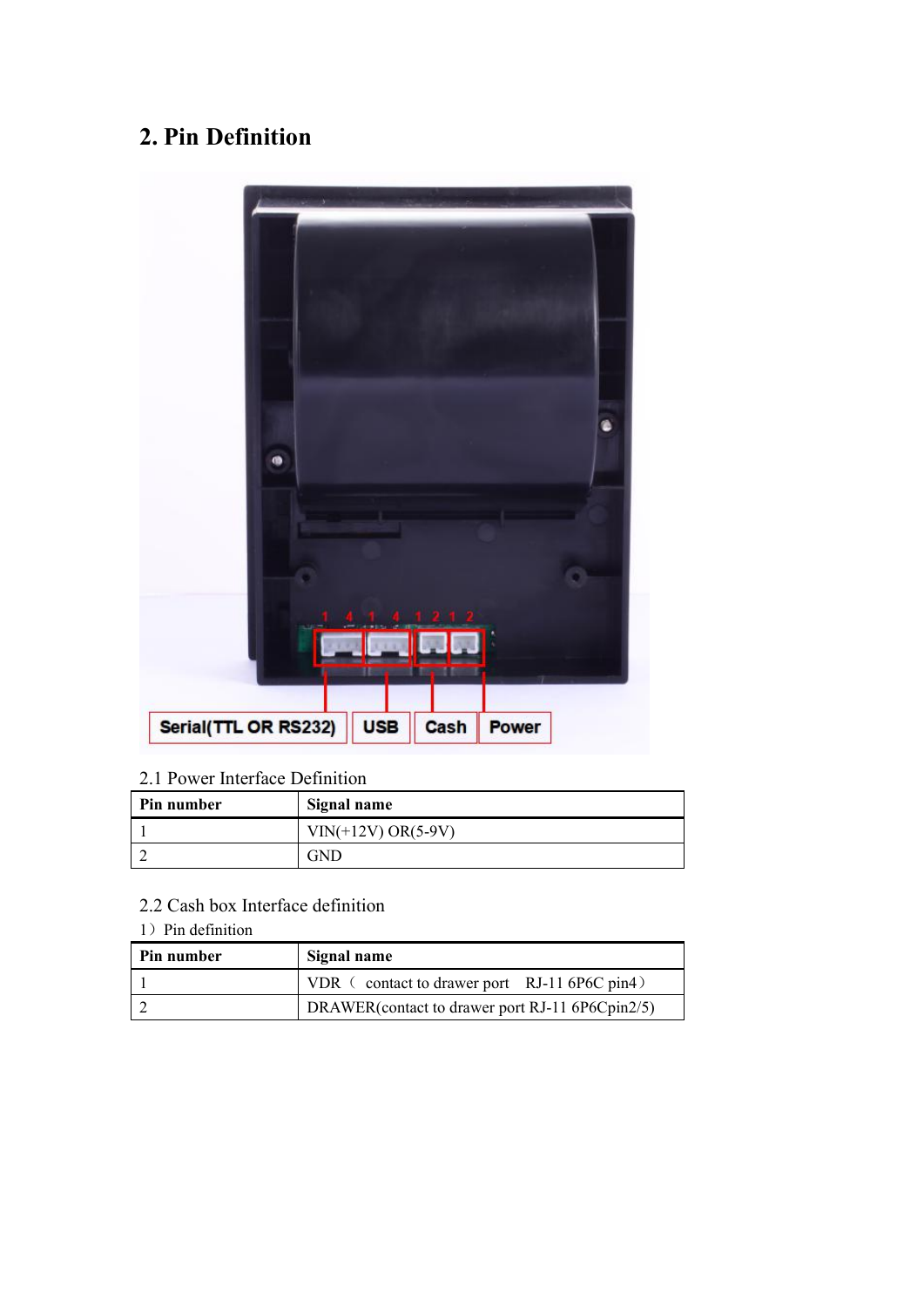

#### 2) The box type 6P6C connector socket with RJ-11 interface

#### 3)**Interface signal definition**

| Pin number | Signal          | <b>Function</b>                     |
|------------|-----------------|-------------------------------------|
|            | FG              | Case                                |
| 2          | <b>DRAWER 1</b> | Driving signal for cashbox 1        |
|            | <b>DRSW</b>     | Cashbox condition monitoring signal |
|            | VDR             | Cashbox driving power               |
|            | <b>DRAWER 2</b> | Driving signal for cashbox 2        |
|            | GND             | Circuit common                      |

#### 2.3 USB Interface Pin Definition

| Pin number | Signal name | Illustration       |
|------------|-------------|--------------------|
|            | VUSB        | $+5V$              |
|            | I )-        | Negative data line |
|            | $^{+}$      | Data line          |
|            | GND         | <b>GND</b>         |

#### 2.4 Serial(TTL OR RS232) Interface Definition

| Pin number | Signal name            | <b>Function</b> |
|------------|------------------------|-----------------|
|            | RTS (Printer Output)   | Output          |
|            | RX(Rx, Printer Input)  | Input           |
|            | TX(Tx, Printer Output) | Output          |
|            | GND                    | GND             |

#### <span id="page-7-0"></span>**4 Instruction list**

| LF               | Printing and paper feed        |                         |
|------------------|--------------------------------|-------------------------|
| <b>CR</b>        | Enter                          | Printing and paper feed |
| ESC J            | Printing and paper feed n dot  | instructions            |
| ESC d            | Printing and paper feed n line |                         |
| ESC <sub>3</sub> | Set line spacing n dot         | Print settings          |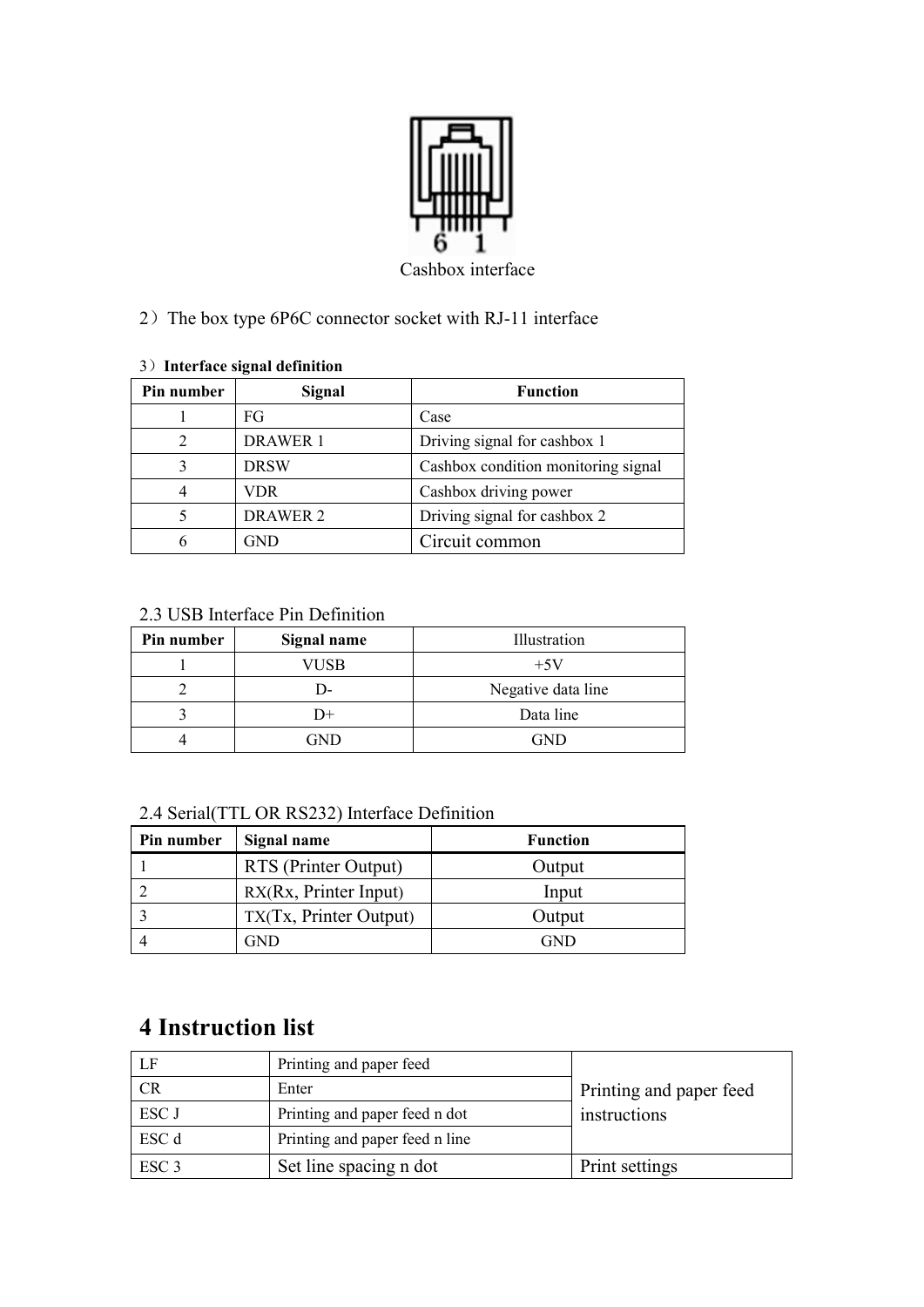| ESC <sub>2</sub>                   | Set line spacing to default            |                           |
|------------------------------------|----------------------------------------|---------------------------|
| ESC <sub>\$</sub>                  | Set print position                     |                           |
| GS L nL nH                         | Set left blank                         |                           |
| ESC!                               | Set character printing                 |                           |
| ESC M n                            | Select font                            |                           |
| GS!n                               | Set character size                     |                           |
| GS B n                             | Set, remove white print                |                           |
| $\text{ESC} - n$                   | Set, remove underline                  |                           |
| ESC V n                            | Set, release 90 degree rotary printing |                           |
| ESC a                              | Print alignment                        |                           |
| FS &                               | Set Chinese mod                        |                           |
| FS.                                | Cancel Chinese mode                    |                           |
| ESC R n                            | International character set            |                           |
| ESC <sub>tn</sub>                  | Select character code page             |                           |
| ESC <sup>*</sup>                   | Vertical data filling                  |                           |
| GS V0                              | Picture level model data printing      | Graphic print instruction |
| FS q                               | Definition NV bitmap                   |                           |
| FS p n m                           | Print NV bitmap                        |                           |
| HT                                 | Horizontal tabulation                  |                           |
| <b>ESC D</b>                       | Set tab position                       | Tab command               |
| GS <sub>H</sub>                    | Set one dimensional bar code           |                           |
|                                    | readable character (HRI) Printing      |                           |
|                                    | position                               | One dimensional bar code  |
| GS h                               | Set bar height                         | print instruction         |
| GS w                               | Set bar width                          |                           |
| GSk                                | Print one-dimensional bar code         |                           |
| DLE EOT n                          | Real-time transfer state               | Status command            |
| DLE ENQ n                          | Real time printer request              |                           |
| ESC @                              | Initialization printer                 |                           |
| DC <sub>2</sub> T                  | Print page self testing                | Other instructions        |
| $\text{ESC}\, \text{p m}$ tl<br>t2 | Produce cashbox pulse                  |                           |

### <span id="page-8-0"></span>**5 Detailed instructions**

<span id="page-8-1"></span>①Printing and paper feed instruction

### <span id="page-8-2"></span>**Printing and paper feed**

| Instruction | Printing and paper feed           |
|-------------|-----------------------------------|
| name        |                                   |
| Instruction | ASCII<br>$\cdot$ LF               |
| code        | Decimal system<br>$\therefore$ 10 |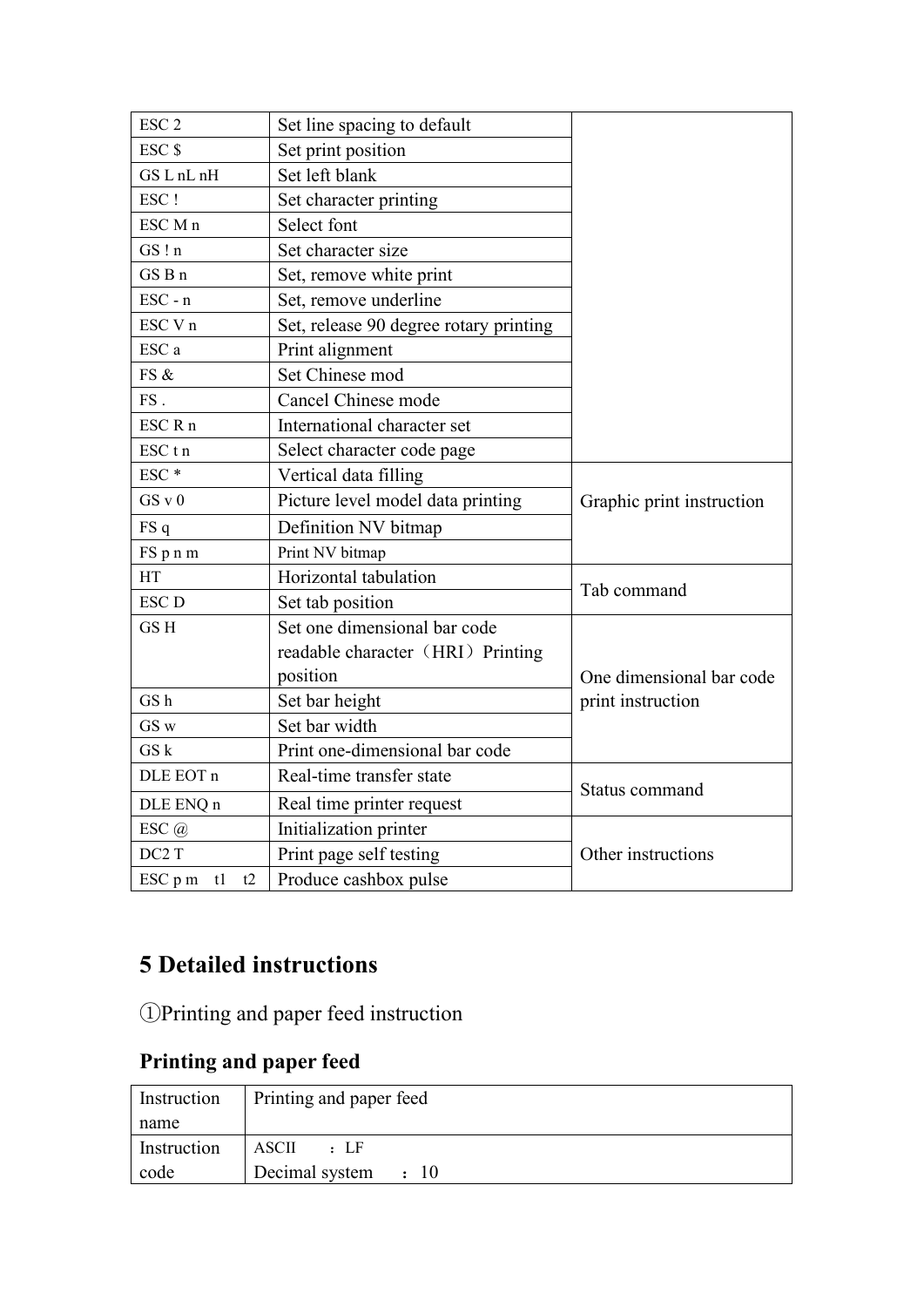|                         | Hexadecimal: 0A                                                                                                                                                                     |
|-------------------------|-------------------------------------------------------------------------------------------------------------------------------------------------------------------------------------|
| Function<br>description | Print the contents of the cache, After that according to the current line<br>spacing setting feed one line paper, and adjust the print position to the<br>next line start position. |
| Parameter               | not have                                                                                                                                                                            |
| range                   |                                                                                                                                                                                     |
| Default                 | not have                                                                                                                                                                            |
| value                   |                                                                                                                                                                                     |
| Support                 | All models                                                                                                                                                                          |
| model                   |                                                                                                                                                                                     |
| <b>Matters</b>          | not have                                                                                                                                                                            |
| needing                 |                                                                                                                                                                                     |
| attention               |                                                                                                                                                                                     |
| Use example             | not have                                                                                                                                                                            |

#### <span id="page-9-0"></span>**Enter**

| Instruction   | Enter                                                              |
|---------------|--------------------------------------------------------------------|
| name          |                                                                    |
| Instruction   | <b>ASCII</b><br>: CR                                               |
| code          | Decimal system : 13                                                |
|               | Hexadecimal: 0D                                                    |
| Function      | When the print buffer is not empty, the same with LF, otherwise no |
| description   | effect.                                                            |
| Parameter     | not have                                                           |
| range         |                                                                    |
| Default value | not have                                                           |
| Support model | All models                                                         |
| Matters       |                                                                    |
| needing       | not have                                                           |
| attention     |                                                                    |
| Use example   | not have                                                           |

# <span id="page-9-1"></span>**Printing and paper feed n dot**

| Instruction     | Printing and paper feed n dot                        |
|-----------------|------------------------------------------------------|
| name            |                                                      |
| Instruction     | $\text{ASCII}$ : ESC Jn                              |
|                 | Decimal system : 27 74 n                             |
| code            | Hexadecimal : 1B4A n                                 |
| <b>Function</b> | Print the contents of the cache and paper feed n dot |
| description     |                                                      |
| Parameter       | $0 \le n \le 255$                                    |
| range           |                                                      |
| Default value   | not have                                             |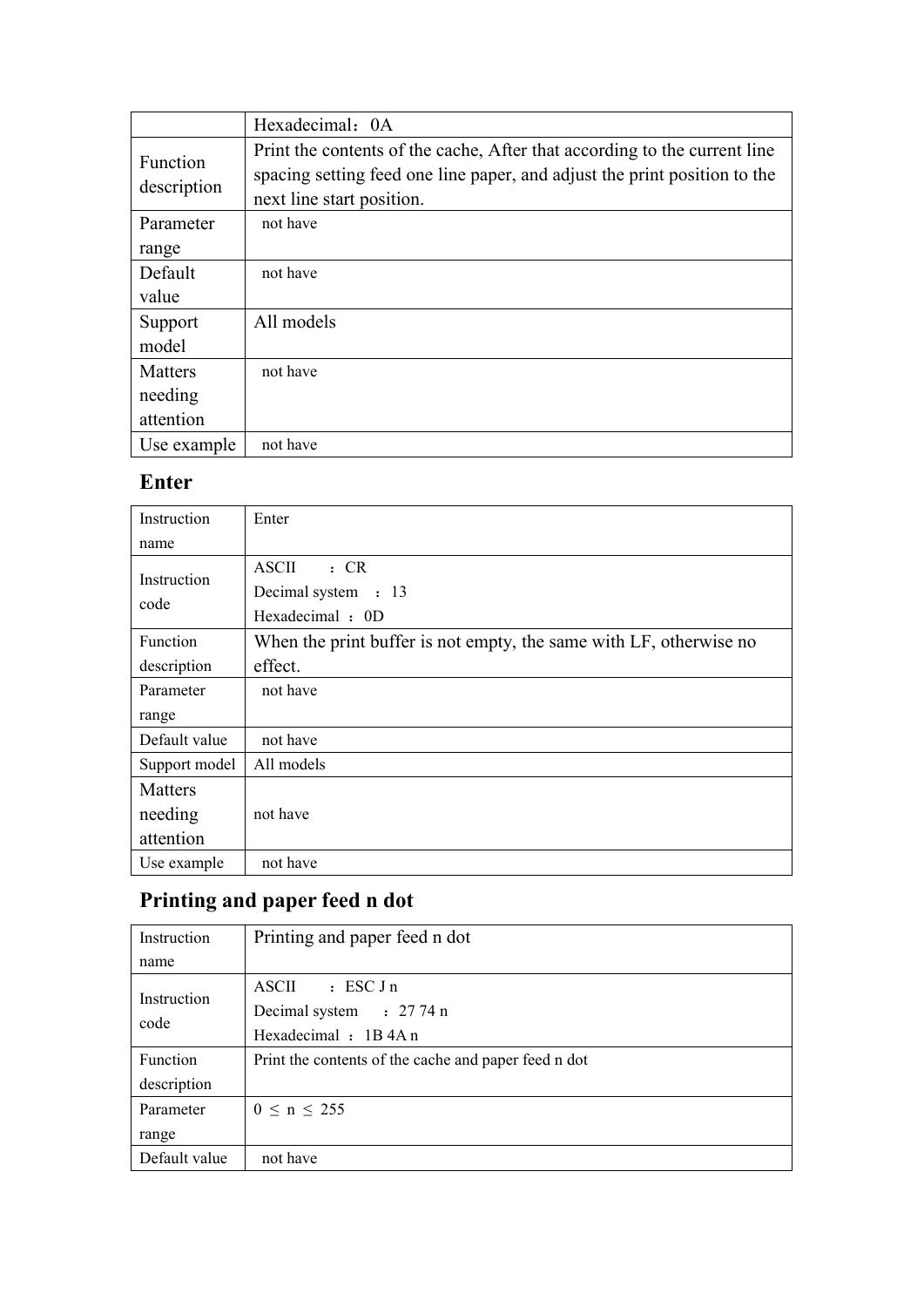| Support model   All models |                                                                         |
|----------------------------|-------------------------------------------------------------------------|
| Matters                    | When the print buffer is empty, only paper feed n dot.                  |
| needing                    | After the execution of this directive, adjust the print position to the |
| attention                  | next line start position.                                               |
| Use example                | 1b 40 30 31 32 1b 4a 10                                                 |

### <span id="page-10-0"></span>**Printing and paper feed n line**

| Instruction    | Printing and paper feed n line                                      |
|----------------|---------------------------------------------------------------------|
| name           |                                                                     |
|                | $:$ ESC d n<br><b>ASCII</b>                                         |
| Instruction    | Decimal system : 27 100 n                                           |
| code           | Hexadecimal : 1B 64 n                                               |
| Function       | Print the contents of the cache and paper feed n line               |
| description    |                                                                     |
| Parameter      | $0 \le n \le 255$                                                   |
| range          |                                                                     |
| Default value  | not have                                                            |
| Support model  | All models                                                          |
| <b>Matters</b> | This command sets the print start position as the starting point of |
| needing        | the line.                                                           |
| attention      |                                                                     |
| Use example    | 1b 40 30 31 32 1b 64 01                                             |

### <span id="page-10-1"></span>②Print settings instructions.

### <span id="page-10-2"></span>**Set line spacing n dot.**

| Instruction     | Printing and paper feed n dot         |
|-----------------|---------------------------------------|
| name            |                                       |
| Instruction     | <b>ASCII</b><br>$\cdot$ ESC 3 n       |
| code            | Decimal system : 27 51 n              |
|                 | Hexadecimal: 1B 33 n                  |
| <b>Function</b> | Set line spacing n dot.               |
| description     |                                       |
| Parameter       | $0 \le n \le 255$                     |
| range           |                                       |
| Default value   | $n = 33$                              |
| Support mode    | All models                            |
| Matters         | The line spacing is shown as follows: |
| needing         |                                       |
| attention       |                                       |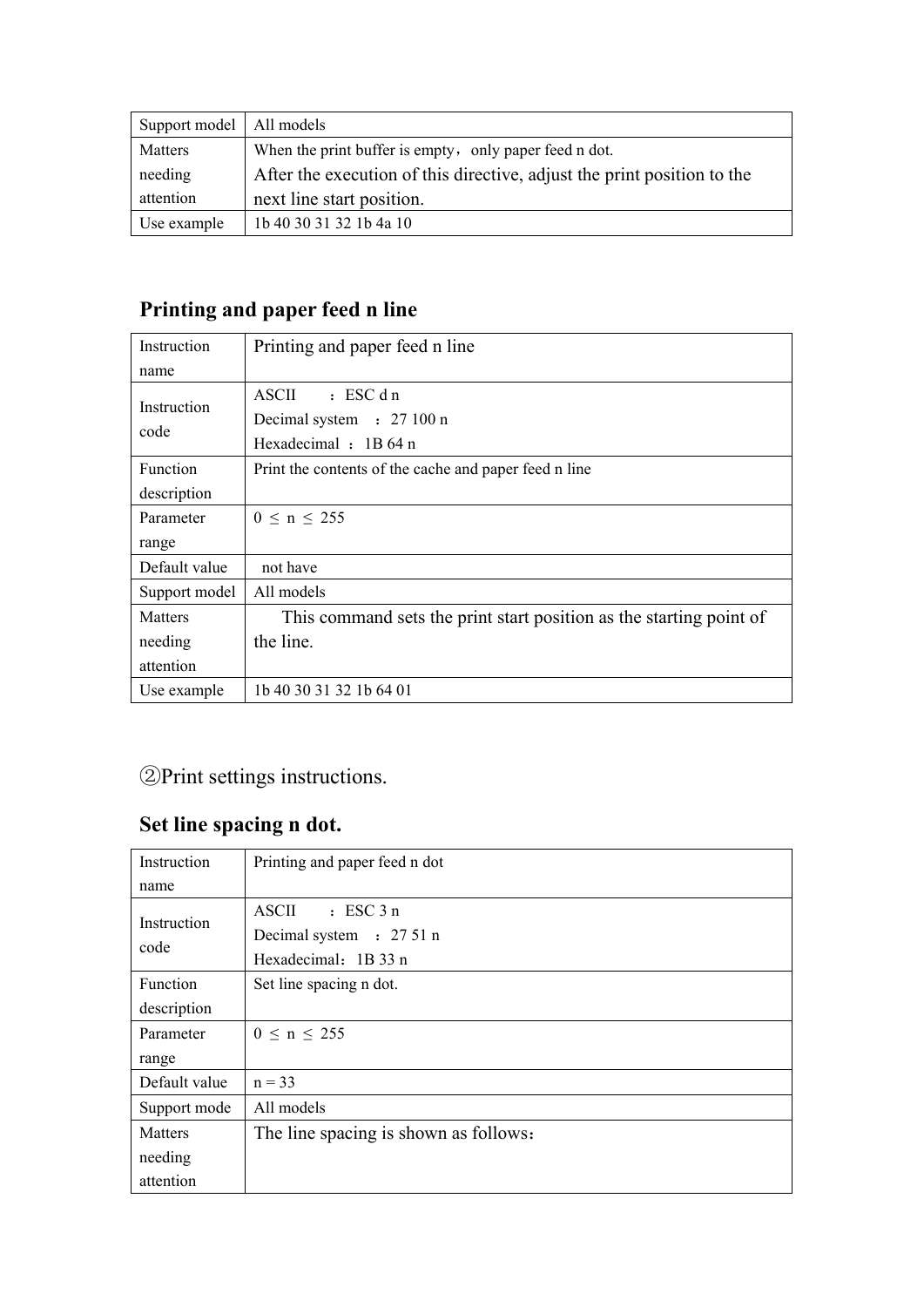|             | Character width<br>Line space<br><b>BBBBBBBBBBBB</b>                                                                                     |
|-------------|------------------------------------------------------------------------------------------------------------------------------------------|
|             | If the set line spacing is less than the maximum character height in a<br>row, the row spacing is equal to the maximum character height. |
|             | If ESC 2, ESC $\omega$ , printer reset, printer power off, line spacing restored                                                         |
|             | to default.                                                                                                                              |
| Use example | $1b$ 40                                                                                                                                  |
|             | 1b 33 30                                                                                                                                 |
|             | 30 31 32 0d 0a                                                                                                                           |
|             | 30 31 32 0d 0a                                                                                                                           |
|             | $1b$ 32                                                                                                                                  |
|             | 30 31 32 0d 0a                                                                                                                           |
|             | 30 31 32 0d 0a                                                                                                                           |

# <span id="page-11-0"></span>**Set line spacing to default**

| Instruction                            | Set line spacing to default                                                                                                                                                                                                                       |
|----------------------------------------|---------------------------------------------------------------------------------------------------------------------------------------------------------------------------------------------------------------------------------------------------|
| name                                   |                                                                                                                                                                                                                                                   |
| Instruction                            | $\pm$ ESC 2<br><b>ASCII</b>                                                                                                                                                                                                                       |
| code                                   | Decimal system : 27 50                                                                                                                                                                                                                            |
|                                        | Hexadecimal : 1B 32                                                                                                                                                                                                                               |
| Function                               | Set the line spacing to the default 33 dot                                                                                                                                                                                                        |
| description                            |                                                                                                                                                                                                                                                   |
| Parameter                              | not have                                                                                                                                                                                                                                          |
| range                                  |                                                                                                                                                                                                                                                   |
| Default value                          | not have                                                                                                                                                                                                                                          |
| Support model                          | All models                                                                                                                                                                                                                                        |
| <b>Matters</b><br>needing<br>attention | For a detailed look at the ESC 3 line distance instruction.<br>If the set line spacing is less than the maximum character height<br>in a row, the row spacing is equal to the maximum character height.<br>You can use ESC 3 custom line spacing. |
| Use example                            | not have                                                                                                                                                                                                                                          |

### <span id="page-11-1"></span>**Set print position**

| Instruction         | Set print position                                                            |
|---------------------|-------------------------------------------------------------------------------|
| name                |                                                                               |
| Instruction<br>code | $:$ ESC $$nLnH$<br>ASCII                                                      |
|                     | Decimal system : 27 36 nL nH                                                  |
|                     | Hexadecimal : 1B 24 nL nH                                                     |
| <b>Function</b>     | Adjust the print position to the starting position of the print ( $nL + nH^*$ |
| description         | 256)                                                                          |
| Parameter           | $0 \leq nL \leq 255$ , $0 \leq nH \leq 255$                                   |
| range               |                                                                               |
| Default value       | not have                                                                      |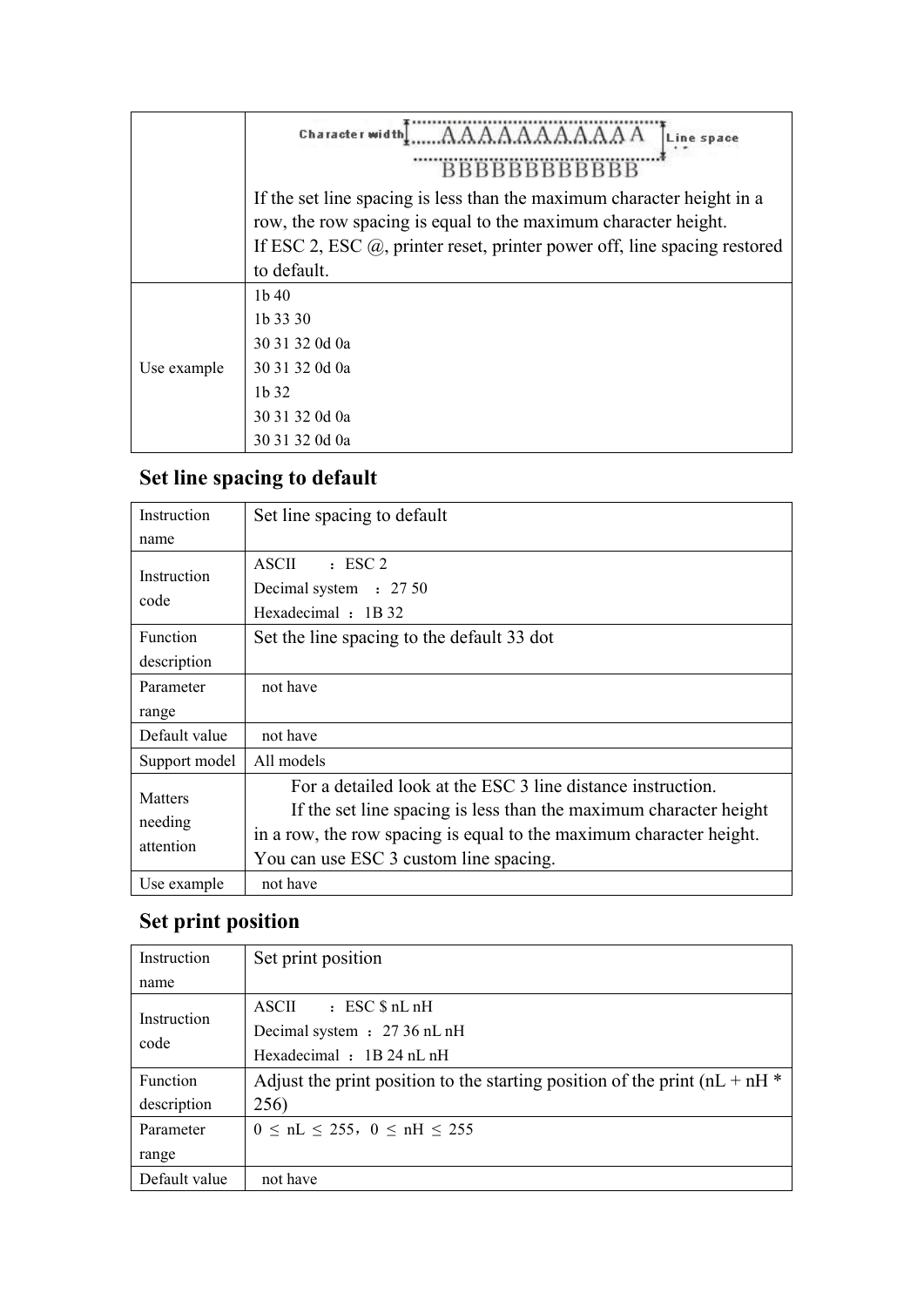| Support mode | All models                                                                 |
|--------------|----------------------------------------------------------------------------|
| Matters      | This instruction is only on the line, after the print position is reset to |
| needing      | the print start position.                                                  |
| attention    | Move beyond print range to next line print.                                |
|              | 1b 40 1b 24 08 00                                                          |
| Use example  | 30 31 32 0d 0a                                                             |
|              | 30 31 32 0d 0a                                                             |

### <span id="page-12-0"></span>**Set left blank**

| Instruction                     | Set print position                                                                                                                                                                                        |
|---------------------------------|-----------------------------------------------------------------------------------------------------------------------------------------------------------------------------------------------------------|
| name                            |                                                                                                                                                                                                           |
|                                 | <b>ASCII</b><br>$:$ GS $L$ nL nH                                                                                                                                                                          |
| Instruction<br>code             | Decimal system : 29 76 nL nH                                                                                                                                                                              |
|                                 | Hexadecimal : 1D 4C nL nH                                                                                                                                                                                 |
| Function                        | Set left blank $(nL + nH \times 256)$ dot                                                                                                                                                                 |
| description                     |                                                                                                                                                                                                           |
| Parameter                       | $0 \le nL \le 255$ , $0 \le nH \le 255$                                                                                                                                                                   |
| range                           |                                                                                                                                                                                                           |
| Default value                   | not have                                                                                                                                                                                                  |
| Support mode                    | All models                                                                                                                                                                                                |
| Matters<br>needing<br>attention | This command is valid only at the start of a row.<br>The following illustration:<br>Print area<br>Left distance<br>Print area width<br>If the setting is out of print range, use the maximum value of the |
|                                 | printable unit.<br>1b 40 1d 4c 08 00                                                                                                                                                                      |
| Use example                     | 30 31 32 0d 0a                                                                                                                                                                                            |
|                                 | 30 31 32 0d 0a                                                                                                                                                                                            |
|                                 |                                                                                                                                                                                                           |

#### <span id="page-12-1"></span>**Set horizontal and vertical movement units**

| Instruction         | Set horizontal and vertical movement units                       |
|---------------------|------------------------------------------------------------------|
| name                |                                                                  |
|                     | $ASCI$ : $GS Pxy$                                                |
| Instruction<br>code | Decimal system $\therefore$ 29 80 x y                            |
|                     | Hexadecimal: $1D\ 50xy$                                          |
| <b>Function</b>     | • The lateral movement units are set to $25.4/x$ mm $(1/x$ inch) |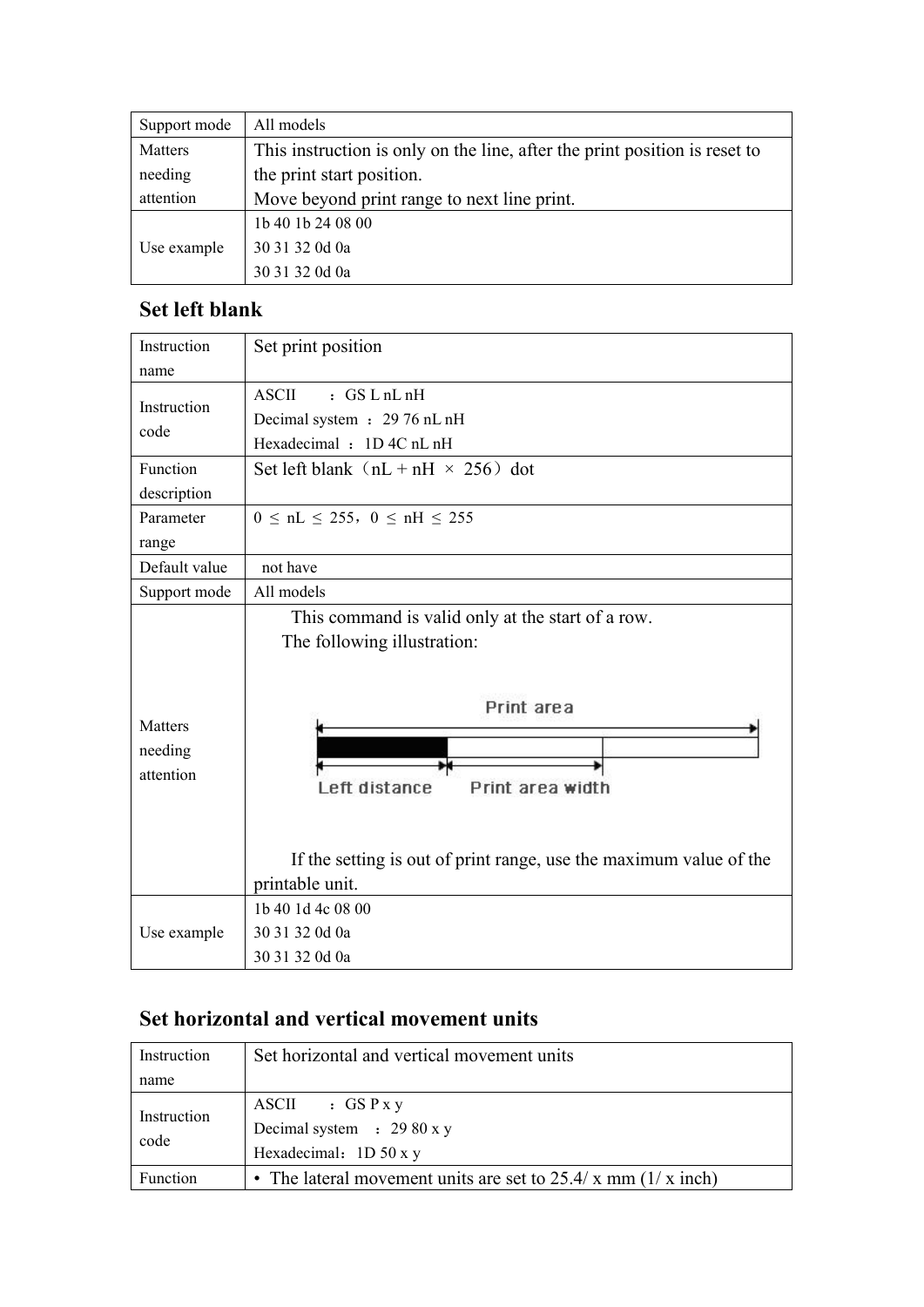| description   | longitudinal moving units to be set to 25.4/ y mm $(1/y)$                     |
|---------------|-------------------------------------------------------------------------------|
|               | • When $x$ and $y$ are $0$ , $X$ and $y$ are set to default values.           |
| Parameter     | $0 \le x \le 255, 0 \le y \le 255$                                            |
| range         |                                                                               |
|               | $x = 200$ , $y = 380$ . At this point a moving unit is a print point. The     |
| Default value | transverse distance is about 1/8mm, and the vertical distance is about        |
|               | $1/15$ mm.                                                                    |
| Support mode  | 80XXX                                                                         |
|               | · Mobile unit standard mode can be set, page mode can not be set.             |
|               | • Perpendicular to the feed direction transverse to longitudinal feed         |
|               | direction.                                                                    |
|               | • In standard mode, the following commands are either X or Y, even            |
|               | if the character is rotated (inverted or rotated 90 degrees)                  |
|               | 1 Command with X: ESC SP, ESC \$, ESC \, FS S, GS L, GS W                     |
|               | 2 Command with Y: ESC 3, ESC J, GS V                                          |
|               | • Under the age mode, use X or Y according to the regional direction          |
|               | and print start position.                                                     |
|               | 1) When the print start position is set to the upper left corner of the       |
|               | ESC T command (from the left to the right) or the lower right corner          |
| Matters       | (from right to left):                                                         |
| needing       | Command with X: ESC SP, ESC \$, ESC W, ESC \, FS S                            |
| attention     | Command with Y: ESC 3, ESC J, ESC W, GS \$, GS \, GS V                        |
|               | $Q$ When the print start position is set up in the upper right corner of      |
|               | the ESC T command (from the top to bottom) or in the lower left               |
|               | corner (print direction from bottom to top):                                  |
|               | Command with X: ESC 3, ESC J, ESC W, GS $\S$ , GS \                           |
|               | Command with Y: ESC SP, ESC \$, ESC W, ESC \, FS S, GS V                      |
|               | • This command does not affect other settings that were previously            |
|               | set.                                                                          |
|               | • The smallest unit of movement is the result of the combined action          |
|               | of the command and other commands.                                            |
|               | • One inch equals 25.4mm.                                                     |
|               | 1d 50 c8 c8                                                                   |
|               | 1B 4C                                                                         |
|               |                                                                               |
|               | 1B 57 30 00 00 00 78 00 30 00                                                 |
| Use example   | 1B 33 18                                                                      |
|               | 1B 57                                                                         |
|               | 30 31 32 30 31 32 30 31 32 30 31 32 30 31 32 30 31 32 30 31 32 30 31 32 30 31 |
|               | 32 30 31 32 30 31 32 30 31 32 30 31 32 30 31 32 30 31 32 30 31 32 30 31 32    |
|               | 0 <sup>C</sup>                                                                |

#### <span id="page-13-0"></span>**Select font**

| Instruction | $\Omega$ 1<br>Select font |
|-------------|---------------------------|
| name        |                           |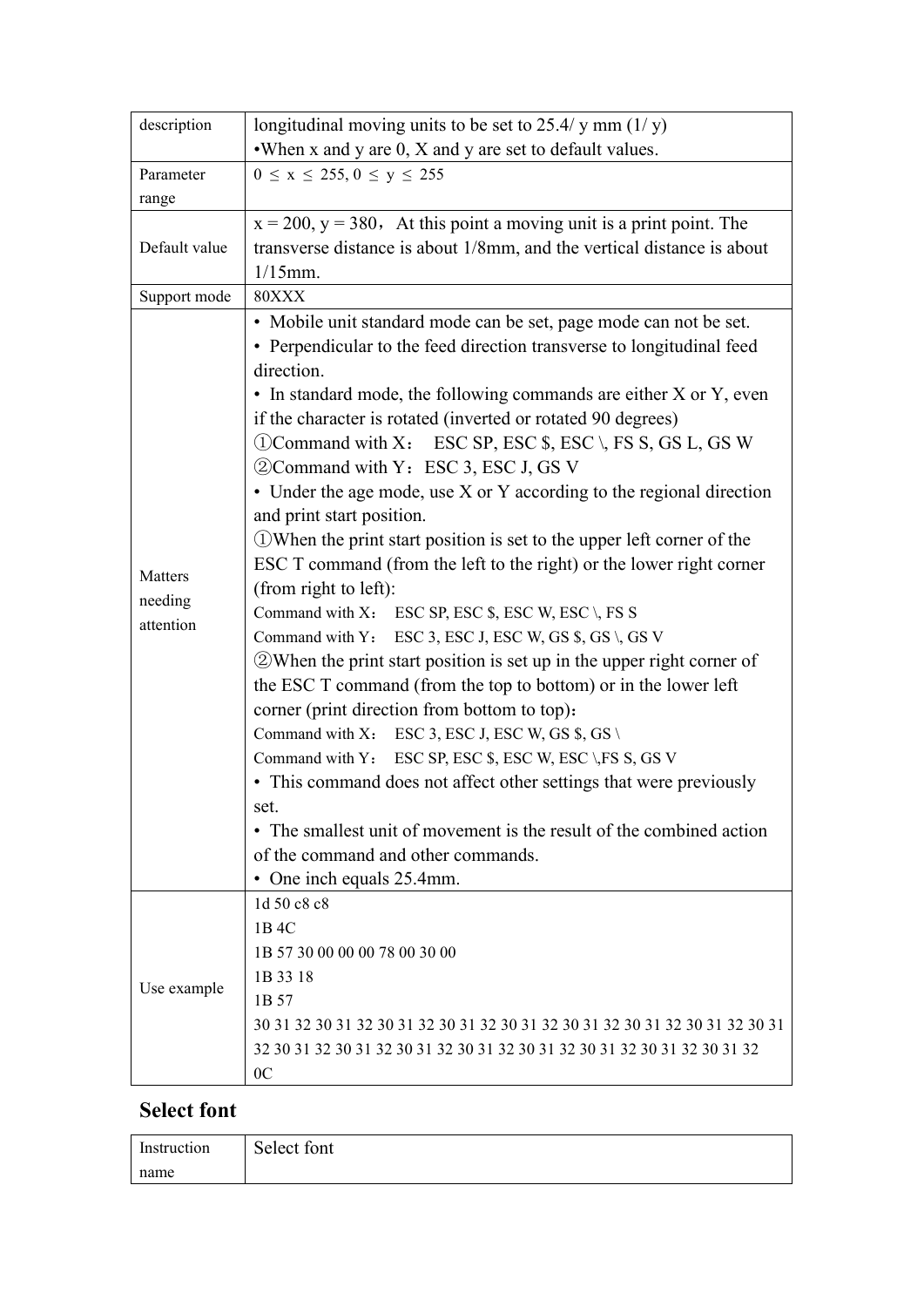| Instruction   | <b>ASCII</b>             |                | $:$ ESC M n                                                          |  |  |  |  |
|---------------|--------------------------|----------------|----------------------------------------------------------------------|--|--|--|--|
| code          | Decimal system : 27 77 n |                |                                                                      |  |  |  |  |
|               | Hexadecimal: 1b 4d n     |                |                                                                      |  |  |  |  |
|               | Select character font    |                |                                                                      |  |  |  |  |
|               |                          | n              | Function                                                             |  |  |  |  |
| Function      |                          | 0, 48          | Select font A $(12 \times 24)$ .                                     |  |  |  |  |
| description   |                          | 1, 49          | Select font B $(9 \times 24)$ .                                      |  |  |  |  |
|               |                          | 2, 50          | Select font $C(9\times17)$                                           |  |  |  |  |
|               |                          | 3, 51          | Select font $D(8\times16)$                                           |  |  |  |  |
|               |                          | 4, 52          | Select font E $(16 \times 18)$                                       |  |  |  |  |
| Parameter     |                          |                | $n = 0, 1, 2, 3, 4, 48, 49, 50, 51, 52$                              |  |  |  |  |
| range         |                          |                |                                                                      |  |  |  |  |
| Default value | $n = 0$                  |                |                                                                      |  |  |  |  |
| Support mode  | Part model               |                |                                                                      |  |  |  |  |
| Matters       |                          |                | • ESC ! You can also select the font type, but the settings you have |  |  |  |  |
| needing       |                          |                | received from the last command are valid.                            |  |  |  |  |
| attention     |                          |                |                                                                      |  |  |  |  |
|               | 1b 40                    |                |                                                                      |  |  |  |  |
|               | 1b 4d 00                 |                |                                                                      |  |  |  |  |
|               | 30 31 32 0d 0a           |                |                                                                      |  |  |  |  |
|               | 1b 4d 01                 |                |                                                                      |  |  |  |  |
|               |                          | 30 31 32 0d 0a |                                                                      |  |  |  |  |
| Use example   | 1b 4d 02                 |                |                                                                      |  |  |  |  |
|               | 30 31 32 0d 0a           |                |                                                                      |  |  |  |  |
|               | 1b 4d 03                 |                |                                                                      |  |  |  |  |
|               |                          | 30 31 32 0d 0a |                                                                      |  |  |  |  |
|               | 1b 4d 04                 |                |                                                                      |  |  |  |  |
|               | 30 31 32 Od Oa           |                |                                                                      |  |  |  |  |

# <span id="page-14-0"></span>**Set character printing**

| Instruction | Set character printing                                                   |  |  |  |  |  |
|-------------|--------------------------------------------------------------------------|--|--|--|--|--|
| name        |                                                                          |  |  |  |  |  |
|             | ASCII<br>$:$ ESC $!$ n                                                   |  |  |  |  |  |
| Instruction | Decimal system : 27 33 n                                                 |  |  |  |  |  |
| code        | Hexadecimal : 1B 21 n                                                    |  |  |  |  |  |
|             | Set character printing (Font, reverse type, invert, bold, double-height, |  |  |  |  |  |
|             | double width, and underline $\theta$ , Bit of parameter n                |  |  |  |  |  |
|             | Defined as follows:                                                      |  |  |  |  |  |
| Function    | <b>Bit Function Val</b>                                                  |  |  |  |  |  |
| description | $\mathbf{0}$<br>$\blacksquare$                                           |  |  |  |  |  |
|             | Model<br>Normal Small character<br>0 Word                                |  |  |  |  |  |
|             | 1Undefinition                                                            |  |  |  |  |  |
|             | 2Undefinition                                                            |  |  |  |  |  |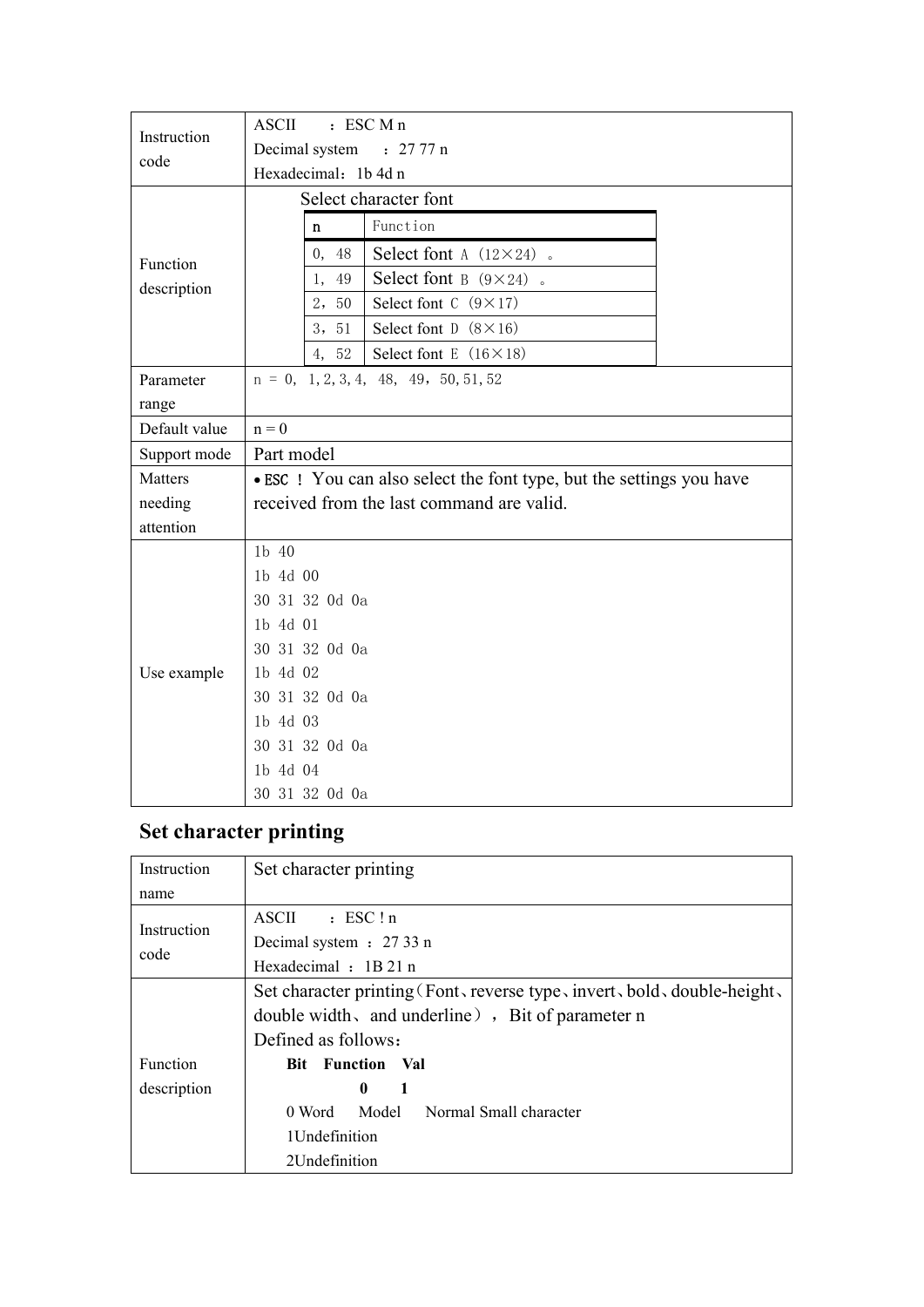|               | 3 Wide<br>Volume<br>Set<br>Cancel                                      |  |  |  |  |  |  |
|---------------|------------------------------------------------------------------------|--|--|--|--|--|--|
|               | 4 Double<br>Height<br>Cancel<br>Set                                    |  |  |  |  |  |  |
|               | 5 Double<br>Wide<br>Cancel<br>Set                                      |  |  |  |  |  |  |
|               | 6Undefinition                                                          |  |  |  |  |  |  |
|               | 7 Underline<br>Set<br>Cancel                                           |  |  |  |  |  |  |
| Parameter     | not have                                                               |  |  |  |  |  |  |
| range         |                                                                        |  |  |  |  |  |  |
| Default value | $n = 0$                                                                |  |  |  |  |  |  |
| Support mode  | All models                                                             |  |  |  |  |  |  |
| Matters       | This instruction is valid for both Chinese and foreign fonts           |  |  |  |  |  |  |
| needing       | When ESC $(a)$ , printer reset, power down, this instruction is set to |  |  |  |  |  |  |
| attention     | fail.                                                                  |  |  |  |  |  |  |
|               | 1B 40 1B 21 01 30 31 32 0D 0A                                          |  |  |  |  |  |  |
|               | 1B 40 1B 21 02 30 31 32 0D 0A                                          |  |  |  |  |  |  |
|               | 1B 40 1B 21 04 30 31 32 0D 0A                                          |  |  |  |  |  |  |
| Use example   | 1B 40 1B 21 08 30 31 32 0D 0A                                          |  |  |  |  |  |  |
|               | 1B 40 1B 21 10 30 31 32 0D 0A                                          |  |  |  |  |  |  |
|               | 1B 40 1B 21 20 30 31 32 0D 0A                                          |  |  |  |  |  |  |
|               | 1B 40 1B 21 40 30 31 32 0D 0A                                          |  |  |  |  |  |  |
|               | 1B 40 1B 21 80 30 31 32 0D 0A                                          |  |  |  |  |  |  |

#### <span id="page-15-0"></span>**Set character size**

| Instruction                 | Set character size                                                          |                        |                         |  |                                                                                                                                  |                                     |         |  |
|-----------------------------|-----------------------------------------------------------------------------|------------------------|-------------------------|--|----------------------------------------------------------------------------------------------------------------------------------|-------------------------------------|---------|--|
| name<br>Instruction<br>code | :GS!n<br><b>ASCII</b><br>Decimal system<br>: 2933n<br>Hexadecimal : 1d 21 n |                        |                         |  |                                                                                                                                  |                                     |         |  |
| Function<br>description     | Defined as follows:<br>bits.                                                | Table 1                | Character width setting |  | Set character size is 1-8 times wide, 1-8 times higher.<br>Set the character height 4 to 7 bits with a height of between 0 and 3 | Table 2<br>Character height setting |         |  |
|                             | Hexadeci-<br>mal                                                            | Decim<br>-al<br>system | Width                   |  | Hexadeci-<br>mal                                                                                                                 | Decimal<br>system                   | Height  |  |
|                             | $00\,$                                                                      | $\theta$               | 1<br>(Normal            |  | $00\,$                                                                                                                           | $\theta$                            | (Normal |  |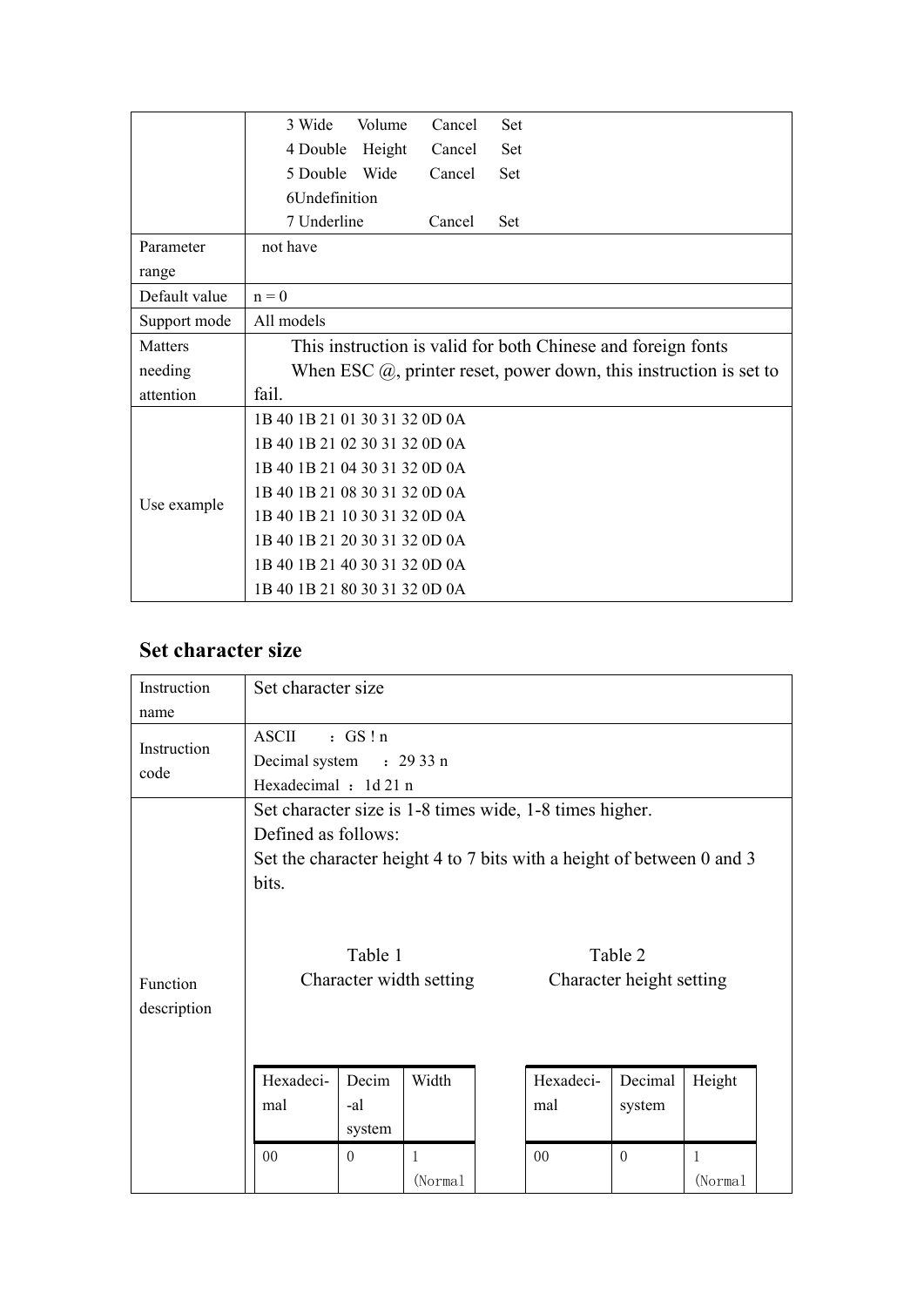|               | 10                                                                     | 16  | $\overline{2}$ |  | 01 | $\mathbf{1}$   | $\overline{2}$  |  |  |
|---------------|------------------------------------------------------------------------|-----|----------------|--|----|----------------|-----------------|--|--|
|               |                                                                        |     | (Double        |  |    |                | (Double         |  |  |
|               |                                                                        |     | width)         |  |    |                | height)         |  |  |
|               | 20                                                                     | 32  | 3              |  | 02 | $\overline{2}$ | 3               |  |  |
|               | 30                                                                     | 48  | $\overline{4}$ |  | 03 | 3              | $\overline{4}$  |  |  |
|               | 40                                                                     | 64  | 5              |  | 04 | $\overline{4}$ | 5               |  |  |
|               | 50                                                                     | 80  | $6\,$          |  | 05 | 5              | $6\phantom{1}6$ |  |  |
|               | 60                                                                     | 96  | $\overline{7}$ |  | 06 | 6              | $\overline{7}$  |  |  |
|               | 70                                                                     | 112 | 8              |  | 07 | $\overline{7}$ | 8               |  |  |
| Parameter     | not have                                                               |     |                |  |    |                |                 |  |  |
| range         |                                                                        |     |                |  |    |                |                 |  |  |
| Default value | $n = 0$                                                                |     |                |  |    |                |                 |  |  |
| Support mode  | All models                                                             |     |                |  |    |                |                 |  |  |
| Matters       | This directive is valid for both Chinese and foreign fonts except      |     |                |  |    |                |                 |  |  |
| needing       | HRI characters.                                                        |     |                |  |    |                |                 |  |  |
| attention     | When ESC $(a)$ , printer reset, power down, this instruction is set to |     |                |  |    |                |                 |  |  |
|               | fail.                                                                  |     |                |  |    |                |                 |  |  |
|               | 1b 40 1d 21 11                                                         |     |                |  |    |                |                 |  |  |
| Use example   | 30 31 32 0d 0a                                                         |     |                |  |    |                |                 |  |  |
|               | 30 31 32 0d 0a                                                         |     |                |  |    |                |                 |  |  |

# <span id="page-16-0"></span>**Set, remove white print**

| Instruction   |                                                                 |  |  |  |  |  |
|---------------|-----------------------------------------------------------------|--|--|--|--|--|
|               | Set, remove white print                                         |  |  |  |  |  |
| name          |                                                                 |  |  |  |  |  |
|               | $\cdot$ GS B n<br><b>ASCII</b>                                  |  |  |  |  |  |
| Instruction   | Decimal system : 29 66 n                                        |  |  |  |  |  |
| code          | Hexadecimal : 1d 42 n                                           |  |  |  |  |  |
|               | Set or release the white print mode.                            |  |  |  |  |  |
| Function      | When the least significant bit $N$ 0, inverse mode is closed.   |  |  |  |  |  |
| description   | When the least significant bit $n$ 1, open the inverse mode.    |  |  |  |  |  |
| Parameter     | not have                                                        |  |  |  |  |  |
| range         |                                                                 |  |  |  |  |  |
| Default value | $n = 0$                                                         |  |  |  |  |  |
| Support mode  | All models                                                      |  |  |  |  |  |
|               | Only the lowest bit of n is valid                               |  |  |  |  |  |
|               | This command is valid for both built-in and user-defined        |  |  |  |  |  |
| Matters       | characters.                                                     |  |  |  |  |  |
| needing       | When the inverse mode is open, it is blank on the ESC set SP is |  |  |  |  |  |
| attention     | also effective.                                                 |  |  |  |  |  |
|               | This command does not affect bitmap, user defined bitmap, bar   |  |  |  |  |  |
|               | code, HRI character, and the Space skipped by HT, ESC \$.       |  |  |  |  |  |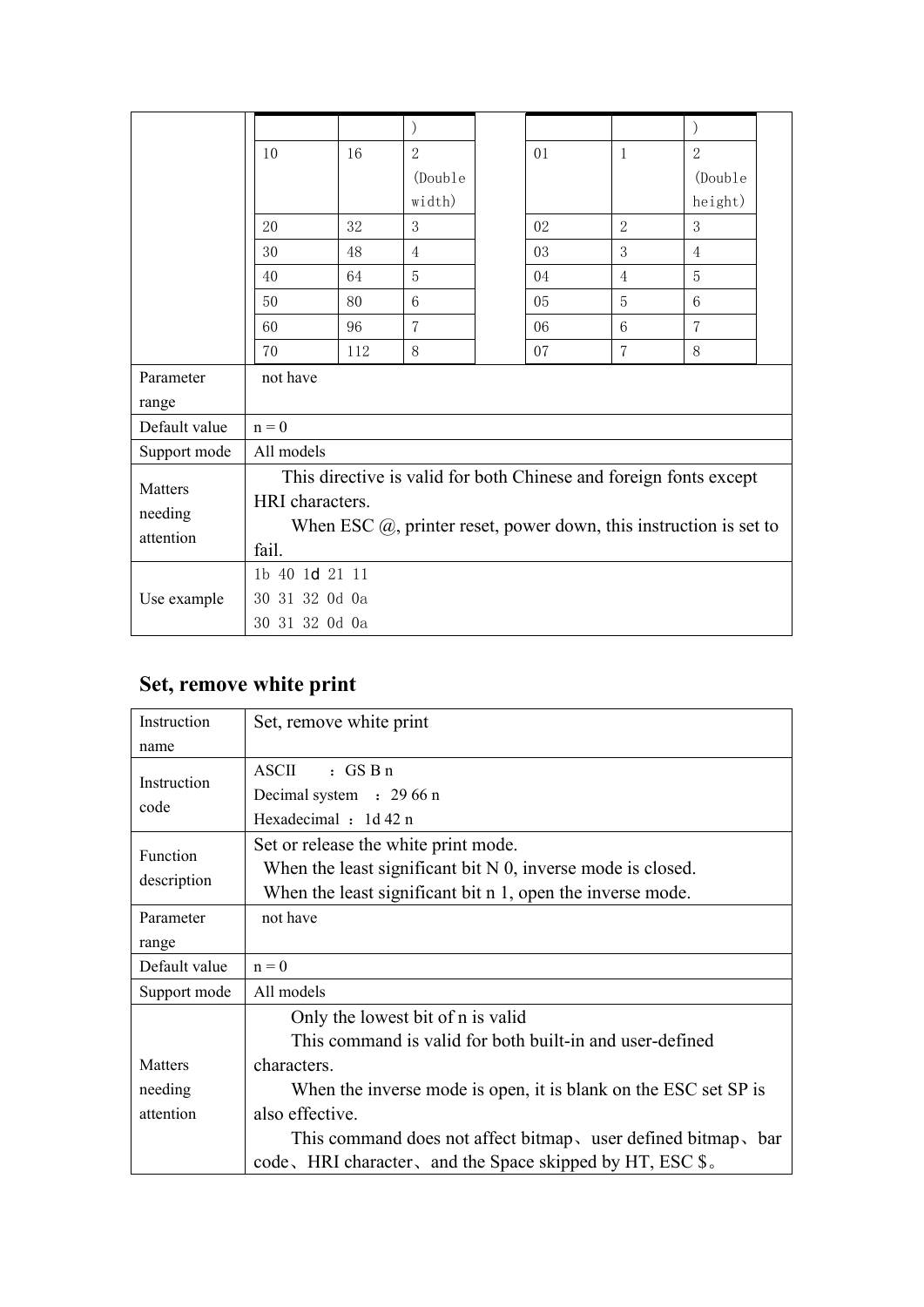|             | This command does not affect line spacing.                                              |
|-------------|-----------------------------------------------------------------------------------------|
|             | Inverse mode prior to underline mode. When setting the visual                           |
|             | mode, even if the open mode is also prohibited the underscore (but not                  |
|             | cancel).                                                                                |
|             | When ESC $(\hat{\omega})$ , printer reset, power down, this instruction is set to fail. |
|             | 1b 40 1d 42 01                                                                          |
| Use example | 30 31 32 Od Oa                                                                          |
|             | 30 31 32 0d 0a                                                                          |

#### <span id="page-17-0"></span>**Set, remove underline**

| Instruction         | Set, remove underline                                           |                                                                       |  |  |  |  |  |
|---------------------|-----------------------------------------------------------------|-----------------------------------------------------------------------|--|--|--|--|--|
| name                |                                                                 |                                                                       |  |  |  |  |  |
|                     | <b>ASCII</b><br>$:$ ESC - n                                     |                                                                       |  |  |  |  |  |
| Instruction<br>code | Decimal system : 27 45 n                                        |                                                                       |  |  |  |  |  |
|                     | Hexadecimal: 1B 2D n                                            |                                                                       |  |  |  |  |  |
|                     |                                                                 | Based on the following n values, set / remove the underline mode:     |  |  |  |  |  |
|                     |                                                                 |                                                                       |  |  |  |  |  |
| Function            | $\mathbf n$                                                     | Function                                                              |  |  |  |  |  |
| description         | 0,48                                                            | Remove the underline mode                                             |  |  |  |  |  |
|                     | 1,49                                                            | Set the underline mode (1 Point rough)                                |  |  |  |  |  |
|                     | 2,50                                                            | Set the underline mode(2 Point rough)                                 |  |  |  |  |  |
| Parameter           | $0 \le n \le 2,48 \le n \le 50$                                 |                                                                       |  |  |  |  |  |
| range               |                                                                 |                                                                       |  |  |  |  |  |
| Default value       | $n = 0$                                                         |                                                                       |  |  |  |  |  |
| Support mode        | All models                                                      |                                                                       |  |  |  |  |  |
|                     |                                                                 | The printer can underline all characters (including the right side    |  |  |  |  |  |
|                     | of the character), except for the blank set by the HT.          |                                                                       |  |  |  |  |  |
|                     | The printer can give clockwise 90 degrees of the characters and |                                                                       |  |  |  |  |  |
|                     | the reverse character print underlined.                         |                                                                       |  |  |  |  |  |
|                     |                                                                 | When the n value is set to $0$ or 48, the underline mode is           |  |  |  |  |  |
| Matters             |                                                                 | removed, the following data is not printed,                           |  |  |  |  |  |
| needing             |                                                                 | And the roughness of the underline that is set before lifting the     |  |  |  |  |  |
| attention           |                                                                 | underline mode does not change.                                       |  |  |  |  |  |
|                     |                                                                 | The default underline is 1.                                           |  |  |  |  |  |
|                     |                                                                 | Changing the character size does not affect the coarseness of the     |  |  |  |  |  |
|                     | current underline.                                              |                                                                       |  |  |  |  |  |
|                     |                                                                 | Use ESC, you can also set or remove the underline mode, but note that |  |  |  |  |  |
|                     |                                                                 | the last command is valid.                                            |  |  |  |  |  |
|                     | 1b 40 1b 2d 01                                                  |                                                                       |  |  |  |  |  |
| Use example         | 30 31 32 0d 0a                                                  |                                                                       |  |  |  |  |  |
|                     | 1b 40 1b 2d 02                                                  |                                                                       |  |  |  |  |  |
|                     | 30 31 32 0d 0a                                                  |                                                                       |  |  |  |  |  |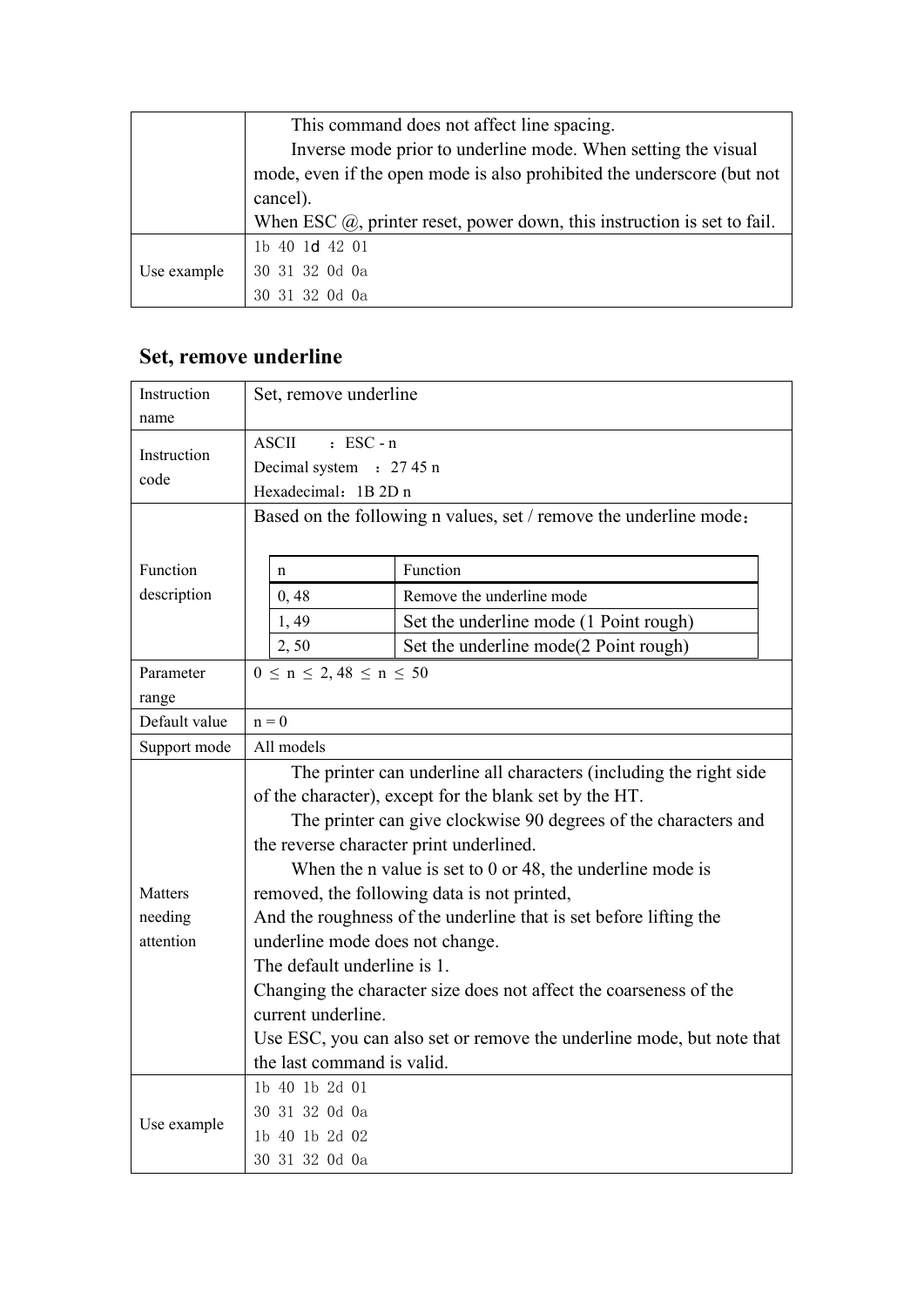| 40 lb 2d 00<br>1 <sub>b</sub> |
|-------------------------------|
| 30 31 32 0d 0a                |

# <span id="page-18-0"></span>**Set, release 90 degree rotary printing**

| Instruction    | Set, release 90 degree rotary printing                                          |  |  |  |  |  |  |
|----------------|---------------------------------------------------------------------------------|--|--|--|--|--|--|
| name           |                                                                                 |  |  |  |  |  |  |
| Instruction    | <b>ASCII</b><br>$:$ ESC V n                                                     |  |  |  |  |  |  |
| code           | Decimal system : 27 86 n                                                        |  |  |  |  |  |  |
|                | Hexadecimal: 1B 56 n                                                            |  |  |  |  |  |  |
| Function       | Set, release 90 degree rotary printing.                                         |  |  |  |  |  |  |
|                | When $n$ is equal to $0$ or 48, lift the 90 degree rotary printing.             |  |  |  |  |  |  |
| description    | When the n is equal to 1 or 49, set the 90 degree rotary printing.              |  |  |  |  |  |  |
| Parameter      | $0 \le n \le 1$ , $48 \le n \le 49$                                             |  |  |  |  |  |  |
| range          |                                                                                 |  |  |  |  |  |  |
| Default value  | $n = 0$                                                                         |  |  |  |  |  |  |
| Support mode   | All models                                                                      |  |  |  |  |  |  |
|                | When the underline mode is set, the printer does not underline the              |  |  |  |  |  |  |
|                | character rotated 90 degrees clockwise                                          |  |  |  |  |  |  |
| <b>Matters</b> | In the clockwise 90 degree rotation mode, double height and                     |  |  |  |  |  |  |
| needing        | width is commanded that the direction enlarged                                  |  |  |  |  |  |  |
| attention      | character should be opposite to the command from the double                     |  |  |  |  |  |  |
|                | height and width under the general mode.                                        |  |  |  |  |  |  |
|                | When ESC $\omega$ , printer reset, power down, this instruction is set to fail. |  |  |  |  |  |  |
|                | 1b 40 1b 56 01                                                                  |  |  |  |  |  |  |
| Use example    | 30 31 32 0d 0a                                                                  |  |  |  |  |  |  |
|                | 30 31 32 0d 0a                                                                  |  |  |  |  |  |  |

### <span id="page-18-1"></span>**Set print alignment mode**

| Instruction   | Set print alignment mode (Left, Center, Right)                            |
|---------------|---------------------------------------------------------------------------|
| name          |                                                                           |
| Instruction   | ASCII<br>$:$ ESC an                                                       |
|               | Decimal system : 27 97 n                                                  |
| code          | Hexadecimal: 1B 61 n                                                      |
|               | Alignment of all data in a row, n value is as follows:                    |
| Function      | model<br>$\mathbf n$                                                      |
| description   | 0,48<br>Left,                                                             |
|               | 1,49<br>Center                                                            |
|               | Right<br>2, 50                                                            |
| Parameter     | $0 \le n \le 2$ OR 48 $\le n \le 50$                                      |
| range         |                                                                           |
| Default value | $n = 0$                                                                   |
| Support mode  | All models                                                                |
| Matters       | When ESC $\omega$ , printer reset, power down, this instruction is set to |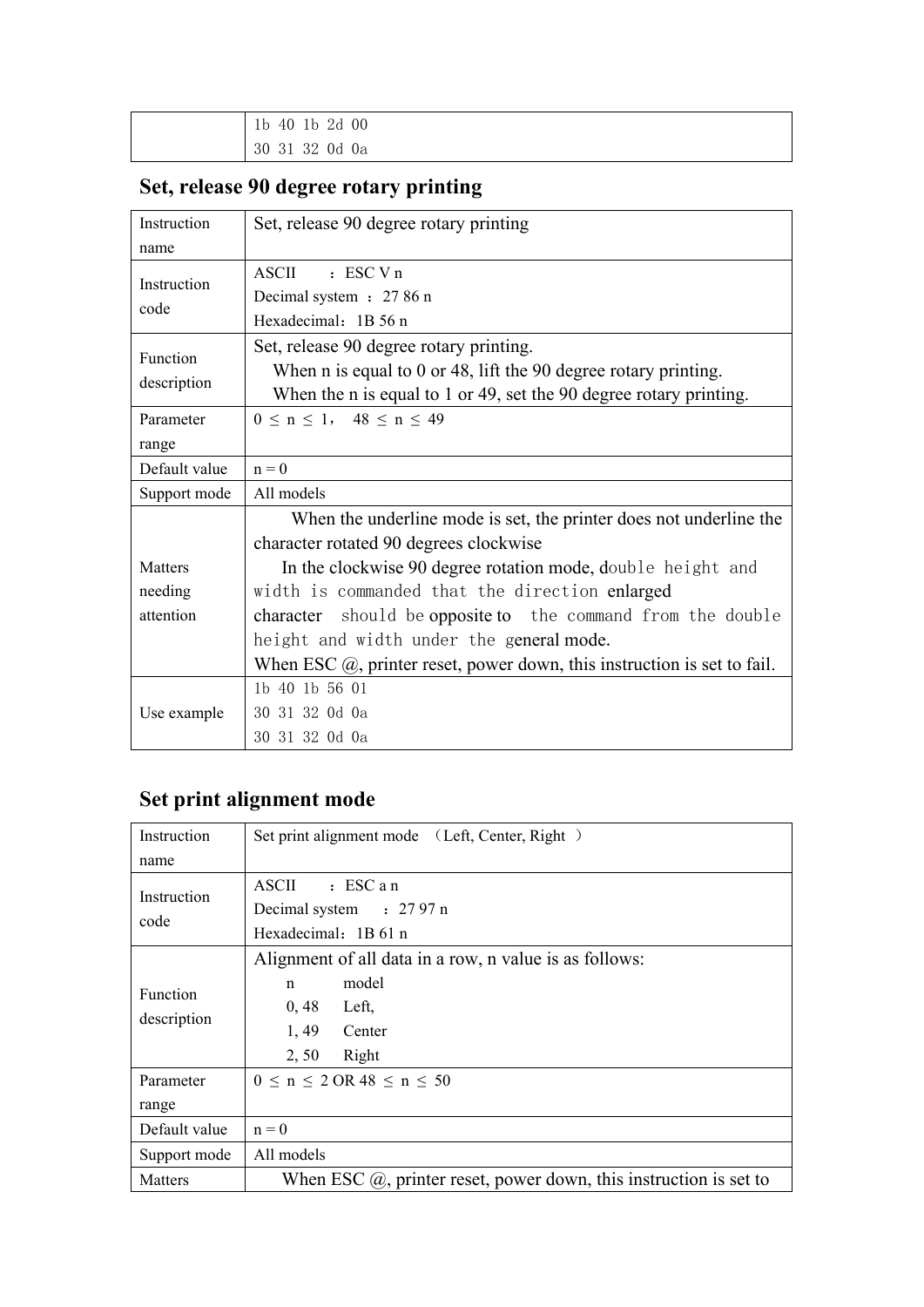| needing     | fail.          |
|-------------|----------------|
| attention   |                |
|             | 1B 40 1B 61 02 |
|             | 30 31 32 0D 0A |
|             | 1B 40 1B 61 01 |
| Use example | 30 31 32 0D 0A |
|             | 1B 40 1B 61 00 |
|             | 30 31 32 0D 0A |

#### <span id="page-19-0"></span>**Set Chinese mode**

| Instruction    | Set Chinese mode                                                  |
|----------------|-------------------------------------------------------------------|
| name           |                                                                   |
|                | $\cdot$ FS &<br><b>ASCII</b>                                      |
| Instruction    | Decimal system : 28 38                                            |
| code           | Hexadecimal: 1C 26                                                |
| Function       | Select Chinese mode                                               |
| description    |                                                                   |
| Parameter      | not have                                                          |
| range          |                                                                   |
| Default value  | not have                                                          |
| Support mode   | All models                                                        |
| <b>Matters</b> | When selecting a Chinese character pattern, the printer processes |
| needing        | all Chinese characters, two bytes at a time.                      |
| attention      | In the order of the first byte and second byte handle the Chinese |
|                | character code.                                                   |
| Use example    | 1b 40 1C 26 B0 AE C9 CF D7 D4 BC BA 0d 0a                         |
|                | 1C 2E B0 AE C9 CF D7 D4 BC BA 0d 0a                               |

### <span id="page-19-1"></span>**Cancel Chinese mod**

| Instruction     | Cancel Chinese mode                                                 |
|-----------------|---------------------------------------------------------------------|
| name            |                                                                     |
| Instruction     | <b>ASCII</b><br>$\cdot$ FS.                                         |
|                 | Decimal system : 28 46                                              |
| code            | Hexadecimal : 1C 2E                                                 |
| <b>Function</b> | Cancel Chinese mode                                                 |
| description     |                                                                     |
| Parameter       | not have                                                            |
| range           |                                                                     |
| Default value   | not have                                                            |
| Support mode    | All models                                                          |
| Matters         | When you do not select the Chinese character pattern, all character |
| needing         | code as a ASCII code, each character to deal with                   |
| attention       |                                                                     |
| Use example     | not have                                                            |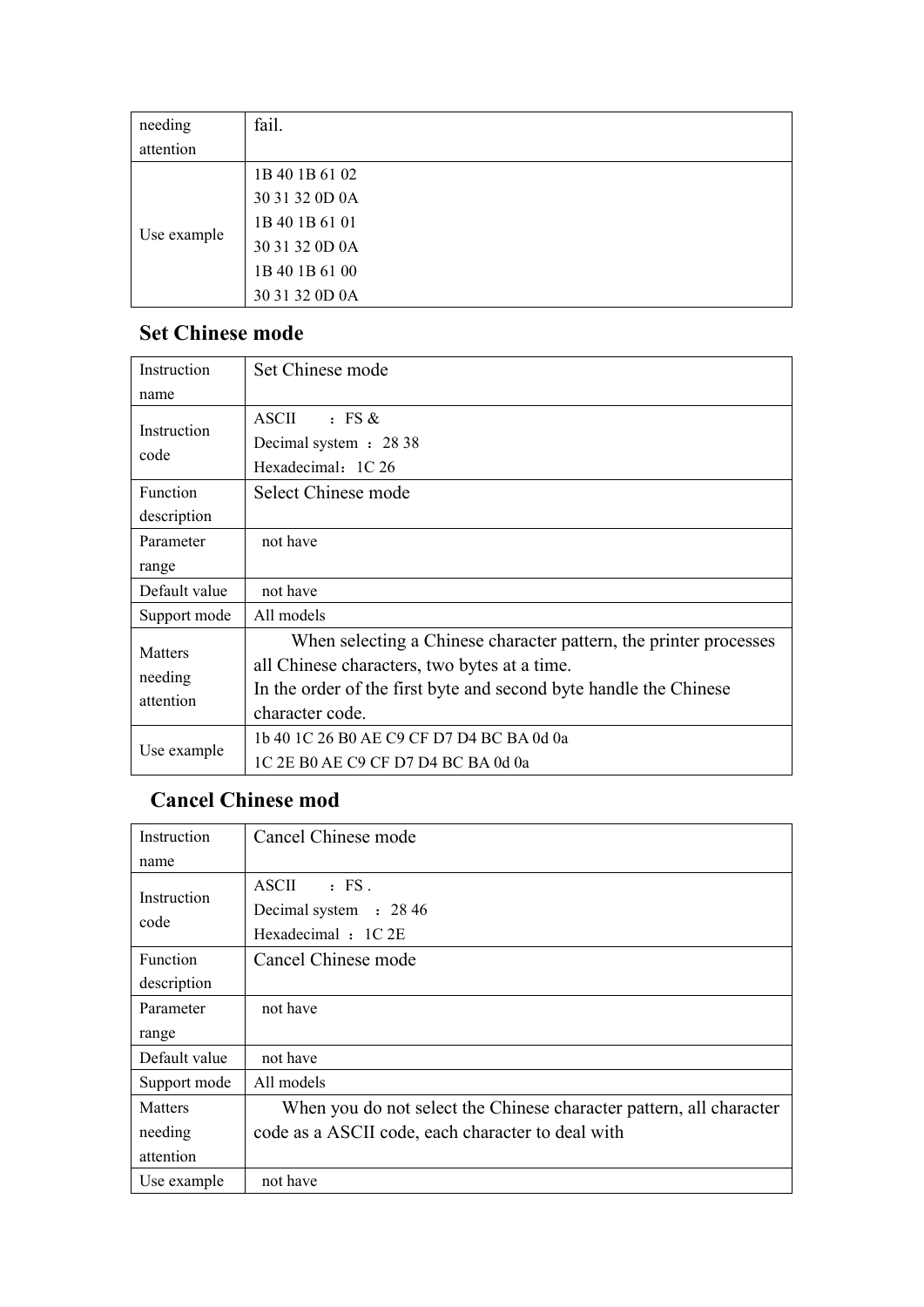#### <span id="page-20-0"></span>**International character set**

| Instruction   | International character set |                                                                            |
|---------------|-----------------------------|----------------------------------------------------------------------------|
| name          |                             |                                                                            |
| Instruction   | $:$ ESC R n<br><b>ASCII</b> |                                                                            |
| code          | Decimal system : 27 82 n    |                                                                            |
|               | Hexadecimal: 1B 52 n        |                                                                            |
|               |                             | Set the international character set according to the value of N in the     |
|               | following table.            |                                                                            |
|               |                             |                                                                            |
|               | n                           | Character set                                                              |
|               | $\boldsymbol{0}$            | U.S.A                                                                      |
|               | 1                           | France                                                                     |
|               | 2                           | Germany                                                                    |
|               | 3                           | <b>Britain</b>                                                             |
|               | 4                           | Denmark I                                                                  |
| Function      | 5                           | Sweden                                                                     |
| description   | 6                           | Italy                                                                      |
|               | 7                           | Spain I                                                                    |
|               | 8                           | Japan                                                                      |
|               | 9                           | Norway                                                                     |
|               | 10                          | Denmark II                                                                 |
|               | 11                          | Spain II                                                                   |
|               | 12                          | Latin America                                                              |
|               | 13                          | Korea                                                                      |
|               | 14                          | Slovenia                                                                   |
|               | 15                          | China                                                                      |
| Parameter     | $0 \le n \le 15$            |                                                                            |
| range         |                             |                                                                            |
| Default value | $\boldsymbol{0}$            |                                                                            |
| Support mode  | All models                  |                                                                            |
| Matters       | Not have                    |                                                                            |
| needing       |                             |                                                                            |
| attention     |                             |                                                                            |
|               | 1B 40 1B 52 00              |                                                                            |
|               |                             | 20 21 22 23 24 25 26 27 28 29 2A 2B 2C 2D 2E 2F 30 31 32 33 34 35 36 37 38 |
| Use example   |                             | 39 3A 3B 3C 3D 3E 3F 40 41 42 43 44 45 46 47 48 49 4A 4B 4C 4D 4E 4F 50    |
|               |                             | 51 52 53 54 55 56 57 58 59 60 6A 6B 6C 6D 6E 6F 70 71 72 73 74 75 76 78 79 |
|               | 7A 7B 7C 7D 7E 0D 0A        |                                                                            |

### <span id="page-20-1"></span>**Select character code page**

|  | Insti<br>лоп | Select character code<br>page |
|--|--------------|-------------------------------|
|--|--------------|-------------------------------|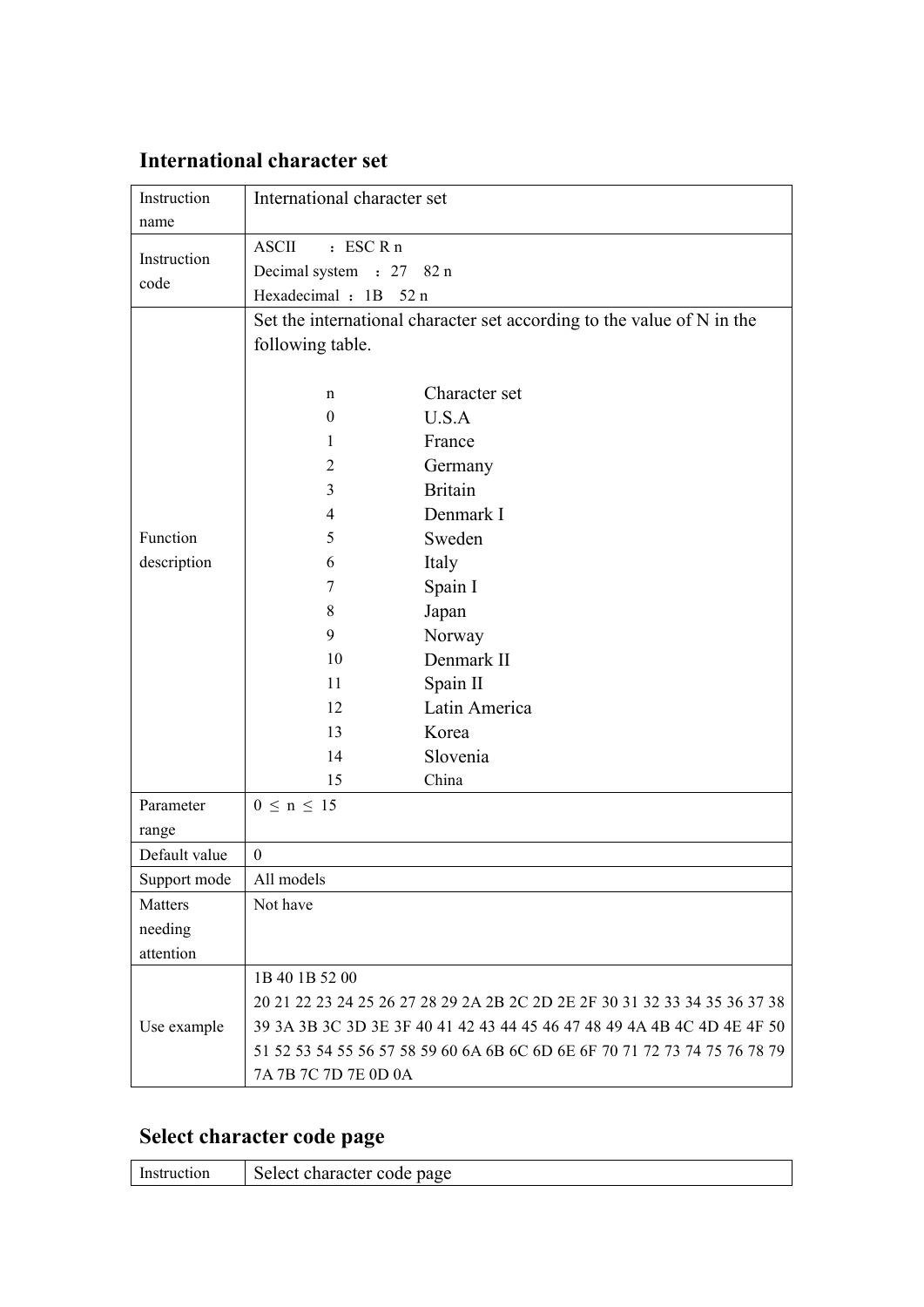| name        |                                     |
|-------------|-------------------------------------|
|             | <b>ASCII</b><br>$:$ ESC tn          |
| Instruction | Decimal system : 27 116 n           |
| code        | Hexadecimal: 1B 74 n                |
|             | Select n from character code page   |
|             |                                     |
|             | code page<br>N                      |
|             | CP437 [U.S.A,<br>$\boldsymbol{0}$   |
|             | European standard]                  |
|             | KataKana [Katakana]<br>$\mathbf{1}$ |
|             | CP850 [Multi<br>$\overline{2}$      |
|             | language]                           |
|             | $\mathfrak{Z}$<br>CP860 [Portugal]  |
|             | CP863 [Canadian<br>4                |
|             | French]                             |
|             | 5<br>CP865 [Northern                |
|             | Europe]                             |
|             | WCP1251 [Slavic]<br>6               |
|             | CP866 Slavic2<br>$\tau$             |
|             | $\,8\,$<br>MIK[Bulgarian /          |
|             | Slavic]                             |
|             | CP755<br>9<br>Eastern               |
|             | Europe, Latvia 2]                   |
| Function    | [Iran, Persia]<br>10                |
| description | Retain<br>11                        |
|             | Retain<br>12                        |
|             | Retain<br>13                        |
|             | 14<br>Retain                        |
|             | 15<br>CP862<br>[Hebrew]             |
|             | WCP1252 [Latin1]<br>16              |
|             | WCP1253 [Greece]<br>17              |
|             | CP852 [Latin 2]<br>18               |
|             | CP858 [Multilingual<br>19           |
|             | Latin 1+ European                   |
|             | symbols]                            |
|             | Iran II [Persian]<br>20             |
|             | Latvia<br>21                        |
|             | CP864[Arabic]<br>22                 |
|             | ISO-8859-1 [Western<br>23           |
|             | Europe]                             |
|             | CP737 [Greece]<br>24                |
|             | WCP1257 [The Baltic<br>25           |
|             | Sea]                                |
|             | Thai<br>26                          |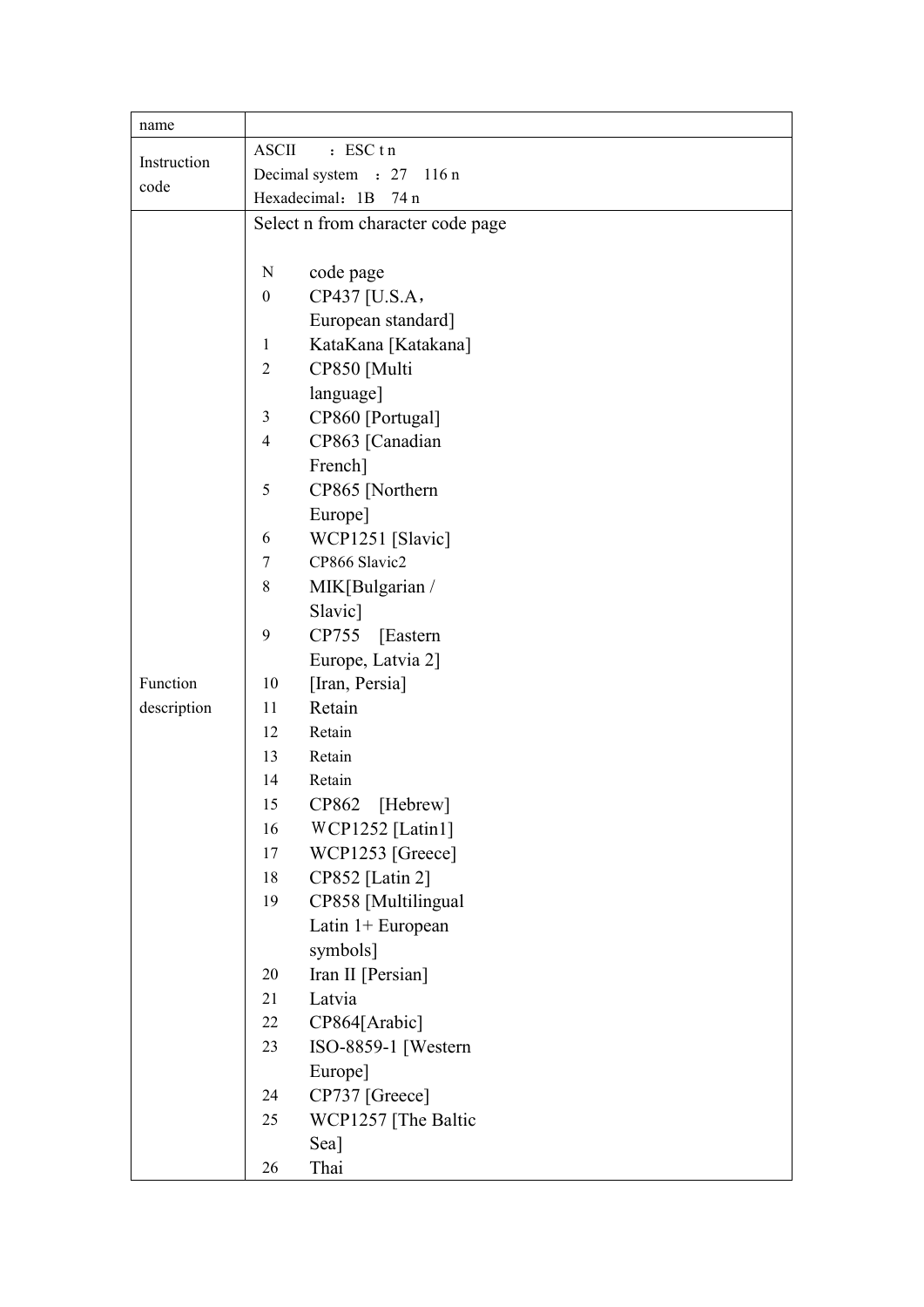|               | CP720[Arabic]<br>27                                                        |  |  |  |  |
|---------------|----------------------------------------------------------------------------|--|--|--|--|
|               | 28<br>CP855                                                                |  |  |  |  |
|               | CP857[Turkish]<br>29                                                       |  |  |  |  |
|               | WCP1250[central]<br>30                                                     |  |  |  |  |
|               | CP775<br>31                                                                |  |  |  |  |
|               | 32<br>WCP1254[Turkish]                                                     |  |  |  |  |
|               | WCP1255[Hebrew]<br>33                                                      |  |  |  |  |
|               | WCP1256[Arabic]<br>34                                                      |  |  |  |  |
|               | <b>WCP1258</b><br>35                                                       |  |  |  |  |
|               | [Vietnamese]                                                               |  |  |  |  |
|               | ISO-8859-2[Latin 2]<br>36                                                  |  |  |  |  |
|               | ISO-8859-3[Latin 3]<br>37                                                  |  |  |  |  |
|               | 38<br>ISO-8859-4[Baltic                                                    |  |  |  |  |
|               | language]                                                                  |  |  |  |  |
|               | ISO-8859-5[Slavic]<br>39                                                   |  |  |  |  |
|               | ISO-8859-6[Arabic]<br>40                                                   |  |  |  |  |
|               | ISO-8859-7[Greek]<br>41                                                    |  |  |  |  |
|               | ISO-8859-8[Hebrew]<br>42                                                   |  |  |  |  |
|               | ISO-8859-9[Turkish]<br>43                                                  |  |  |  |  |
|               | ISO-8859-15[Latin9]<br>44                                                  |  |  |  |  |
|               | [Thai2]<br>45                                                              |  |  |  |  |
|               | CP856<br>46                                                                |  |  |  |  |
|               | 47<br>Cp874                                                                |  |  |  |  |
|               |                                                                            |  |  |  |  |
|               | 255<br>GBK2312                                                             |  |  |  |  |
| Parameter     | $0 \le n \le 255$                                                          |  |  |  |  |
| range         |                                                                            |  |  |  |  |
| Default value | $\boldsymbol{0}$                                                           |  |  |  |  |
| Support mode  | All models                                                                 |  |  |  |  |
| Matters       | not have                                                                   |  |  |  |  |
| needing       |                                                                            |  |  |  |  |
| attention     |                                                                            |  |  |  |  |
|               | 1B 40 1C 2E 1B 74 00                                                       |  |  |  |  |
|               | 80 81 82 83 84 85 86 87 88 89 8A 8B 8C 8D 8E 8F 90 91 92 93 94 95 96 97 98 |  |  |  |  |
|               | 9A 9B 9C 9D 9E 9F A0 A1 A2 A3 A4 A5 A6 A7 A8 A9 AA AB AC AD AE AF          |  |  |  |  |
| Use example   | B0 B1 B2 B3 B4 B5 B6 B7 B8 B9 BA BB BC BD BE BF C0 C1 C2 C3 C4 C5          |  |  |  |  |
|               | C6 C7 C8 C9 CA CB CC CD CE CF D0 D1 D2 D3 D4 D5 D6 D7 D8 D9 DA             |  |  |  |  |
|               | DB DC DD DE DF E0 E1 E2 E3 E4 E5 E6 E7 E8 E9 EA EB EC ED EE EF F0          |  |  |  |  |
|               | F1 F2 F3 F4 F5 F6 F7 F8 F9 FA FB FC FD FE FF 0D 0A                         |  |  |  |  |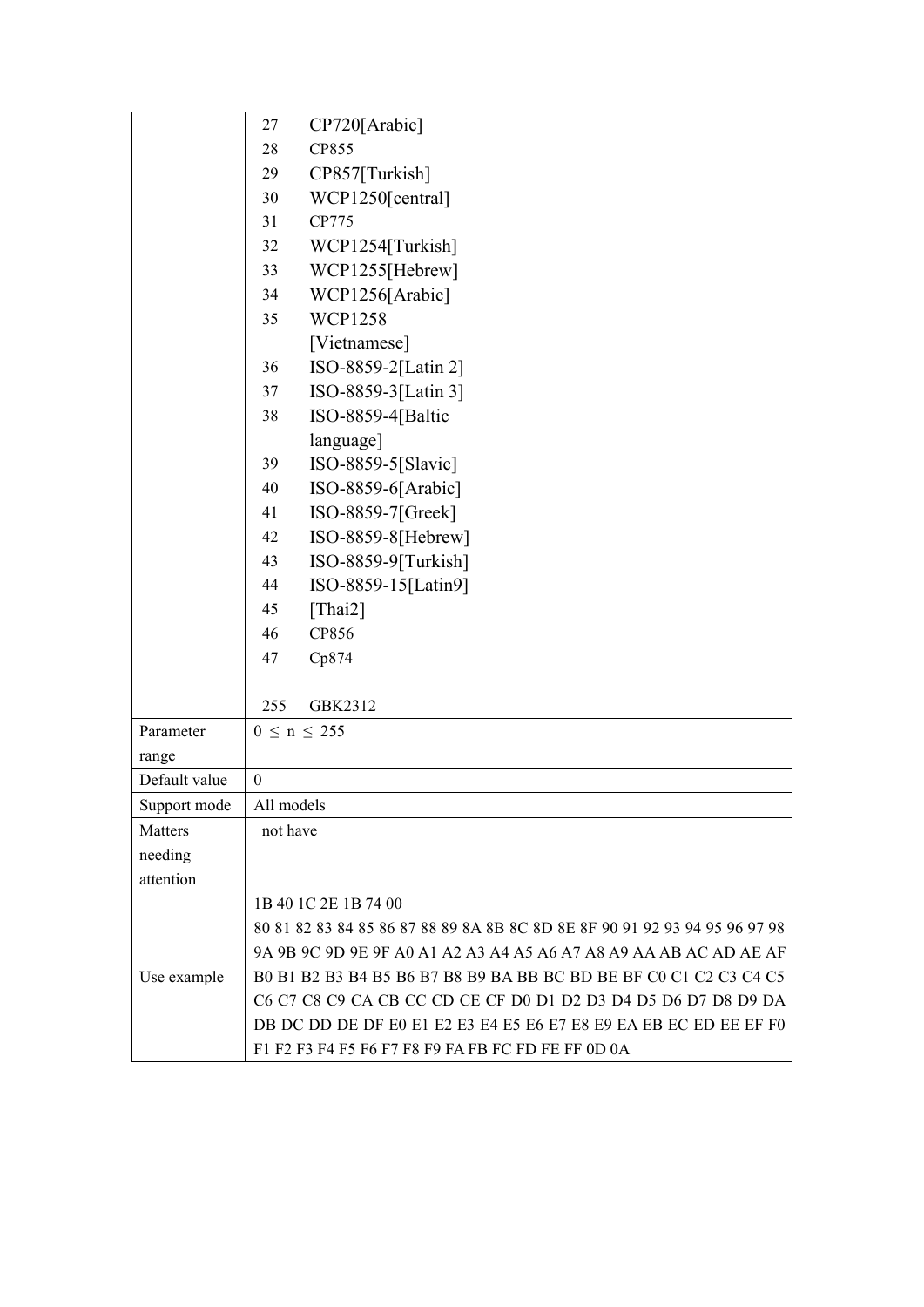### <span id="page-23-0"></span>③Graphic print instruction

# <span id="page-23-1"></span>**Graphical vertical mode selection data fill**

| Instruction   | Graphical vertical mode selection data fill                              |  |  |  |  |
|---------------|--------------------------------------------------------------------------|--|--|--|--|
| name          |                                                                          |  |  |  |  |
|               | $: ESC * m H1 Hh [d]k$<br><b>ASCII</b>                                   |  |  |  |  |
| Instruction   | Decimal system : 27 42 m Hl Hh [d]k                                      |  |  |  |  |
| code          | Hexadecimal : 1B 2A m Hl Hh [d]k                                         |  |  |  |  |
|               | Print longitudinal image data, the parameters are as follows:            |  |  |  |  |
|               | M as a bitmap format:                                                    |  |  |  |  |
|               | Pattern<br>Horizontal proportion Vertical proportion<br>m                |  |  |  |  |
|               | 8 dot single density<br>$\times 2$<br>$\times$ 3<br>$\mathbf{0}$         |  |  |  |  |
| Function      | 8dot double density<br>$\times 1$<br>$\times$ 3<br>1                     |  |  |  |  |
|               | 24dot single density<br>$\times 2$<br>32<br>$\times 1$                   |  |  |  |  |
| description   | 24dot double density<br>$\times 1$<br>$\times 1$<br>33                   |  |  |  |  |
|               | Hl, Hh for horizontal points $(H1+256\times Hh)$                         |  |  |  |  |
|               | $[d]$ k is the point data                                                |  |  |  |  |
|               | K is used to indicate the number of bytes in the data point, not to      |  |  |  |  |
|               | transmit.                                                                |  |  |  |  |
|               | XX58:                                                                    |  |  |  |  |
|               | $m = 0$ , 1, 32, 33                                                      |  |  |  |  |
|               | $1 \leq H1 + Hh \times 256 \leq 384$                                     |  |  |  |  |
|               | $0 \le d \le 255$                                                        |  |  |  |  |
|               | $k = H1 + Hh \times 256$ ( $\text{H}$ m = 0, 1)                          |  |  |  |  |
| Parameter     | k = (Hl + Hh × 256) × 3 ( $\pm$ m = 32, 33)                              |  |  |  |  |
| range         | XX80:                                                                    |  |  |  |  |
|               | $m = 0$ , 1, 32, 33                                                      |  |  |  |  |
|               | $1 \leq H1 + Hh \times 256 \leq 576$                                     |  |  |  |  |
|               | $0 \le d \le 255$                                                        |  |  |  |  |
|               | $k = H1 + Hh \times 256$ ( $m = 0, 1$ )                                  |  |  |  |  |
|               | $k = (H1 + Hh \times 256) \times 3$ (m=32, 33)                           |  |  |  |  |
| Default value | not have                                                                 |  |  |  |  |
| Support mode  | All models                                                               |  |  |  |  |
|               | [d]k corresponding to 1 points that the point of print, the              |  |  |  |  |
| Matters       | corresponding bit is 0, then the point is not printed.                   |  |  |  |  |
| needing       | The part of the image that is horizontally out of print will be ignored. |  |  |  |  |
| attention     | The relationship between the point data and the printing effect is as    |  |  |  |  |
|               | follows:                                                                 |  |  |  |  |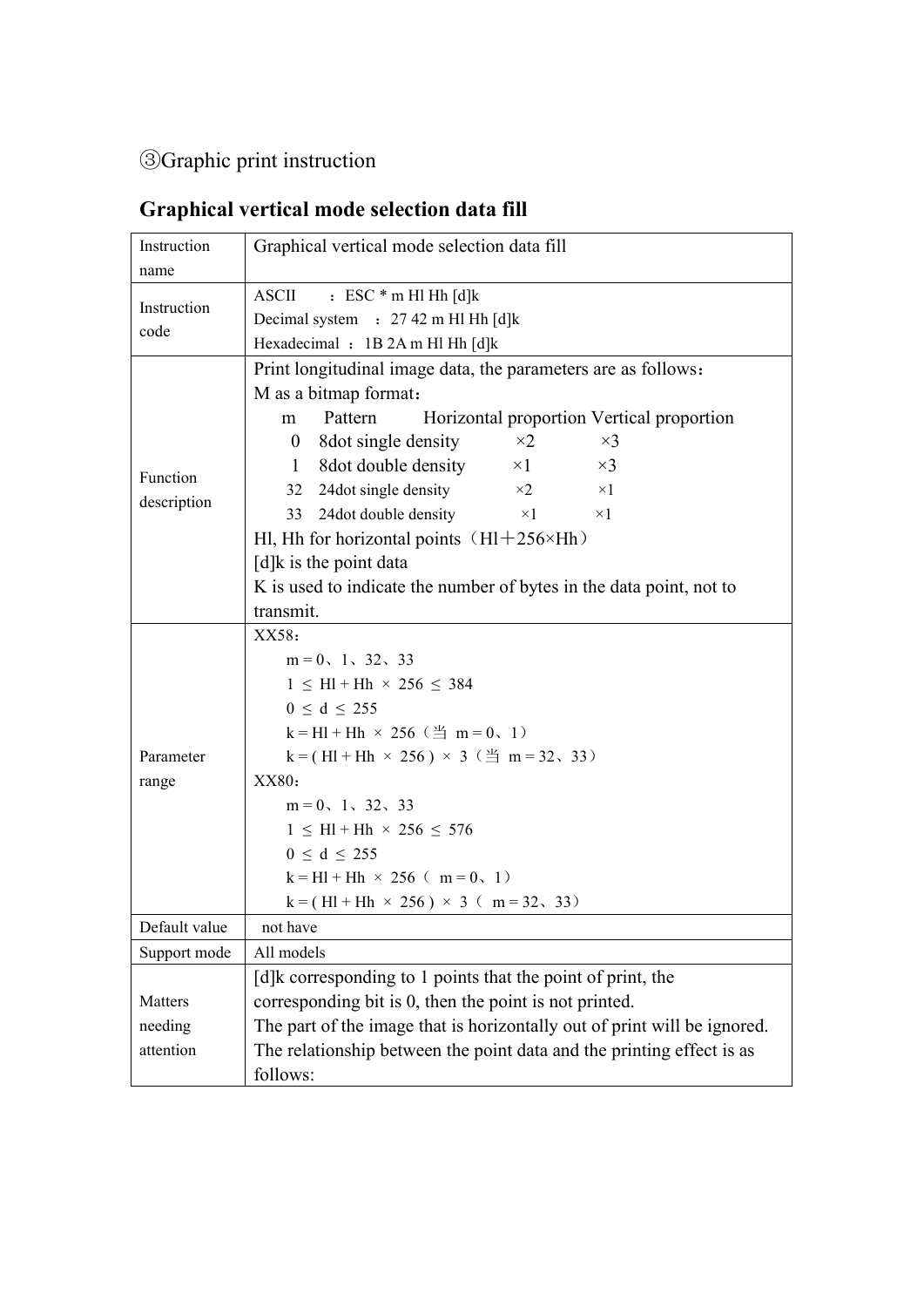

#### <span id="page-24-0"></span>**Picture level model data printing**

| Instruction             | Picture level model data printing                        |                                                                             |                     |  |  |
|-------------------------|----------------------------------------------------------|-----------------------------------------------------------------------------|---------------------|--|--|
| name                    |                                                          |                                                                             |                     |  |  |
| Instruction             | <b>ASCII</b><br>$\cdot$ GS v 0                           |                                                                             |                     |  |  |
|                         | Decimal system : $2911848$ m xL xH yL yH [d]k            |                                                                             |                     |  |  |
| code                    | Hexadecimal : 1D 76 30 m xL xH yL yH [d]k                |                                                                             |                     |  |  |
| Function<br>description | Print the image data, and the parameters are as follows: |                                                                             |                     |  |  |
|                         | M bitmap mode:                                           |                                                                             |                     |  |  |
|                         | model<br>m                                               | Horizontal proportion                                                       | Vertical proportion |  |  |
|                         | 0,48<br>normal                                           | $\times$ 1                                                                  | $\times$ 1          |  |  |
|                         | 1,49<br>double width                                     | $\times$ 2                                                                  | $\times$ 1          |  |  |
|                         | double height<br>2,50                                    | $\times$ 1                                                                  | $\times$ 2          |  |  |
|                         | 3,51                                                     | double width and height<br>$\times$ 2                                       | $\times$ 2          |  |  |
|                         |                                                          | XL, xH is the number of bytes in the horizontal direction $(xL + xH \times$ |                     |  |  |
|                         | 256)                                                     |                                                                             |                     |  |  |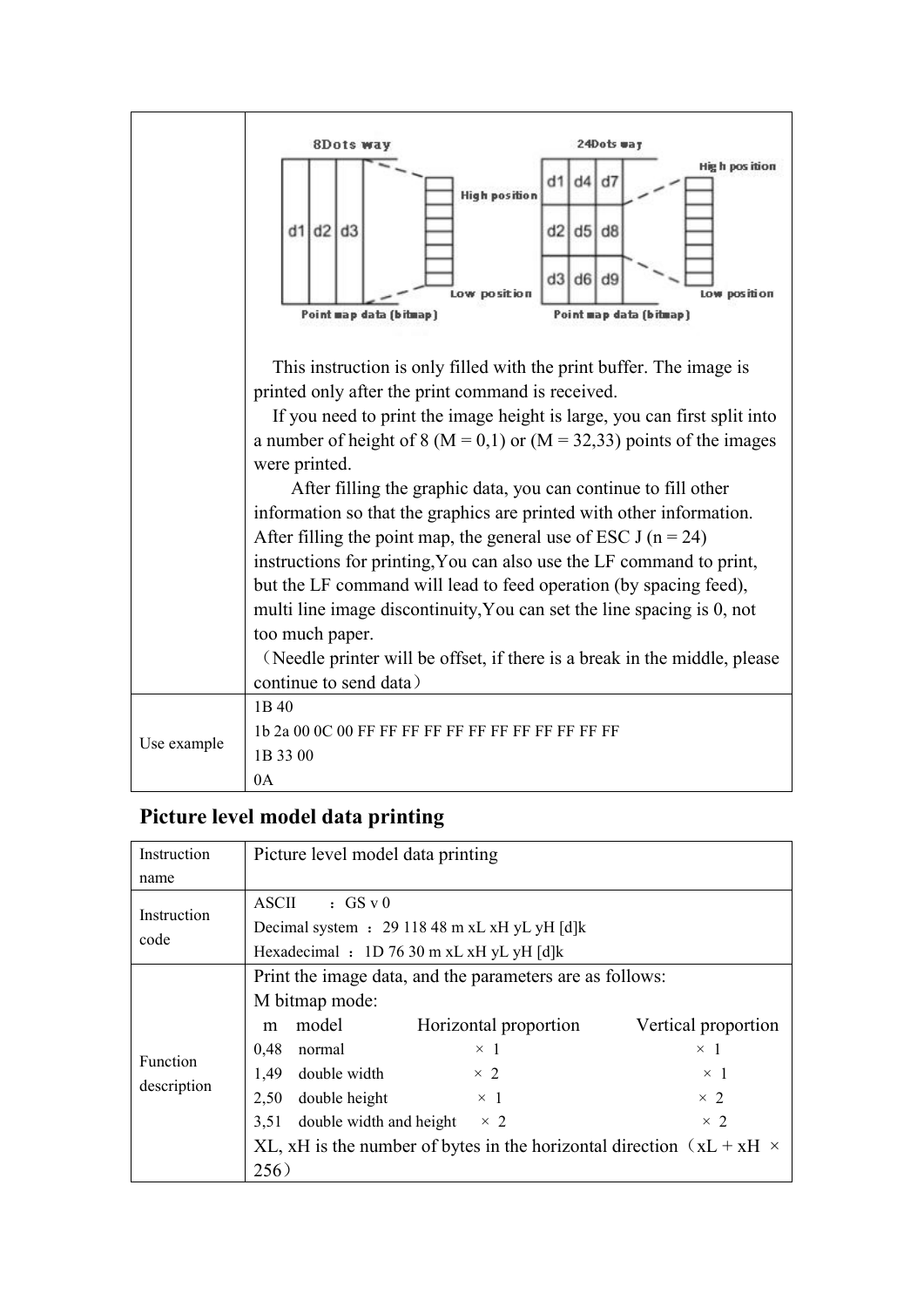| $[d]$ k is the point data.<br>K is the number of bytes of data points, K is used to indicate, without<br>transmission.<br>XX58:<br>$0 \le m \le 3$ ; 48 $\le m \le 51$<br>$1 \leq xL + xH \times 256 \leq 48$<br>$0 \le yL \le 255$ , $0 \le yH \le 255$<br>$0 \le d \le 255$<br>$k = (H1 + Hh \times 256) \times (yL + yH \times 256)$<br>Parameter<br>XX80:<br>range<br>$0 \le m \le 3$ ; 48 $\le m \le 51$<br>$1 \leq xL + xH \times 256 \leq 72$<br>$0 \le yL \le 255$ , $0 \le yH \le 255$<br>$0 \le d \le 255$<br>$k = (H1 + Hh \times 256) \times (yL + yH \times 256)$<br>Default value<br>not have<br>All models<br>Support mode<br>[d]k corresponding to 1 points that the point of print, the<br>corresponding bit is 0, then the point is not printed.<br>If the number of bytes in the image level exceeds the print area, the<br>excess portion will be ignored.<br>This instruction is executed according to the image size is not<br>affected by the feed, ESC 2, ESC 3 line spacing effect.<br>After this command is executed, the print coordinates are reset to<br>the left position, and the image content is empty.<br>The relationship between bitmap data and print results is as<br>Matters<br>follows:<br>needing<br>attention<br>d2<br>d1<br>dx<br><br>$d(x+1)$<br>$d(x+2)$<br>$d(x \times 2)$<br><br><br>$d(k-2)$<br>dk<br>$d(k-1)$<br><br><b>LSB MSB</b><br><b>MSB</b><br><b>LSB MSB</b><br><b>LSB MSB</b><br><b>LSB</b><br>This instruction has a printing function, the edge of the data side<br>printing, no need to use the print command.<br>1B 40<br>1d 76 30 00 03 00 09 00<br>Use example<br>FF FF FF |  | YL, yH for vertical direction points $(yL + yH \times 256)$ |  |  |  |  |
|-------------------------------------------------------------------------------------------------------------------------------------------------------------------------------------------------------------------------------------------------------------------------------------------------------------------------------------------------------------------------------------------------------------------------------------------------------------------------------------------------------------------------------------------------------------------------------------------------------------------------------------------------------------------------------------------------------------------------------------------------------------------------------------------------------------------------------------------------------------------------------------------------------------------------------------------------------------------------------------------------------------------------------------------------------------------------------------------------------------------------------------------------------------------------------------------------------------------------------------------------------------------------------------------------------------------------------------------------------------------------------------------------------------------------------------------------------------------------------------------------------------------------------------------------------------------------------------------------------------------------------------------|--|-------------------------------------------------------------|--|--|--|--|
|                                                                                                                                                                                                                                                                                                                                                                                                                                                                                                                                                                                                                                                                                                                                                                                                                                                                                                                                                                                                                                                                                                                                                                                                                                                                                                                                                                                                                                                                                                                                                                                                                                           |  |                                                             |  |  |  |  |
|                                                                                                                                                                                                                                                                                                                                                                                                                                                                                                                                                                                                                                                                                                                                                                                                                                                                                                                                                                                                                                                                                                                                                                                                                                                                                                                                                                                                                                                                                                                                                                                                                                           |  |                                                             |  |  |  |  |
|                                                                                                                                                                                                                                                                                                                                                                                                                                                                                                                                                                                                                                                                                                                                                                                                                                                                                                                                                                                                                                                                                                                                                                                                                                                                                                                                                                                                                                                                                                                                                                                                                                           |  |                                                             |  |  |  |  |
|                                                                                                                                                                                                                                                                                                                                                                                                                                                                                                                                                                                                                                                                                                                                                                                                                                                                                                                                                                                                                                                                                                                                                                                                                                                                                                                                                                                                                                                                                                                                                                                                                                           |  |                                                             |  |  |  |  |
|                                                                                                                                                                                                                                                                                                                                                                                                                                                                                                                                                                                                                                                                                                                                                                                                                                                                                                                                                                                                                                                                                                                                                                                                                                                                                                                                                                                                                                                                                                                                                                                                                                           |  |                                                             |  |  |  |  |
|                                                                                                                                                                                                                                                                                                                                                                                                                                                                                                                                                                                                                                                                                                                                                                                                                                                                                                                                                                                                                                                                                                                                                                                                                                                                                                                                                                                                                                                                                                                                                                                                                                           |  |                                                             |  |  |  |  |
|                                                                                                                                                                                                                                                                                                                                                                                                                                                                                                                                                                                                                                                                                                                                                                                                                                                                                                                                                                                                                                                                                                                                                                                                                                                                                                                                                                                                                                                                                                                                                                                                                                           |  |                                                             |  |  |  |  |
|                                                                                                                                                                                                                                                                                                                                                                                                                                                                                                                                                                                                                                                                                                                                                                                                                                                                                                                                                                                                                                                                                                                                                                                                                                                                                                                                                                                                                                                                                                                                                                                                                                           |  |                                                             |  |  |  |  |
|                                                                                                                                                                                                                                                                                                                                                                                                                                                                                                                                                                                                                                                                                                                                                                                                                                                                                                                                                                                                                                                                                                                                                                                                                                                                                                                                                                                                                                                                                                                                                                                                                                           |  |                                                             |  |  |  |  |
|                                                                                                                                                                                                                                                                                                                                                                                                                                                                                                                                                                                                                                                                                                                                                                                                                                                                                                                                                                                                                                                                                                                                                                                                                                                                                                                                                                                                                                                                                                                                                                                                                                           |  |                                                             |  |  |  |  |
|                                                                                                                                                                                                                                                                                                                                                                                                                                                                                                                                                                                                                                                                                                                                                                                                                                                                                                                                                                                                                                                                                                                                                                                                                                                                                                                                                                                                                                                                                                                                                                                                                                           |  |                                                             |  |  |  |  |
|                                                                                                                                                                                                                                                                                                                                                                                                                                                                                                                                                                                                                                                                                                                                                                                                                                                                                                                                                                                                                                                                                                                                                                                                                                                                                                                                                                                                                                                                                                                                                                                                                                           |  |                                                             |  |  |  |  |
|                                                                                                                                                                                                                                                                                                                                                                                                                                                                                                                                                                                                                                                                                                                                                                                                                                                                                                                                                                                                                                                                                                                                                                                                                                                                                                                                                                                                                                                                                                                                                                                                                                           |  |                                                             |  |  |  |  |
|                                                                                                                                                                                                                                                                                                                                                                                                                                                                                                                                                                                                                                                                                                                                                                                                                                                                                                                                                                                                                                                                                                                                                                                                                                                                                                                                                                                                                                                                                                                                                                                                                                           |  |                                                             |  |  |  |  |
|                                                                                                                                                                                                                                                                                                                                                                                                                                                                                                                                                                                                                                                                                                                                                                                                                                                                                                                                                                                                                                                                                                                                                                                                                                                                                                                                                                                                                                                                                                                                                                                                                                           |  |                                                             |  |  |  |  |
|                                                                                                                                                                                                                                                                                                                                                                                                                                                                                                                                                                                                                                                                                                                                                                                                                                                                                                                                                                                                                                                                                                                                                                                                                                                                                                                                                                                                                                                                                                                                                                                                                                           |  |                                                             |  |  |  |  |
|                                                                                                                                                                                                                                                                                                                                                                                                                                                                                                                                                                                                                                                                                                                                                                                                                                                                                                                                                                                                                                                                                                                                                                                                                                                                                                                                                                                                                                                                                                                                                                                                                                           |  |                                                             |  |  |  |  |
|                                                                                                                                                                                                                                                                                                                                                                                                                                                                                                                                                                                                                                                                                                                                                                                                                                                                                                                                                                                                                                                                                                                                                                                                                                                                                                                                                                                                                                                                                                                                                                                                                                           |  |                                                             |  |  |  |  |
|                                                                                                                                                                                                                                                                                                                                                                                                                                                                                                                                                                                                                                                                                                                                                                                                                                                                                                                                                                                                                                                                                                                                                                                                                                                                                                                                                                                                                                                                                                                                                                                                                                           |  |                                                             |  |  |  |  |
|                                                                                                                                                                                                                                                                                                                                                                                                                                                                                                                                                                                                                                                                                                                                                                                                                                                                                                                                                                                                                                                                                                                                                                                                                                                                                                                                                                                                                                                                                                                                                                                                                                           |  |                                                             |  |  |  |  |
|                                                                                                                                                                                                                                                                                                                                                                                                                                                                                                                                                                                                                                                                                                                                                                                                                                                                                                                                                                                                                                                                                                                                                                                                                                                                                                                                                                                                                                                                                                                                                                                                                                           |  |                                                             |  |  |  |  |
|                                                                                                                                                                                                                                                                                                                                                                                                                                                                                                                                                                                                                                                                                                                                                                                                                                                                                                                                                                                                                                                                                                                                                                                                                                                                                                                                                                                                                                                                                                                                                                                                                                           |  |                                                             |  |  |  |  |
|                                                                                                                                                                                                                                                                                                                                                                                                                                                                                                                                                                                                                                                                                                                                                                                                                                                                                                                                                                                                                                                                                                                                                                                                                                                                                                                                                                                                                                                                                                                                                                                                                                           |  |                                                             |  |  |  |  |
|                                                                                                                                                                                                                                                                                                                                                                                                                                                                                                                                                                                                                                                                                                                                                                                                                                                                                                                                                                                                                                                                                                                                                                                                                                                                                                                                                                                                                                                                                                                                                                                                                                           |  |                                                             |  |  |  |  |
|                                                                                                                                                                                                                                                                                                                                                                                                                                                                                                                                                                                                                                                                                                                                                                                                                                                                                                                                                                                                                                                                                                                                                                                                                                                                                                                                                                                                                                                                                                                                                                                                                                           |  |                                                             |  |  |  |  |
|                                                                                                                                                                                                                                                                                                                                                                                                                                                                                                                                                                                                                                                                                                                                                                                                                                                                                                                                                                                                                                                                                                                                                                                                                                                                                                                                                                                                                                                                                                                                                                                                                                           |  |                                                             |  |  |  |  |
|                                                                                                                                                                                                                                                                                                                                                                                                                                                                                                                                                                                                                                                                                                                                                                                                                                                                                                                                                                                                                                                                                                                                                                                                                                                                                                                                                                                                                                                                                                                                                                                                                                           |  |                                                             |  |  |  |  |
|                                                                                                                                                                                                                                                                                                                                                                                                                                                                                                                                                                                                                                                                                                                                                                                                                                                                                                                                                                                                                                                                                                                                                                                                                                                                                                                                                                                                                                                                                                                                                                                                                                           |  |                                                             |  |  |  |  |
|                                                                                                                                                                                                                                                                                                                                                                                                                                                                                                                                                                                                                                                                                                                                                                                                                                                                                                                                                                                                                                                                                                                                                                                                                                                                                                                                                                                                                                                                                                                                                                                                                                           |  |                                                             |  |  |  |  |
|                                                                                                                                                                                                                                                                                                                                                                                                                                                                                                                                                                                                                                                                                                                                                                                                                                                                                                                                                                                                                                                                                                                                                                                                                                                                                                                                                                                                                                                                                                                                                                                                                                           |  |                                                             |  |  |  |  |
|                                                                                                                                                                                                                                                                                                                                                                                                                                                                                                                                                                                                                                                                                                                                                                                                                                                                                                                                                                                                                                                                                                                                                                                                                                                                                                                                                                                                                                                                                                                                                                                                                                           |  |                                                             |  |  |  |  |
|                                                                                                                                                                                                                                                                                                                                                                                                                                                                                                                                                                                                                                                                                                                                                                                                                                                                                                                                                                                                                                                                                                                                                                                                                                                                                                                                                                                                                                                                                                                                                                                                                                           |  |                                                             |  |  |  |  |
|                                                                                                                                                                                                                                                                                                                                                                                                                                                                                                                                                                                                                                                                                                                                                                                                                                                                                                                                                                                                                                                                                                                                                                                                                                                                                                                                                                                                                                                                                                                                                                                                                                           |  |                                                             |  |  |  |  |
|                                                                                                                                                                                                                                                                                                                                                                                                                                                                                                                                                                                                                                                                                                                                                                                                                                                                                                                                                                                                                                                                                                                                                                                                                                                                                                                                                                                                                                                                                                                                                                                                                                           |  |                                                             |  |  |  |  |
|                                                                                                                                                                                                                                                                                                                                                                                                                                                                                                                                                                                                                                                                                                                                                                                                                                                                                                                                                                                                                                                                                                                                                                                                                                                                                                                                                                                                                                                                                                                                                                                                                                           |  |                                                             |  |  |  |  |
|                                                                                                                                                                                                                                                                                                                                                                                                                                                                                                                                                                                                                                                                                                                                                                                                                                                                                                                                                                                                                                                                                                                                                                                                                                                                                                                                                                                                                                                                                                                                                                                                                                           |  |                                                             |  |  |  |  |
|                                                                                                                                                                                                                                                                                                                                                                                                                                                                                                                                                                                                                                                                                                                                                                                                                                                                                                                                                                                                                                                                                                                                                                                                                                                                                                                                                                                                                                                                                                                                                                                                                                           |  |                                                             |  |  |  |  |
|                                                                                                                                                                                                                                                                                                                                                                                                                                                                                                                                                                                                                                                                                                                                                                                                                                                                                                                                                                                                                                                                                                                                                                                                                                                                                                                                                                                                                                                                                                                                                                                                                                           |  |                                                             |  |  |  |  |
|                                                                                                                                                                                                                                                                                                                                                                                                                                                                                                                                                                                                                                                                                                                                                                                                                                                                                                                                                                                                                                                                                                                                                                                                                                                                                                                                                                                                                                                                                                                                                                                                                                           |  |                                                             |  |  |  |  |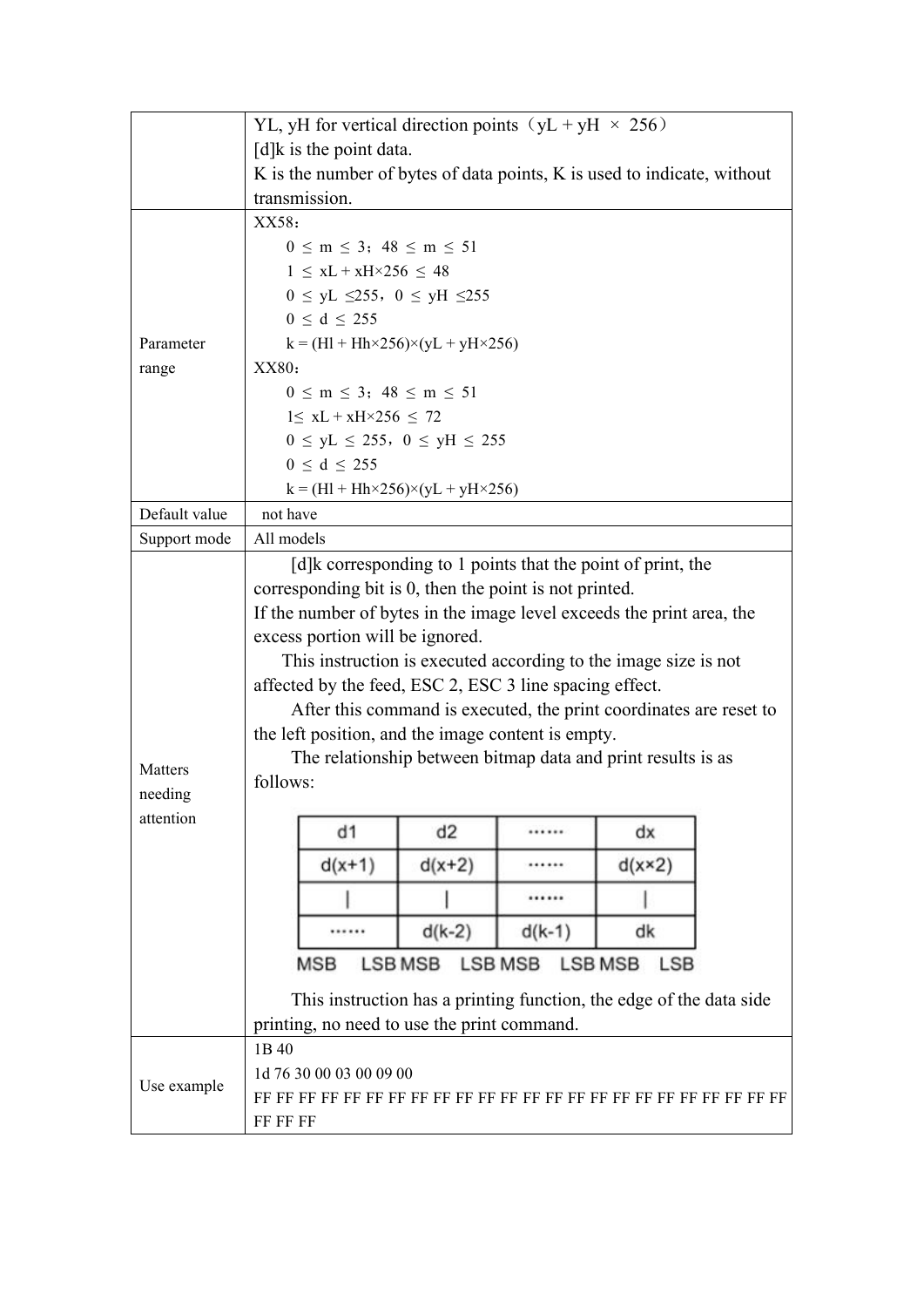### <span id="page-26-0"></span>**Define NV bitmap**

| Instruction   | Define NV bitmap                                                        |
|---------------|-------------------------------------------------------------------------|
| name          |                                                                         |
| Instruction   | <b>ASCII</b><br>: FS q n [xL xH yL yH d1dk]1[xL xH yL yH d1dk]n         |
| code          | Decimal system : 28 113 n [xL xH yL yH d1dk]1[xL xH yL yH d1dk]n        |
|               | Hexadecimal : 1C 71 n [xL xH yL yH d1dk]1[xL xH yL yH d1dk]n            |
|               | Defines a NV bitmap with a specific n value.                            |
|               | N specifies the number of NV bitmaps defined                            |
| Function      | XL, xH for the definition of the NV bitmap to specify the number of     |
| description   | points in the horizontal direction $(xL+xH*256)*8$ .                    |
|               | YL, yH for the definition of the NV bitmap to specify the number        |
|               | of points in the vertical direction (yL+yH $*256$ ) $*8$ .              |
|               | $1 \le n \le 255$                                                       |
|               | $0 \leq xL \leq 255$                                                    |
|               | $0 \leq xH \leq 3$                                                      |
|               | $(1 \leq (xL+xH*256) \leq 1023)$                                        |
| Parameter     | $0 \le yL \le 255$                                                      |
| range         | $0 \leq yH \leq 1$                                                      |
|               | $(1 \le (yL+yH*256) \le 288)$                                           |
|               | $0 \le d \le 255$                                                       |
|               | $k = (xL+xH*256)*(yL+yH*256)*8$                                         |
|               | Total defined data area $= 64K$ bytes                                   |
| Default value | not have                                                                |
| Support mode  | All models                                                              |
|               | Frequent execution of write commands maybe damage NV                    |
|               | storage.                                                                |
|               | Therefore, it is recommended that one day be performed on the NV        |
|               | storage for no more than 10 write operation.                            |
|               | After an image is placed in the NV storage, the printer performs a      |
|               | hardware reset operation.                                               |
|               | Therefore, the user - defined character, the next - pass bitmap should  |
|               | be defined after completion of the command. Printer clear receive and   |
| Matters       | print buffer, and reset to the effective mode when connect to the power |
| needing       | supply.                                                                 |
| attention     | (Hardware reset interface not supported)                                |
|               | This command cancels all NV bitmaps that have been defined with         |
|               | this command.                                                           |
|               | Mechanical operation cannot be performed during the processing of       |
|               | this command until the hardware reset is completed. (Including when     |
|               | the cover is open initialize the print head position paper feed button  |
|               | $etc.$ )                                                                |
|               | During this command processing, the printer is busy and stops           |
|               | receiving data when writing data to the user's NV memory.               |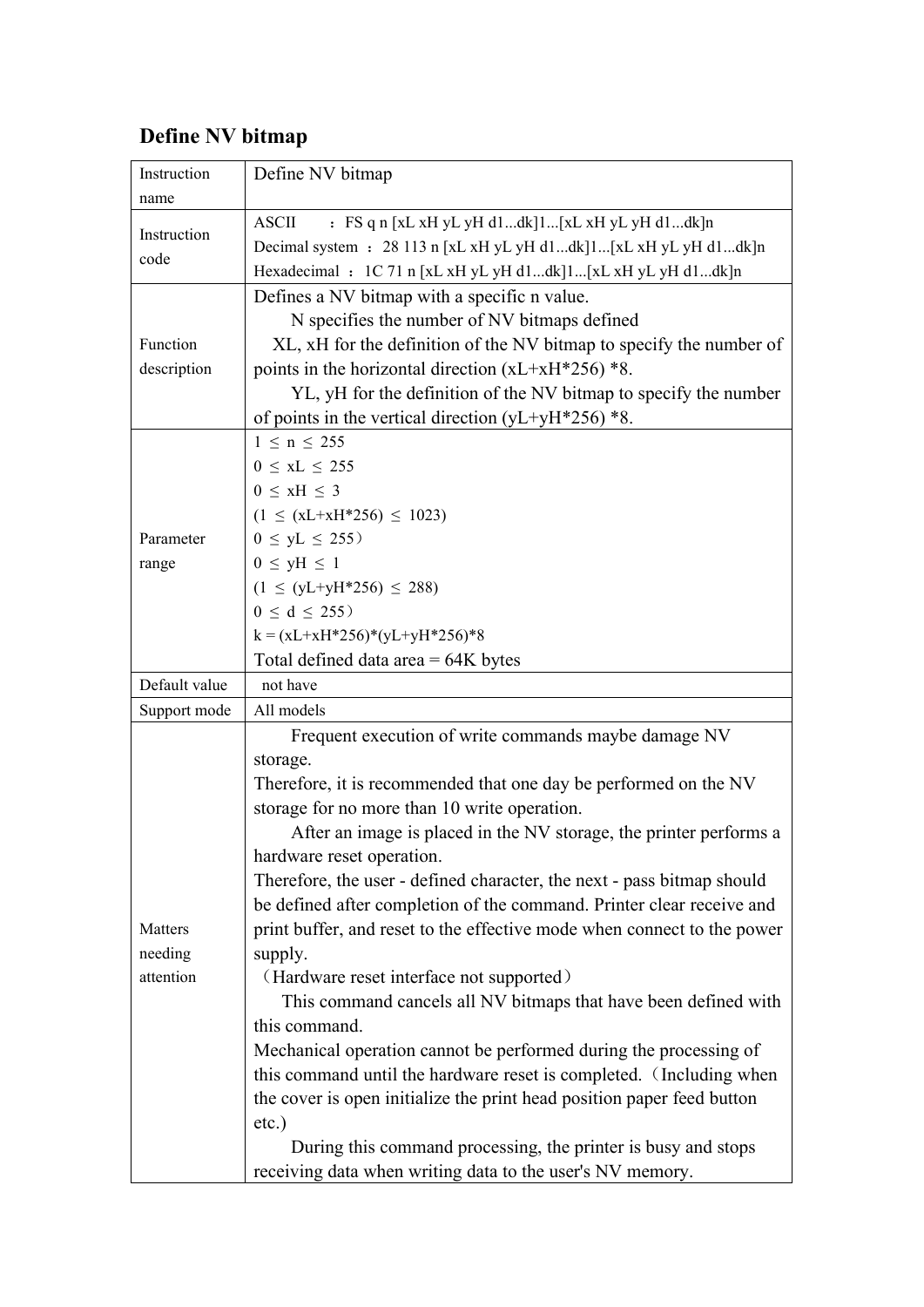| Therefore, it is forbidden to transfer data during execution of this                     |
|------------------------------------------------------------------------------------------|
| command, including real-time commands.                                                   |
| A NV bitmap is a bitmap defined in a non-volatile memory.                                |
| Using FS Q definition FS P printing.                                                     |
| In standard mode, the command is valid only when a row is                                |
| started.                                                                                 |
| The order of the 7 bytes of the $\langle FS \sim yH \rangle$ is normally processed after |
| the command is valid.                                                                    |
| When the amount of data exceeds the xL, x, yL, yH defined by the                         |
| range of the left capacity, The printer will handle the range defined by                 |
| xL, xH, yL, and yH beyond the defined scope.                                             |
| In the first set of bitmaps, When xL, xH, yL, and yH are out of                          |
| bounds for any parameter, the command is disabled.                                       |
| In a group of bitmaps that are not the first group, When the printer                     |
| encounters xL, xH, yL, yH beyond the defined range, The command is                       |
| stopped and then start to write the NV image. Now, The NV bitmap                         |
| that has not been defined is not available (undefined), But any                          |
| previously defined NV bitmap is still valid.                                             |
| D represents the definition of data, In data $(d)$ , a 1 bit specifies a point           |
| to be printed and a 0 bit specifies a point that is not printed.                         |
| This command defines n as the number of NV bitmaps. The number                           |
| starts from the bitmap 01H order.                                                        |
| So the first data set $[xL xH yL yH d1dk]$ is the NV bitmap of 01H,                      |
| the last data set [xL xH yL yH d1dk] is the NV bitmap of n.The                           |
| total number is consistent with the number of FS P commands set in                       |
| the NV bitmap.                                                                           |
| The definition of a NV bitmap data is composed of [xL xH yH D1                           |
| Dk] yL. So, when only one NV bitmap is $n=1$ , the printer only                          |
| processes the data set [xL xH yH D1 yL dk] at a time.                                    |
| The printer uses NV memory ([data: $(xL+xH * 256) * (yL+yH * 256) *$                     |
| $*8$ ]+[header:4]) bytes.                                                                |
| The definition of this printer is 192K bytes (max). The command                          |
| can define several bitmaps, but can not define the total data capacity                   |
| [bitmap data $+$ head] more than 192K bytes of the bitmap.                               |
| Even if the ASB is set, the printer does not transmit the ASB state                      |
| or the execution state detection during processing the command.                          |
| Once a NV bitmap is defined, it cannot be executed by the ESC                            |
| @ command, reset, and power down.                                                        |
| This command executes only the definition of the NV bitmap,                              |
| and the printing of the NV bitmap that does not execute is performed                     |
| by the FS P command.                                                                     |
| Graphic: $xL = 64$ , $xH = 0$ , $yL = 96$ , $yH = 0$                                     |
|                                                                                          |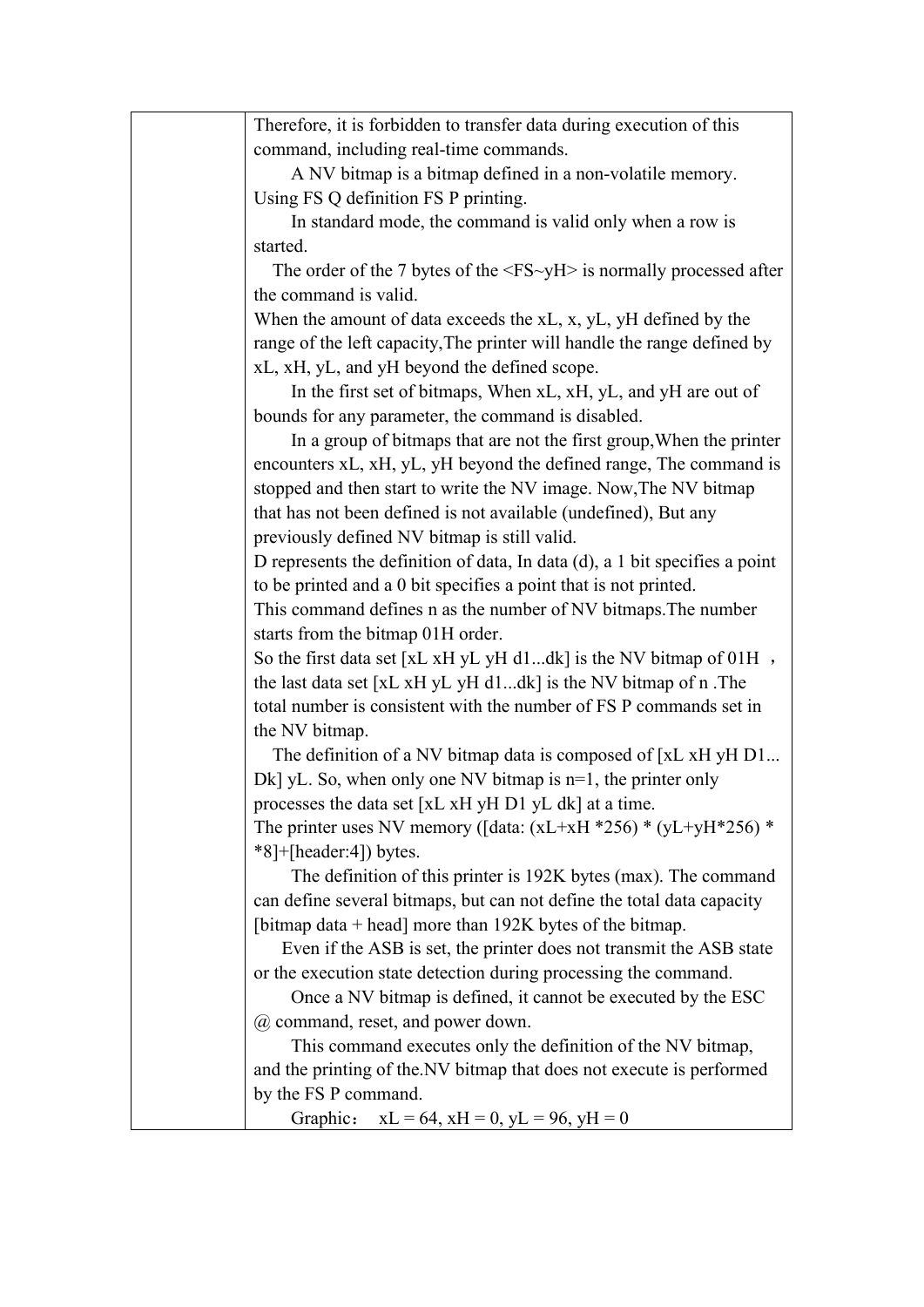

#### <span id="page-28-0"></span>**Print NV bitmap**

| Instruction     | Print NV bitmap                                        |  |
|-----------------|--------------------------------------------------------|--|
| name            |                                                        |  |
|                 | $ASCII$ : FS p n m                                     |  |
| Instruction     | Decimal system : 28 112 n m                            |  |
| code            | Hexadecimal : 1C 70 n m                                |  |
| <b>Function</b> | Print the NV bitmap n with the pattern specified by m. |  |
| description     | Model<br>m                                             |  |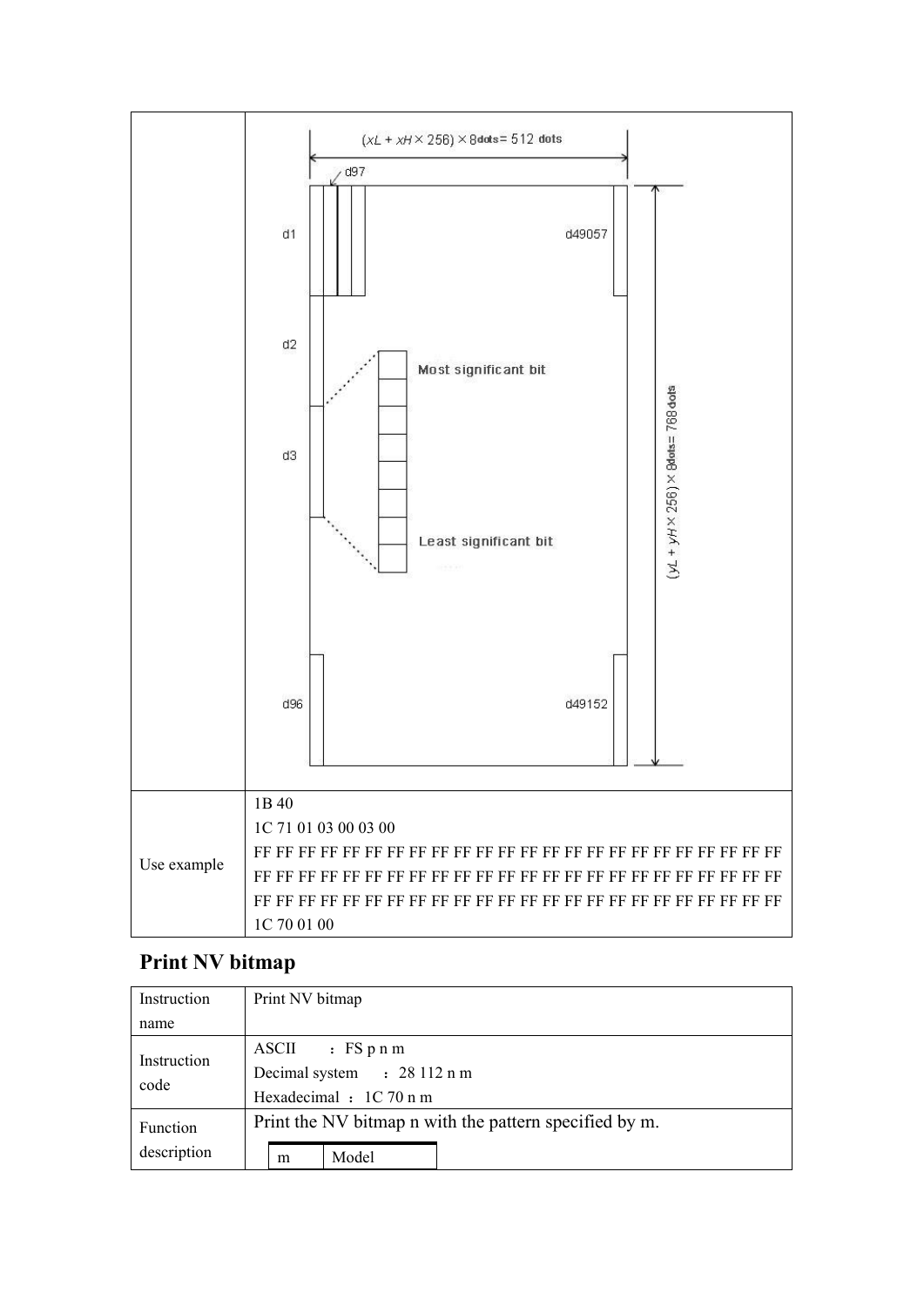|               | 0,48<br>Normal                                                         |
|---------------|------------------------------------------------------------------------|
|               | Double width<br>1,49                                                   |
|               | Double height<br>2,50                                                  |
|               | Double width<br>3, 51                                                  |
|               | and height                                                             |
|               |                                                                        |
| Parameter     | $0 \leq m \leq 3$                                                      |
| range         | $48 \le m \le 51$                                                      |
|               | $1 \leq n \leq 255$                                                    |
| Default value | not have                                                               |
| Support mode  | All models                                                             |
|               | n is the number of NV bitmaps (defined with the FS Q command)          |
|               | m specifies bitmap mode.                                               |
|               | A NV bitmap is a bitmap defined in a non-volatile storage. Using       |
|               | FS Q to define FS P printing.                                          |
|               | This command is invalid when the specified NV bitmap does not          |
|               | exist.                                                                 |
|               | In standard mode, the command is valid only if there is no data in the |
| Matters       | print buffer.                                                          |
| needing       | This command is not affected by print mode (FontBold printing,         |
| attention     | overlapping, Underline, Character dimension, Inverse print or          |
|               | Character 90), except rotation etc reversed print mode.<br>If more     |
|               | than one line is printed, the data is not printed.<br>At ordinary and  |
|               | double width mode, the command input n (n NV bitmap height), in        |
|               | double height and four times the size of mode (the command input 2n,   |
|               | N, ESC and NV bitmap height) 2 or ESC 3 set line spacing.              |
|               | After printing the bitmap, the command sets the print position at      |
|               | the beginning of a line, and the subsequent data is processed by       |
|               | ordinary data.                                                         |
| Use example   |                                                                        |

#### <span id="page-29-0"></span>④Tab command

#### <span id="page-29-1"></span>**Horizontal tabulation**

| Instruction     | Horizontal tabulation                               |
|-----------------|-----------------------------------------------------|
| name            |                                                     |
| Instruction     | ASCII<br>$\cdot$ HT                                 |
|                 | Decimal system : 9                                  |
| code            | Hexadecimal: 09                                     |
| <b>Function</b> | Move the printing position to the next tab position |
| description     |                                                     |
| Parameter       | not have                                            |
| range           |                                                     |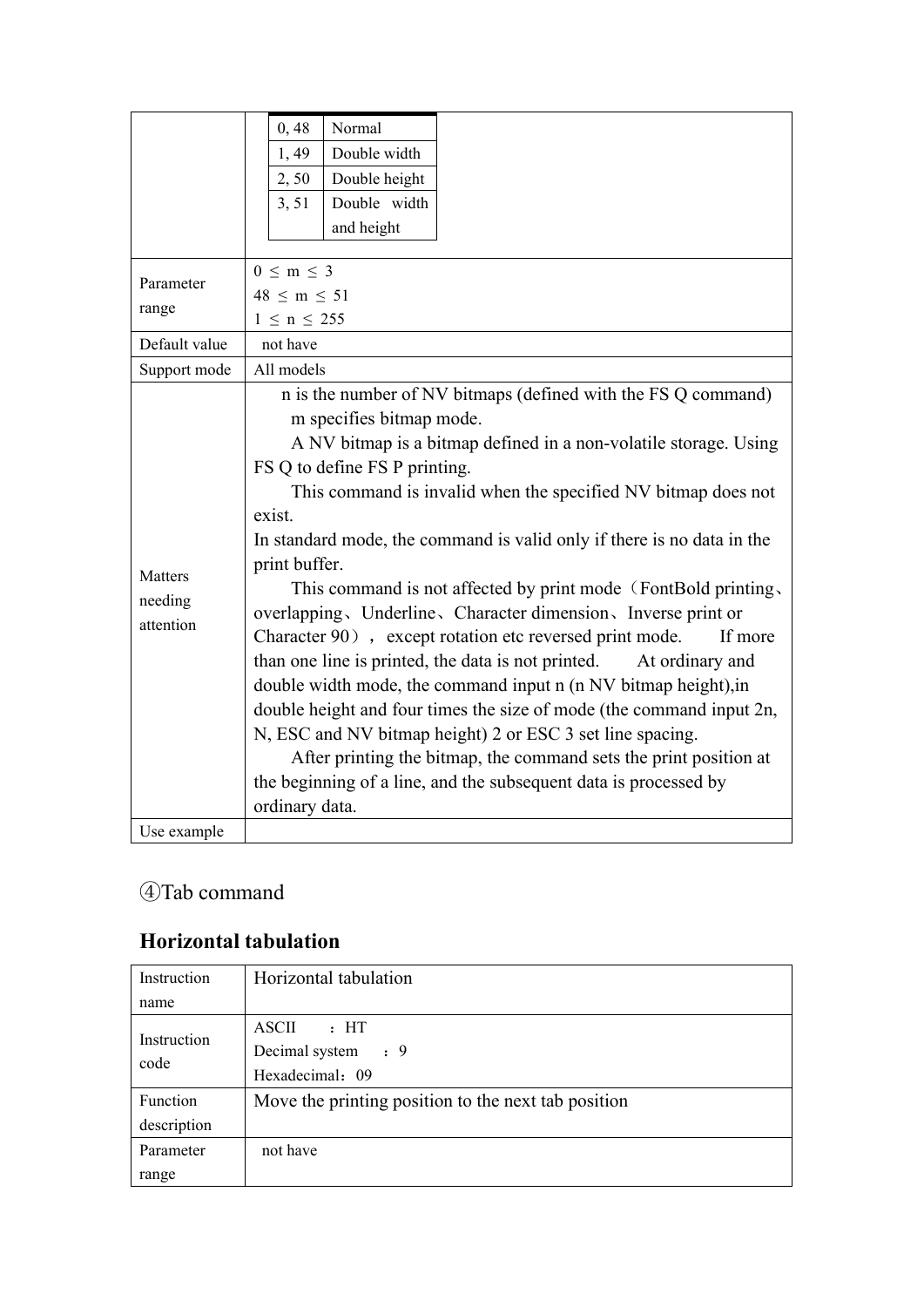| Default value | not have                                                                |
|---------------|-------------------------------------------------------------------------|
| Support mode  | All models                                                              |
|               | Tab position set by ESC D                                               |
| Matters       | This command will be treated as a LF instruction if the tab position is |
| needing       | not set (the default level is not a tab stop)                           |
| attention     | If the tab position exceeds the print area, the coordinates will be     |
|               | moved to the start of the next line newline)                            |
| Use example   | Not have                                                                |

# <span id="page-30-0"></span>**Setting level tab position**

| Setting level tab position<br>Instruction                                                                                                                                                                                                                                                                                                                                                                          |
|--------------------------------------------------------------------------------------------------------------------------------------------------------------------------------------------------------------------------------------------------------------------------------------------------------------------------------------------------------------------------------------------------------------------|
|                                                                                                                                                                                                                                                                                                                                                                                                                    |
| name                                                                                                                                                                                                                                                                                                                                                                                                               |
| <b>ASCII</b><br>: ESC D [d] k NUL                                                                                                                                                                                                                                                                                                                                                                                  |
| Decimal system : 27 68 [d]k 0                                                                                                                                                                                                                                                                                                                                                                                      |
| Hexadecimal : 1B 44 [d]k 00                                                                                                                                                                                                                                                                                                                                                                                        |
| Set the horizontal tab position, the parameters are as follows:<br>Function                                                                                                                                                                                                                                                                                                                                        |
| d1  dk: Setting level tab position, Take 8 points for unit.<br>NULL is<br>description                                                                                                                                                                                                                                                                                                                              |
| the end symbol                                                                                                                                                                                                                                                                                                                                                                                                     |
| XX58: $1 \le d \le 46$ (d1 <d2< <math="" dk,="">1 \le k \le 16)<br/>Parameter</d2<>                                                                                                                                                                                                                                                                                                                                |
| XX80: $1 \le d \le 70$ (d1 <d2< <math="" dk,="">1 \le k \le 16)<br/>range</d2<>                                                                                                                                                                                                                                                                                                                                    |
| Default value<br>$[d]k = 0$ (Default no level tab position)                                                                                                                                                                                                                                                                                                                                                        |
| All models<br>Support mode                                                                                                                                                                                                                                                                                                                                                                                         |
| Tab position is as follows:                                                                                                                                                                                                                                                                                                                                                                                        |
| print area<br>Left distance<br>position d2<br>d1<br>position<br>set tab positions D1 and D2<br>tab1<br>ta b <sub>2</sub><br>tab3<br>Matters<br>needing<br>attention<br>Maximum support 16 tab position setting.<br>Use this command to cancel the previous tab location settings.<br>K is for the use of signs, without transmission.<br>When the transmission [d]k encounters NULL, it is regarded as the<br>end. |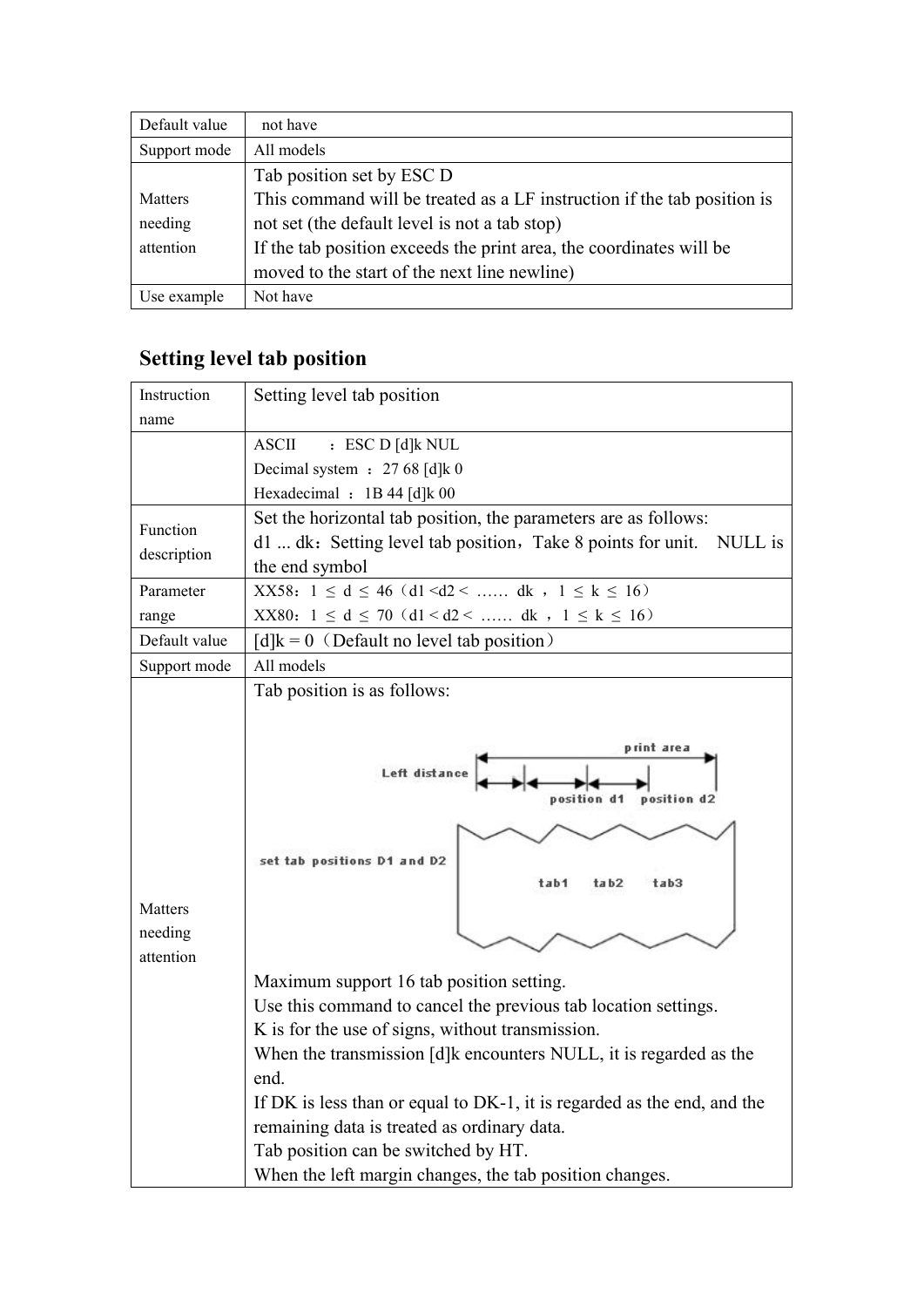|             | When ESC $(\hat{\omega})$ , printer reset, power down, this instruction is set to fail. |
|-------------|-----------------------------------------------------------------------------------------|
| Use example | not have                                                                                |

# <span id="page-31-0"></span>⑤Dimension bar code printing command

### <span id="page-31-1"></span>**Select the print position HRI characters**

| Name         | Select the print position HRI characters                                                 |
|--------------|------------------------------------------------------------------------------------------|
|              | <b>ASCII</b><br>$:$ GS H n                                                               |
| Format       | Decimal code<br>: 2972n                                                                  |
|              | Sixteen hexadecimal code: 1D 48 n                                                        |
|              | Print bar code print position HRI characters                                             |
|              | n Select the print position as shown below:                                              |
|              | print position<br>$\mathbf n$                                                            |
| Description  | 0, 48<br>not print                                                                       |
|              | in the bar code<br>1,49                                                                  |
|              | 2, 50<br>in the code below                                                               |
|              | 3, 51<br>in the upper part and the lower part of the bar code                            |
| Range        | $0 \le n \le 3 \text{ OR } 48 \le n \le 51$                                              |
| Default      | $n = 0$                                                                                  |
| Model        | <b>ALL</b>                                                                               |
| Be careful   | When ESC $(0)$ , printer reset, power down, the set of the command is failure            |
| Using sample | none                                                                                     |
| Instruction  | Set barcode readable character (HRI) print position                                      |
| name         |                                                                                          |
| Instruction  | <b>ASCII</b><br>$:$ GS H n                                                               |
| code         | Decimal system : 29 72 n                                                                 |
|              | Hexadecimal : 1D 48 n                                                                    |
|              | Print bar code print position HRI characters                                             |
|              | n Select the print position as shown below:                                              |
|              | print position<br>$\mathbf n$                                                            |
| Description  | 0, 48<br>not print                                                                       |
|              | in the bar code<br>1, 49                                                                 |
|              | 2, 50<br>in the code below                                                               |
|              | 3, 51<br>in the upper part and the lower part of the bar code                            |
| Range        | $0 \le n \le 3$ OR $48 \le n \le 51$                                                     |
| Default      | $n = 0$                                                                                  |
| Model        | <b>ALL</b>                                                                               |
| Be careful   | When ESC $(\hat{\omega})$ , printer reset, power down, the set of the command is failure |
| Using sample | none                                                                                     |

#### <span id="page-31-2"></span>**Set the height of bar code**

| Name   | Set the height of bar code |
|--------|----------------------------|
|        | $\cdot$ GS h n<br>ASCII    |
| Format | Decimal code : 29 104 n    |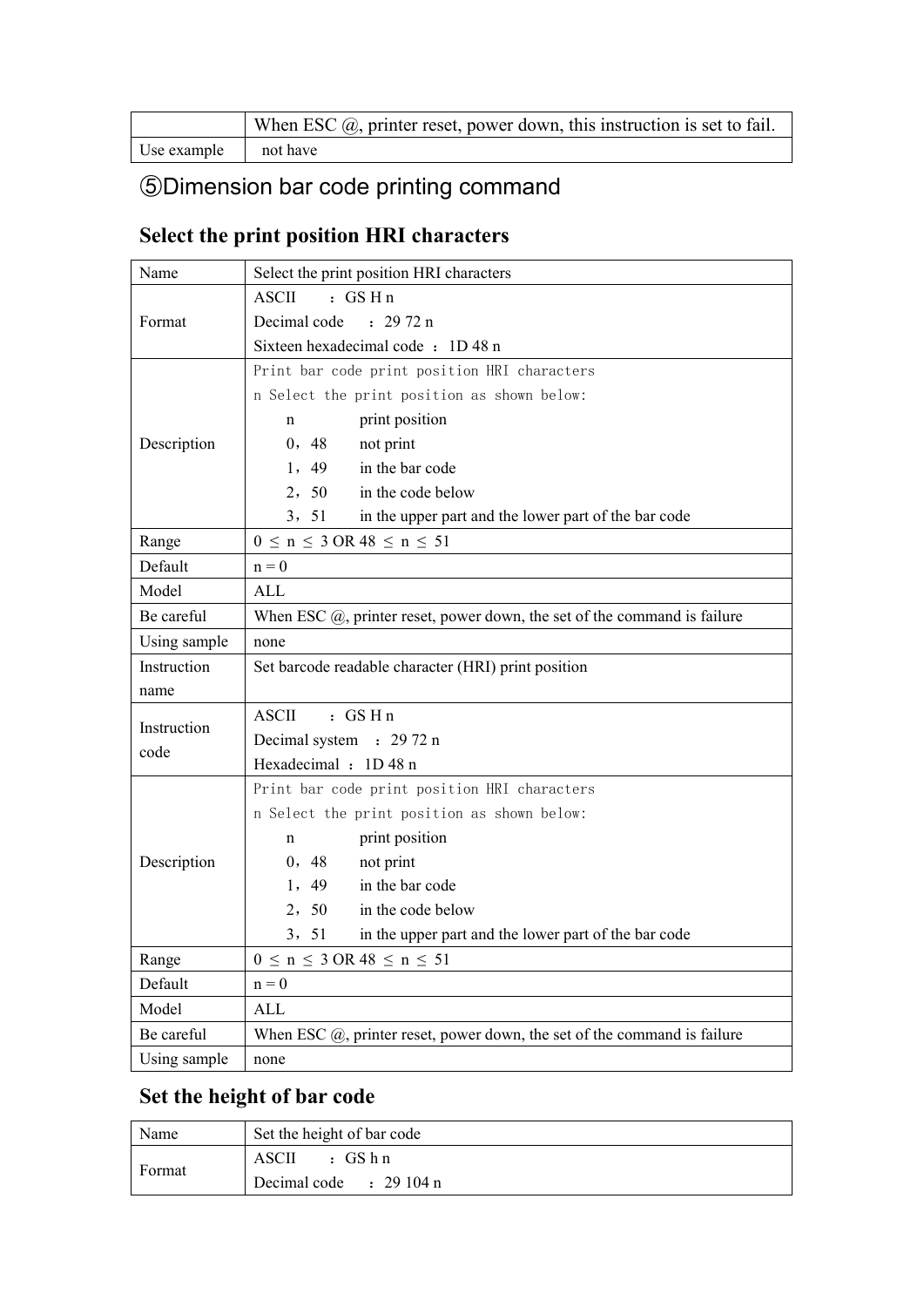|              | Sixteen hexadecimal code: 1D 68 n                                             |
|--------------|-------------------------------------------------------------------------------|
|              | Set the height of bar code. n set the vertical point                          |
|              | Height 50                                                                     |
| Description  | Height 100                                                                    |
| Range        | $1 \le n \le 255$                                                             |
| Default      | $n = 64$                                                                      |
| Model        | ALL                                                                           |
| Be careful   | When ESC $(a)$ , printer reset, power down, the set of the command is failure |
| Using sample | none                                                                          |

#### <span id="page-32-0"></span>**Set the bar width**

| Name         | Set the bar width                                                             |  |
|--------------|-------------------------------------------------------------------------------|--|
|              | ASCII<br>$:$ GS w n                                                           |  |
| Format       | Decimal code : 29 119 n                                                       |  |
|              | Sixteen hexadecimal code : 1D 77 n                                            |  |
|              | Set the bar code level size, n set the bar width                              |  |
| Description  | Width 3<br>Width 4                                                            |  |
| Range        | $1 \leq n \leq 6$                                                             |  |
| Default      | $n = 2$                                                                       |  |
| Model        | ALL                                                                           |  |
| Be careful   | When ESC $(0)$ , printer reset, power down, the set of the command is failure |  |
| Using sample | none                                                                          |  |

### <span id="page-32-1"></span>**Barcode printing**

| Name        | Barcode printing                               |
|-------------|------------------------------------------------|
|             | $(A)$ ASCII : GS k m [d]k NUL                  |
|             | Decimal code : 29 107 m [d]k NUL               |
|             | Sixteen hexadecimal code : 1D 6B m [d]k NUL    |
| Format      | $(B)$ ASCII : GS k m n [d]k                    |
|             | Decimal code : $29107$ m n [d]k                |
|             | Sixteen hexadecimal code : 1D 6B m n [d]k      |
|             | Print barcode, the parameters are shown below: |
| Description | m is encoder mode                              |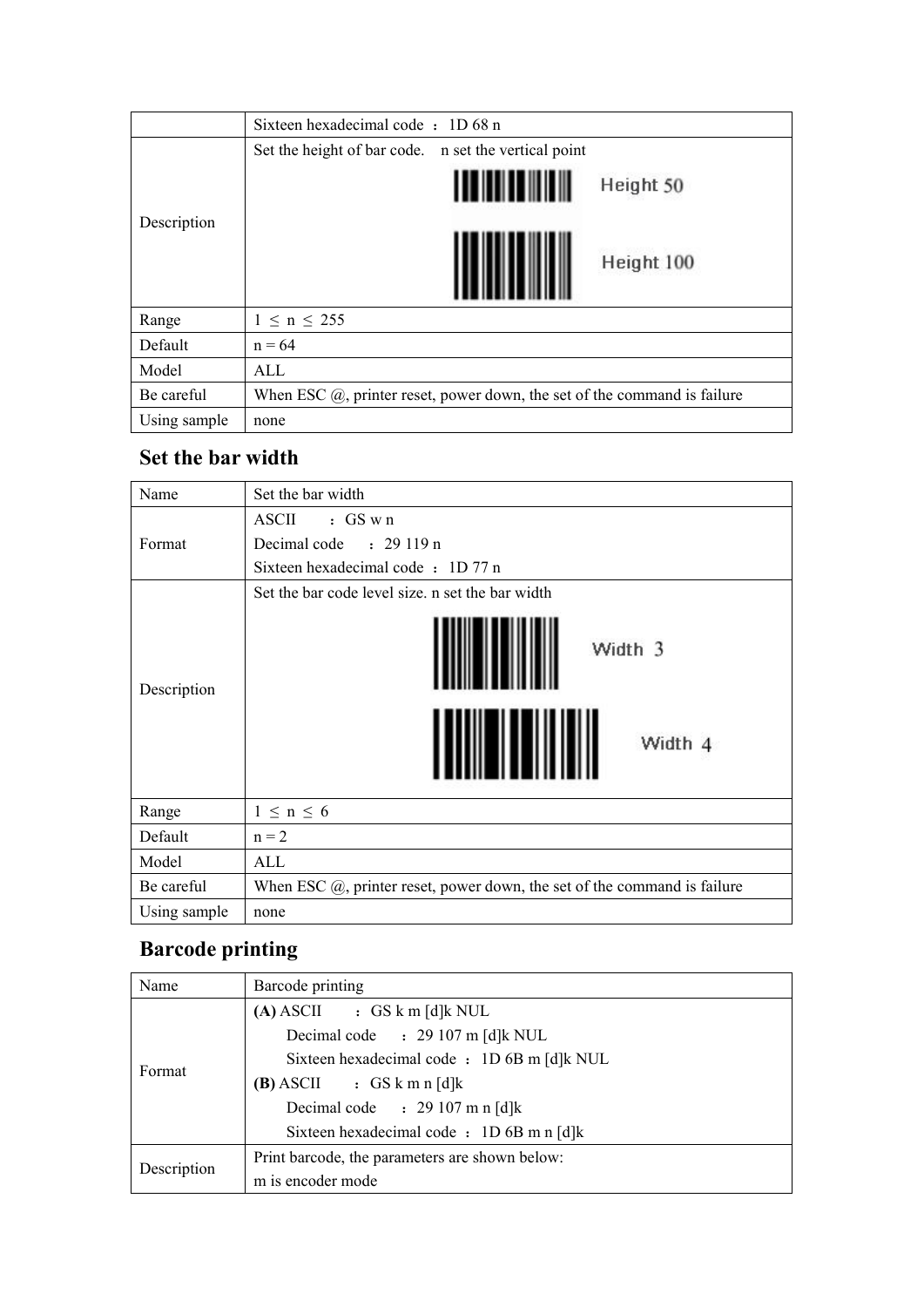| ending method that the data segment of (A) end of NULL code, but the (B) end                         |  |  |  |  |  |  |  |  |  |  |
|------------------------------------------------------------------------------------------------------|--|--|--|--|--|--|--|--|--|--|
| of the length of the command data                                                                    |  |  |  |  |  |  |  |  |  |  |
| [d]k is code data                                                                                    |  |  |  |  |  |  |  |  |  |  |
| k is length of the bar code data, used to indicate not transmission.                                 |  |  |  |  |  |  |  |  |  |  |
| The relationship between parameters as system:                                                       |  |  |  |  |  |  |  |  |  |  |
| (command A)                                                                                          |  |  |  |  |  |  |  |  |  |  |
| Bar code data $(SP = space)$                                                                         |  |  |  |  |  |  |  |  |  |  |
| Bar code<br>Data<br>m                                                                                |  |  |  |  |  |  |  |  |  |  |
| data $(d)$<br>Character set<br>k<br>system<br>length                                                 |  |  |  |  |  |  |  |  |  |  |
| UPC-A<br>$k = 11, 12$<br>$0 - 9$<br>48≤d≤57<br>$\overline{0}$<br>fixed                               |  |  |  |  |  |  |  |  |  |  |
| 48≤d≤57                                                                                              |  |  |  |  |  |  |  |  |  |  |
| $\left[\frac{3k}{21} \right]$ k =<br>$6 \leq k \leq 8$                                               |  |  |  |  |  |  |  |  |  |  |
| $UPC-E$<br>$0 - 9$<br>$\mathbf{1}$<br>fixed<br>$k = 11, 12$<br>7,8,11,12,                            |  |  |  |  |  |  |  |  |  |  |
| $d1 = 48$ ]                                                                                          |  |  |  |  |  |  |  |  |  |  |
| JAN13<br>$\overline{2}$<br>fixed<br>$k = 12, 13$<br>$0 - 9$<br>48≤d≤57<br>(EAN13)                    |  |  |  |  |  |  |  |  |  |  |
| JAN8<br>$\mathfrak{Z}$<br>$0 - 9$<br>48≤d≤57<br>fixed<br>$k = 7, 8$<br>(EAN8)                        |  |  |  |  |  |  |  |  |  |  |
| $48 \le d \le 57$ ,                                                                                  |  |  |  |  |  |  |  |  |  |  |
| $65 \le d \le 90$ ,<br>$0 - 9$ , $A - Z$                                                             |  |  |  |  |  |  |  |  |  |  |
| changea<br>CODE39<br>$1 \leq k \leq 255$<br>$SP, \$ \$, %, +,<br>$d = 32, 36, 37,$<br>$\overline{4}$ |  |  |  |  |  |  |  |  |  |  |
| ble<br>42, 43, 45, 46,<br>$-$ , $\cdot$ , $/$                                                        |  |  |  |  |  |  |  |  |  |  |
| 47                                                                                                   |  |  |  |  |  |  |  |  |  |  |
| $2 \leq k \leq 255$<br><b>ITF</b>                                                                    |  |  |  |  |  |  |  |  |  |  |
| changea<br>(Interleav<br>$0 - 9$<br>48≤d≤57<br>5<br>$\epsilon$ ven                                   |  |  |  |  |  |  |  |  |  |  |
| ble<br>ed 2 of 5)<br>number)                                                                         |  |  |  |  |  |  |  |  |  |  |
| 48≤d≤57,                                                                                             |  |  |  |  |  |  |  |  |  |  |
| $65 \le d \le 68$ ,                                                                                  |  |  |  |  |  |  |  |  |  |  |
| $97 \le d \le 100$ ,                                                                                 |  |  |  |  |  |  |  |  |  |  |
| <b>CODAB</b><br>$d = 36, 43, 45,$                                                                    |  |  |  |  |  |  |  |  |  |  |
| $0~9$ , A~D, a~d<br>\$, +, -, ., /, :<br>changea<br>$1 \leq k$<br>AR<br>46, 47, 58<br>6              |  |  |  |  |  |  |  |  |  |  |
| ble<br>$(65 \le d1 \le 68,$<br>$(NW-7)$                                                              |  |  |  |  |  |  |  |  |  |  |
| $65 \leq d$ k $\leq 68$ ,                                                                            |  |  |  |  |  |  |  |  |  |  |
| $97 \le d1 \le 100$ ,                                                                                |  |  |  |  |  |  |  |  |  |  |
| $97 \leq d$ k $\leq 100$                                                                             |  |  |  |  |  |  |  |  |  |  |
|                                                                                                      |  |  |  |  |  |  |  |  |  |  |
| (command B)                                                                                          |  |  |  |  |  |  |  |  |  |  |
| Bar code data (SP=space)<br>Bar code                                                                 |  |  |  |  |  |  |  |  |  |  |
| Data<br>m<br>Character set<br>data $(d)$<br>system<br>$\mathbf n$<br>length                          |  |  |  |  |  |  |  |  |  |  |
| $0 - 9$<br>UPC-A<br>48≤d≤57<br>fixed<br>$n = 11, 12$<br>65                                           |  |  |  |  |  |  |  |  |  |  |
| 48≤d≤57<br>$6 \le n \le 8$                                                                           |  |  |  |  |  |  |  |  |  |  |
| $0 - 9$<br>$UPC-E$<br>fixed<br>66<br>$\equiv$ n =<br>$n = 11, 12$                                    |  |  |  |  |  |  |  |  |  |  |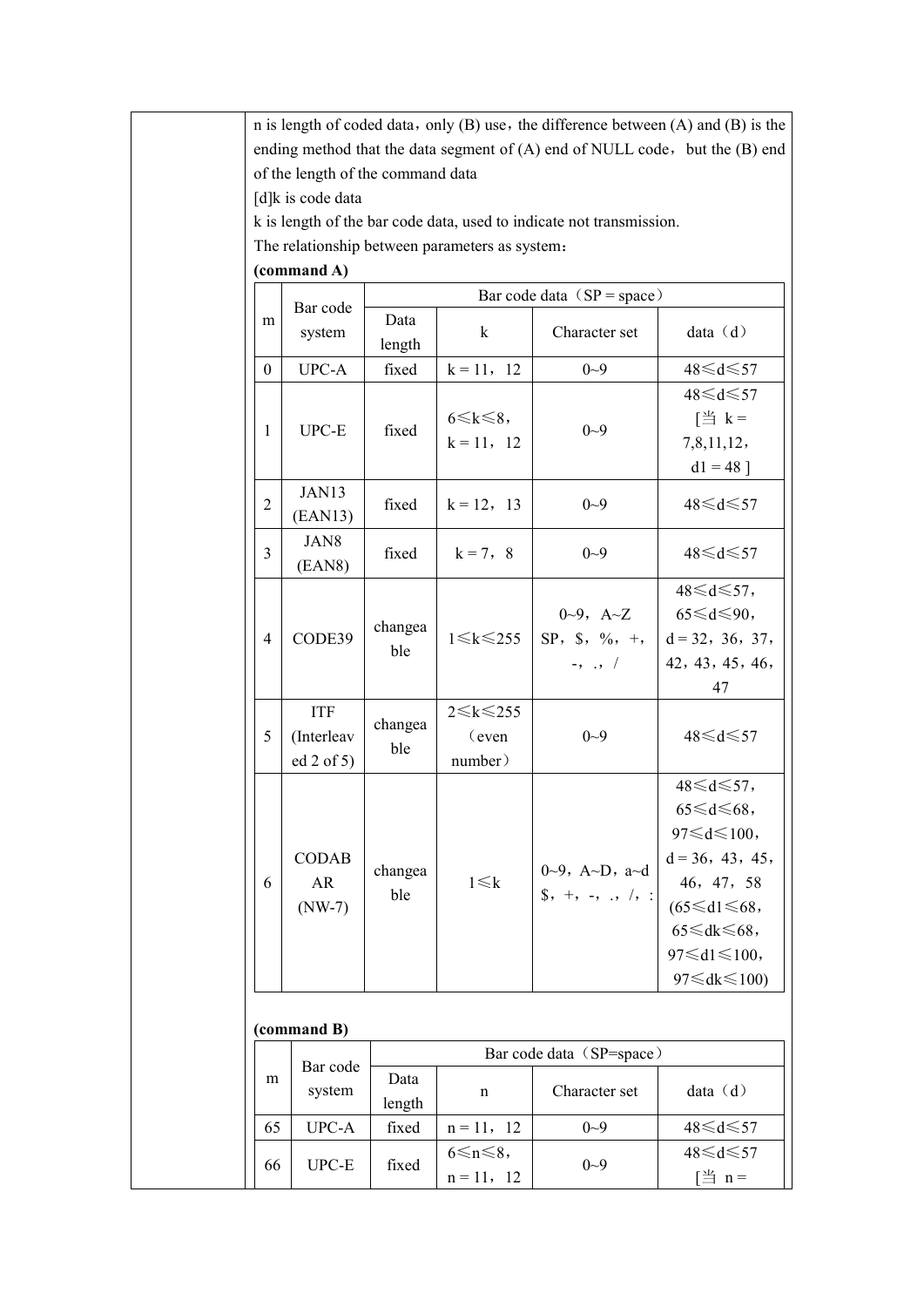|            |                                                                                                                                                                                                                                                                                                                                                                                                                                         |                                                 |                |                                                |                                         | 7,8,11,12,                                                                                                                                                                                                    |  |  |  |
|------------|-----------------------------------------------------------------------------------------------------------------------------------------------------------------------------------------------------------------------------------------------------------------------------------------------------------------------------------------------------------------------------------------------------------------------------------------|-------------------------------------------------|----------------|------------------------------------------------|-----------------------------------------|---------------------------------------------------------------------------------------------------------------------------------------------------------------------------------------------------------------|--|--|--|
|            |                                                                                                                                                                                                                                                                                                                                                                                                                                         |                                                 |                |                                                |                                         | $d1 = 48$ ]                                                                                                                                                                                                   |  |  |  |
|            | 67                                                                                                                                                                                                                                                                                                                                                                                                                                      | JAN13<br>(EAN13)                                | fixed          | $n = 12, 13$                                   | $0 - 9$                                 | $48 \le d \le 57$                                                                                                                                                                                             |  |  |  |
|            | 68                                                                                                                                                                                                                                                                                                                                                                                                                                      | JAN8<br>(EAN8)                                  | fixed          | $n = 7, 8$                                     | $0 - 9$                                 | $48 \le d \le 57$                                                                                                                                                                                             |  |  |  |
|            |                                                                                                                                                                                                                                                                                                                                                                                                                                         |                                                 |                |                                                | $0\text{-}9$ , $A\text{-}Z$             | 48≤d≤57,<br>$65 \le d \le 90$ ,                                                                                                                                                                               |  |  |  |
|            | 69                                                                                                                                                                                                                                                                                                                                                                                                                                      | CODE39                                          | change<br>able | $1 \le n \le 255$                              | $SP, \, \$, \, \%, +, -, . ,$           | $d = 32, 36, 37,$<br>42, 43, 45, 46,<br>47                                                                                                                                                                    |  |  |  |
|            | 70                                                                                                                                                                                                                                                                                                                                                                                                                                      | <b>ITF</b><br>(Interlea<br>ved 2 of<br>5)       | change<br>able | $1 \le n \le 255$<br>(even<br>number)          | $0 - 9$                                 | 48≤d≤57                                                                                                                                                                                                       |  |  |  |
|            | 71                                                                                                                                                                                                                                                                                                                                                                                                                                      | <b>CODAB</b><br>AR<br>$(NW-7)$                  | change<br>able | $1 \le n \le 255$                              | 0~9, A~D, a~d<br>$\$\,$ , +, -, ., /, : | $48 \le d \le 57$ ,<br>$65 \le d \le 68$<br>$97 \le d \le 100$ ,<br>$d = 36, 43, 45,$<br>46, 47, 58<br>$(65 \le d1 \le 68,$<br>$65 \leq d$ k $\leq 68$ ,<br>$97 \le d1 \le 100$ ,<br>$97 \leq d$ k $\leq 100$ |  |  |  |
|            | 72                                                                                                                                                                                                                                                                                                                                                                                                                                      | CODE93                                          | change<br>able | $1 \le n \le 255$                              | 00H~7FH                                 | $0 \le d \le 127$                                                                                                                                                                                             |  |  |  |
|            | 73                                                                                                                                                                                                                                                                                                                                                                                                                                      | CODE12<br>$8\,$                                 | change<br>able | $2 \leq n \leq 255$                            | 00H~7FH                                 | $0 \le d \le 127$                                                                                                                                                                                             |  |  |  |
|            | 74                                                                                                                                                                                                                                                                                                                                                                                                                                      | $\ensuremath{\mathsf{UCC}/\mathsf{EA}}$<br>N128 | change<br>able | $2 \leq n \leq 255$                            | $00H\sim7FH$<br>C1H~C4H(FNC             | $0 \le d \le 127$<br>$d = 193,$<br>194, 195, 196                                                                                                                                                              |  |  |  |
| Range      | $(A) 0 \leq m \leq 6$<br>(B) $65 \le m \le 74$                                                                                                                                                                                                                                                                                                                                                                                          |                                                 |                |                                                |                                         |                                                                                                                                                                                                               |  |  |  |
| Default    | none                                                                                                                                                                                                                                                                                                                                                                                                                                    |                                                 |                |                                                |                                         |                                                                                                                                                                                                               |  |  |  |
| Model      | ALL                                                                                                                                                                                                                                                                                                                                                                                                                                     |                                                 |                |                                                |                                         |                                                                                                                                                                                                               |  |  |  |
|            |                                                                                                                                                                                                                                                                                                                                                                                                                                         |                                                 |                |                                                |                                         |                                                                                                                                                                                                               |  |  |  |
| Be careful | If bar code width exceeds the specified range, the printer can't execute bar code<br>printing.<br>The command to print bar code requirements for feed, regardless of ESC 2 or<br>ESC 3 set line spacing.<br>This command is not affected by ESC! Character style.<br>Print bar codes, the command will print position is set at the start of a line.<br>When m:0-6(A) $& 65-71(B)$ choose the same bar code system, the printing effect |                                                 |                |                                                |                                         |                                                                                                                                                                                                               |  |  |  |
|            |                                                                                                                                                                                                                                                                                                                                                                                                                                         | is the same.                                    |                | $m=0-6(A)$ , the code by the end of NULL code. |                                         |                                                                                                                                                                                                               |  |  |  |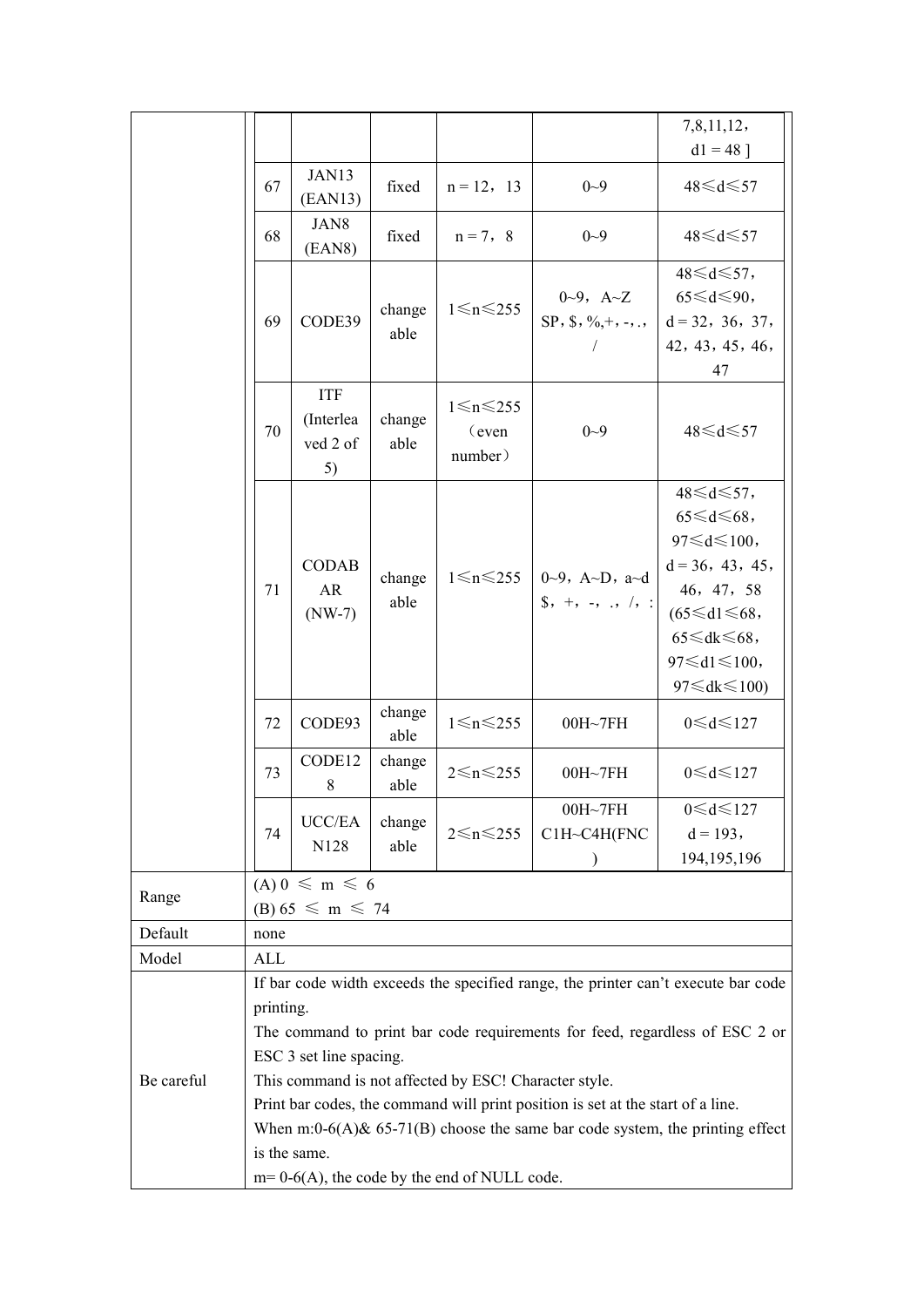|                                                                         | $m=65-74(A)$ , the code use n to express data length                                                                             |    |          |          |                       |                          |    |                          |                                                                      |    |    |    |                |     |                                                                                  |
|-------------------------------------------------------------------------|----------------------------------------------------------------------------------------------------------------------------------|----|----------|----------|-----------------------|--------------------------|----|--------------------------|----------------------------------------------------------------------|----|----|----|----------------|-----|----------------------------------------------------------------------------------|
|                                                                         | k Used for illustration, no transmission required                                                                                |    |          |          |                       |                          |    |                          |                                                                      |    |    |    |                |     |                                                                                  |
|                                                                         | k use to indicate not transmission                                                                                               |    |          |          |                       |                          |    |                          |                                                                      |    |    |    |                |     |                                                                                  |
|                                                                         | When printing $UPCA(m=0 \text{ or } 65$ , need noted:                                                                            |    |          |          |                       |                          |    |                          |                                                                      |    |    |    |                |     |                                                                                  |
|                                                                         |                                                                                                                                  |    |          |          |                       |                          |    |                          |                                                                      |    |    |    |                |     | Regardless of the input data length is 11 or 12, check bit will automatically    |
|                                                                         | insert or error correction.                                                                                                      |    |          |          |                       |                          |    |                          |                                                                      |    |    |    |                |     |                                                                                  |
|                                                                         |                                                                                                                                  |    |          |          |                       |                          |    |                          |                                                                      |    |    |    |                |     | The starting character, middle separator character, terminator inserted          |
|                                                                         | automatically.                                                                                                                   |    |          |          |                       |                          |    |                          |                                                                      |    |    |    |                |     |                                                                                  |
|                                                                         | When printing $UPCE(m=1 \text{ or } 66)$ , need noted:                                                                           |    |          |          |                       |                          |    |                          |                                                                      |    |    |    |                |     |                                                                                  |
|                                                                         | When data length is 6, system character(NSC)0 insert automatically                                                               |    |          |          |                       |                          |    |                          |                                                                      |    |    |    |                |     |                                                                                  |
|                                                                         | When data length is $7,8,11,12$ , the first system character (NSC)d1 must be 0                                                   |    |          |          |                       |                          |    |                          |                                                                      |    |    |    |                |     |                                                                                  |
|                                                                         |                                                                                                                                  |    |          |          |                       |                          |    |                          |                                                                      |    |    |    |                |     | Regardless of input data length is 6,7,8,11 or 12, check bit will insert or      |
|                                                                         | error correction automatically.                                                                                                  |    |          |          |                       |                          |    |                          |                                                                      |    |    |    |                |     |                                                                                  |
|                                                                         |                                                                                                                                  |    |          |          |                       |                          |    |                          |                                                                      |    |    |    |                |     | Regardless of input data length is 6,7,8,11 or 12, barcode readable              |
|                                                                         | characters(HRI) only show 6 bits of data, not include system (NSC) and check                                                     |    |          |          |                       |                          |    |                          |                                                                      |    |    |    |                |     |                                                                                  |
| code;                                                                   |                                                                                                                                  |    |          |          |                       |                          |    |                          |                                                                      |    |    |    |                |     |                                                                                  |
|                                                                         |                                                                                                                                  |    |          |          |                       |                          |    |                          |                                                                      |    |    |    |                |     | The transformation relationship of transmission data and printing data is as     |
| follows:                                                                |                                                                                                                                  |    |          |          |                       |                          |    |                          |                                                                      |    |    |    |                |     |                                                                                  |
|                                                                         | The data transfered<br>The data printed                                                                                          |    |          |          |                       |                          |    |                          |                                                                      |    |    |    |                |     |                                                                                  |
|                                                                         |                                                                                                                                  |    |          |          |                       |                          |    |                          |                                                                      |    |    |    |                |     |                                                                                  |
| d2                                                                      | d3                                                                                                                               | d4 | d5       | d6       | d7                    | d8                       | d9 |                          | d10 d11                                                              | d1 | d2 | d3 | d4             | d5  | d6                                                                               |
|                                                                         | $0 - 9$ $0 - 9$ 0                                                                                                                |    | $\bf{0}$ | $\theta$ |                       | $\frac{1}{2}$            |    |                          | $0 - 9$ $0 - 9$ $0 - 9$                                              | d2 | d3 | d9 | d10            | d11 | 0                                                                                |
|                                                                         | $0 - 9$ $0 - 9$                                                                                                                  |    | $\bf{0}$ | $\theta$ |                       | ¥                        |    |                          | $0 - 9$ $0 - 9$ $0 - 9$                                              | d2 | d3 | d9 | d10            | d11 |                                                                                  |
|                                                                         | $0 - 9$ $0 - 9$ 2                                                                                                                |    | $\theta$ | $\theta$ | $\tilde{\phantom{a}}$ | $\overline{\phantom{a}}$ |    |                          | $0 - 9$ $0 - 9$ $0 - 9$                                              | d2 | d3 | d9 | d10            | d11 | 2                                                                                |
|                                                                         | $0 - 9$ $0 - 9$ $3 - 9$                                                                                                          |    | $\Omega$ | $\Omega$ | ۰                     | $\overline{\phantom{a}}$ |    |                          | $0 - 9$ $0 - 9$                                                      | d2 | d3 | d4 | d10            | d11 | 3                                                                                |
|                                                                         | $0-9$ $0-9$ $0-9$ $1-9$ $0$                                                                                                      |    |          |          |                       | $\overline{\phantom{a}}$ |    | $\overline{\phantom{a}}$ | $0 - 9$                                                              | d2 | d3 | d4 | d5             | d11 | 4                                                                                |
|                                                                         | $0-9$ $0-9$ $0-9$ $0-9$ $1-9$                                                                                                    |    |          |          |                       |                          |    |                          | $5 - 9$                                                              | d2 | d3 | d4 | d <sub>5</sub> | d6  | d11                                                                              |
|                                                                         |                                                                                                                                  |    |          |          |                       |                          |    |                          |                                                                      |    |    |    |                |     |                                                                                  |
|                                                                         |                                                                                                                                  |    |          |          |                       |                          |    |                          |                                                                      |    |    |    |                |     |                                                                                  |
|                                                                         | When d6 is 1-9, it should ensure $d7, d8, d9, d10$ is 0, d11 is 5-9.<br>The Start character and terminator insert automatically. |    |          |          |                       |                          |    |                          |                                                                      |    |    |    |                |     |                                                                                  |
|                                                                         | When print EAN13 ( $m = 2$ or 67), need noted:                                                                                   |    |          |          |                       |                          |    |                          |                                                                      |    |    |    |                |     |                                                                                  |
| Regardless of input data length is 12 or 13, check bits insert or error |                                                                                                                                  |    |          |          |                       |                          |    |                          |                                                                      |    |    |    |                |     |                                                                                  |
|                                                                         | correction automatically.                                                                                                        |    |          |          |                       |                          |    |                          |                                                                      |    |    |    |                |     |                                                                                  |
|                                                                         |                                                                                                                                  |    |          |          |                       |                          |    |                          |                                                                      |    |    |    |                |     |                                                                                  |
|                                                                         | The starting character, middle separator character, terminator inserted<br>automatically.                                        |    |          |          |                       |                          |    |                          |                                                                      |    |    |    |                |     |                                                                                  |
|                                                                         | When print EAN8 $(m = 3 \text{ or } 68)$ , need noted:                                                                           |    |          |          |                       |                          |    |                          |                                                                      |    |    |    |                |     |                                                                                  |
|                                                                         |                                                                                                                                  |    |          |          |                       |                          |    |                          |                                                                      |    |    |    |                |     | Regardless of input data length is 7 or 8, check bits insert or error correction |
|                                                                         | automatically.                                                                                                                   |    |          |          |                       |                          |    |                          |                                                                      |    |    |    |                |     |                                                                                  |
|                                                                         |                                                                                                                                  |    |          |          |                       |                          |    |                          |                                                                      |    |    |    |                |     | The starting character, middle separator character, terminator inserted          |
|                                                                         | automatically.                                                                                                                   |    |          |          |                       |                          |    |                          |                                                                      |    |    |    |                |     |                                                                                  |
|                                                                         | When print CODE39 ( $m = 4$ or 69) $H$ , need noted:                                                                             |    |          |          |                       |                          |    |                          |                                                                      |    |    |    |                |     |                                                                                  |
|                                                                         |                                                                                                                                  |    |          |          |                       |                          |    |                          | When d1 or dn is not starting character/terminator "*", coder insert |    |    |    |                |     | $(6 * 2)$                                                                        |
|                                                                         |                                                                                                                                  |    |          |          |                       |                          |    |                          |                                                                      |    |    |    |                |     |                                                                                  |
|                                                                         | automatically.                                                                                                                   |    |          |          |                       |                          |    |                          |                                                                      |    |    |    |                |     |                                                                                  |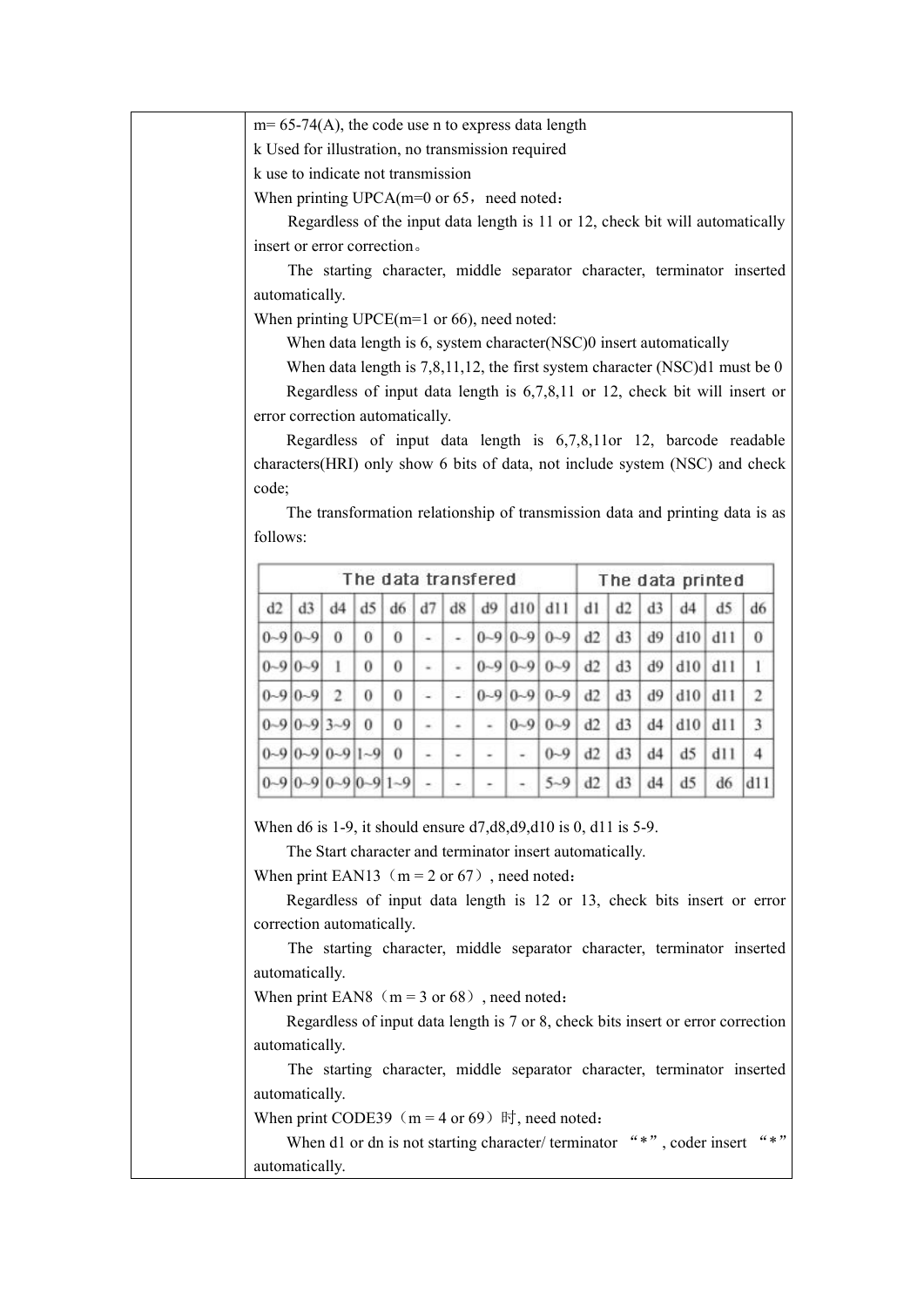| When data meet "*", coder see it as the terminator, the other data as a   |                                                                      |                   |                                                                                   |  |  |  |  |  |  |
|---------------------------------------------------------------------------|----------------------------------------------------------------------|-------------------|-----------------------------------------------------------------------------------|--|--|--|--|--|--|
| common data to process;                                                   |                                                                      |                   |                                                                                   |  |  |  |  |  |  |
|                                                                           | Check code do not calculate and add automatically                    |                   |                                                                                   |  |  |  |  |  |  |
| When print ITF25 ( $m = 5$ or 70), need noted:                            |                                                                      |                   |                                                                                   |  |  |  |  |  |  |
| The Start character and terminator insert automatically.                  |                                                                      |                   |                                                                                   |  |  |  |  |  |  |
|                                                                           | Check code do not calculate and add automatically.                   |                   |                                                                                   |  |  |  |  |  |  |
| When print CODABAR $(NW-7)$ $(m = 6 \text{ or } 71)$ , need noted:        |                                                                      |                   |                                                                                   |  |  |  |  |  |  |
| The Start character and terminator do not insert automatically, need user |                                                                      |                   |                                                                                   |  |  |  |  |  |  |
|                                                                           | add manually, the range is "A" $\sim$ "D" or "a" $\sim$ "d"          |                   |                                                                                   |  |  |  |  |  |  |
|                                                                           | Check code do not calculate and add automatically.                   |                   |                                                                                   |  |  |  |  |  |  |
|                                                                           | Print CODE93 $(m = 72)$ , need noted:                                |                   |                                                                                   |  |  |  |  |  |  |
|                                                                           | The Start character and terminator insert automatically.             |                   |                                                                                   |  |  |  |  |  |  |
|                                                                           | Two check code calculate and add automatically.                      |                   |                                                                                   |  |  |  |  |  |  |
|                                                                           |                                                                      |                   | When setting code readable character (HRI) to print, not setting any HRI code to  |  |  |  |  |  |  |
| show begin/end.                                                           |                                                                      |                   |                                                                                   |  |  |  |  |  |  |
|                                                                           |                                                                      |                   | When setting code readable character (HRI) to print, control code is replaced by  |  |  |  |  |  |  |
| space.                                                                    |                                                                      |                   |                                                                                   |  |  |  |  |  |  |
|                                                                           | When using the CODE128 ( $M = 73$ ):                                 |                   |                                                                                   |  |  |  |  |  |  |
|                                                                           |                                                                      |                   | On the CODE128 bar code and code table information, see Appendix D.               |  |  |  |  |  |  |
|                                                                           |                                                                      |                   | In the printer when you use CODE128, please consider the following factors        |  |  |  |  |  |  |
| on data transfer:                                                         |                                                                      |                   |                                                                                   |  |  |  |  |  |  |
| (1)                                                                       |                                                                      |                   | The bar code data string head have to choose coded character set (CODE A,         |  |  |  |  |  |  |
|                                                                           | CODE B, or CODE C), is used to select the first use of the code set. |                   |                                                                                   |  |  |  |  |  |  |
|                                                                           |                                                                      |                   | 2 The character "{" and a combination of characters to define the special         |  |  |  |  |  |  |
|                                                                           |                                                                      |                   | characters. Through the continuous transmission of two "ASCII" { {"definition"    |  |  |  |  |  |  |
|                                                                           | of character".                                                       |                   |                                                                                   |  |  |  |  |  |  |
|                                                                           | <b>ASCII</b> code, Sixteen hexadecimal code, Decimal code            |                   |                                                                                   |  |  |  |  |  |  |
| Special                                                                   |                                                                      | Data transmission |                                                                                   |  |  |  |  |  |  |
| character                                                                 | ASCII code                                                           |                   | <b>ASCII code</b>                                                                 |  |  |  |  |  |  |
| S                                                                         |                                                                      |                   |                                                                                   |  |  |  |  |  |  |
| <b>SHIFT</b>                                                              | $\{S$                                                                | 7B,53             | 123, 83                                                                           |  |  |  |  |  |  |
| <b>CODEA</b>                                                              | {A                                                                   | 7B,41             | 123, 65                                                                           |  |  |  |  |  |  |
| <b>CODEB</b>                                                              | {B                                                                   | 7B,42             | 123, 66                                                                           |  |  |  |  |  |  |
| <b>CODEC</b>                                                              | ${C}$                                                                | 7B,43             | 123, 67                                                                           |  |  |  |  |  |  |
| FNC1                                                                      | ${1}$                                                                | 7B,31             | 123, 49                                                                           |  |  |  |  |  |  |
| FNC <sub>2</sub>                                                          | ${2}$                                                                | 7B,32             | 123, 50                                                                           |  |  |  |  |  |  |
| FNC <sub>3</sub>                                                          | ${3}$                                                                | 7B,33             | 123, 51                                                                           |  |  |  |  |  |  |
| FNC4                                                                      | ${4}$                                                                | 7B, 34            | 123, 52                                                                           |  |  |  |  |  |  |
| "{"                                                                       | {{                                                                   | 7B,7B             | 123, 123                                                                          |  |  |  |  |  |  |
| [Example]                                                                 | Print "instance data No. 123456."                                    |                   |                                                                                   |  |  |  |  |  |  |
|                                                                           |                                                                      |                   | In this case, the printer first by using the CODE B print "No.", and then use the |  |  |  |  |  |  |
|                                                                           | CODE C to print the following numbers.                               |                   |                                                                                   |  |  |  |  |  |  |
|                                                                           | GS k 73 10 123 66 78 111 46 123 67 12 34 56                          |                   |                                                                                   |  |  |  |  |  |  |
|                                                                           |                                                                      |                   |                                                                                   |  |  |  |  |  |  |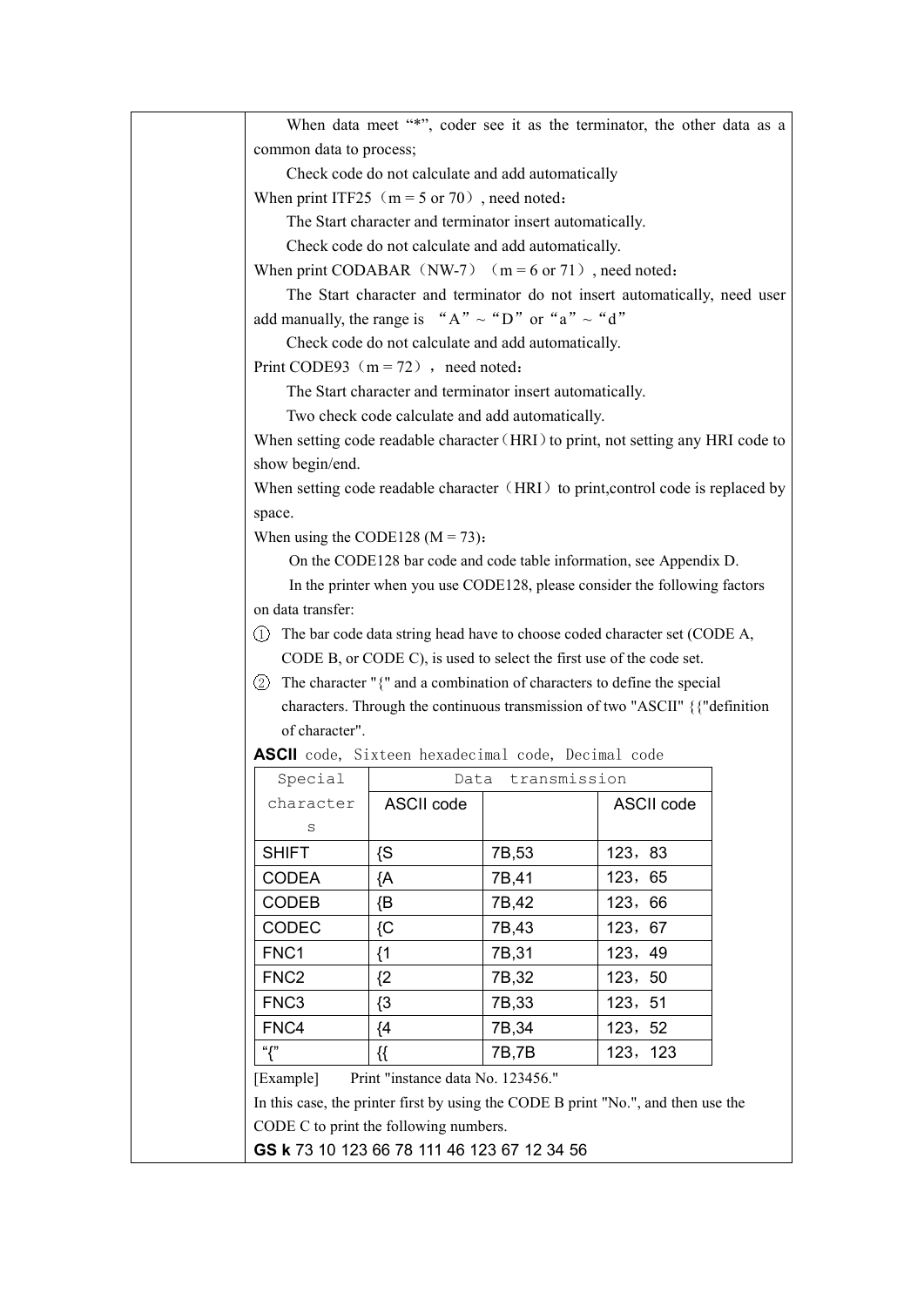| <b>CODE 128:</b><br>1b 40 1d 48 02 1d 68 64 1d 77 03<br>1d 6b 49 0A 7B 42 4E 6F 2E 7B 43 0C 22 38<br>• If the bar code data string head not code set select the character,<br>the printer stop command processing, and the subsequent data processing<br>as general data.<br>• If "{" and subsequent characters are not applicable to any special<br>characters, the printer stop command processing, and the subsequent data<br>processing as general data.<br>• If the printer received cannot be used for special code set of<br>characters, the printer stop command processing, and the subsequent data<br>processing as general data.<br>• Select the HRI character corresponding character printer does not<br>print and shift character or code set.<br>• The functional character of the HRI character is blank. |
|---------------------------------------------------------------------------------------------------------------------------------------------------------------------------------------------------------------------------------------------------------------------------------------------------------------------------------------------------------------------------------------------------------------------------------------------------------------------------------------------------------------------------------------------------------------------------------------------------------------------------------------------------------------------------------------------------------------------------------------------------------------------------------------------------------------------------|
|                                                                                                                                                                                                                                                                                                                                                                                                                                                                                                                                                                                                                                                                                                                                                                                                                           |
|                                                                                                                                                                                                                                                                                                                                                                                                                                                                                                                                                                                                                                                                                                                                                                                                                           |
|                                                                                                                                                                                                                                                                                                                                                                                                                                                                                                                                                                                                                                                                                                                                                                                                                           |
|                                                                                                                                                                                                                                                                                                                                                                                                                                                                                                                                                                                                                                                                                                                                                                                                                           |
|                                                                                                                                                                                                                                                                                                                                                                                                                                                                                                                                                                                                                                                                                                                                                                                                                           |
|                                                                                                                                                                                                                                                                                                                                                                                                                                                                                                                                                                                                                                                                                                                                                                                                                           |
|                                                                                                                                                                                                                                                                                                                                                                                                                                                                                                                                                                                                                                                                                                                                                                                                                           |
|                                                                                                                                                                                                                                                                                                                                                                                                                                                                                                                                                                                                                                                                                                                                                                                                                           |
|                                                                                                                                                                                                                                                                                                                                                                                                                                                                                                                                                                                                                                                                                                                                                                                                                           |
|                                                                                                                                                                                                                                                                                                                                                                                                                                                                                                                                                                                                                                                                                                                                                                                                                           |
|                                                                                                                                                                                                                                                                                                                                                                                                                                                                                                                                                                                                                                                                                                                                                                                                                           |
|                                                                                                                                                                                                                                                                                                                                                                                                                                                                                                                                                                                                                                                                                                                                                                                                                           |
|                                                                                                                                                                                                                                                                                                                                                                                                                                                                                                                                                                                                                                                                                                                                                                                                                           |
|                                                                                                                                                                                                                                                                                                                                                                                                                                                                                                                                                                                                                                                                                                                                                                                                                           |
|                                                                                                                                                                                                                                                                                                                                                                                                                                                                                                                                                                                                                                                                                                                                                                                                                           |
|                                                                                                                                                                                                                                                                                                                                                                                                                                                                                                                                                                                                                                                                                                                                                                                                                           |
| • The control characters $(\langle 00 \rangle H? \langle 1F \rangle H$ and $\langle 7F \rangle H)$ of the HRI character                                                                                                                                                                                                                                                                                                                                                                                                                                                                                                                                                                                                                                                                                                   |
| is blank.                                                                                                                                                                                                                                                                                                                                                                                                                                                                                                                                                                                                                                                                                                                                                                                                                 |
| $\langle$ 0ther $\rangle$<br>To confirm the reservation about spacing in the bar code.                                                                                                                                                                                                                                                                                                                                                                                                                                                                                                                                                                                                                                                                                                                                    |
| (according to different spacing bar code types are also different.)                                                                                                                                                                                                                                                                                                                                                                                                                                                                                                                                                                                                                                                                                                                                                       |
| 1b 40 1d 48 02 1d 68 64 1d 77 03                                                                                                                                                                                                                                                                                                                                                                                                                                                                                                                                                                                                                                                                                                                                                                                          |
| 30 0D 0A                                                                                                                                                                                                                                                                                                                                                                                                                                                                                                                                                                                                                                                                                                                                                                                                                  |
| 1d 6b 00 30 31 32 33 34 35 36 37 38 39 31 00                                                                                                                                                                                                                                                                                                                                                                                                                                                                                                                                                                                                                                                                                                                                                                              |
| 31 0D 0A                                                                                                                                                                                                                                                                                                                                                                                                                                                                                                                                                                                                                                                                                                                                                                                                                  |
| 1d 6b 01 30 31 32 33 34 35 36 37 38 39 31 00                                                                                                                                                                                                                                                                                                                                                                                                                                                                                                                                                                                                                                                                                                                                                                              |
| 32 0D0A                                                                                                                                                                                                                                                                                                                                                                                                                                                                                                                                                                                                                                                                                                                                                                                                                   |
| 1d 6b 02 30 31 32 33 34 35 36 37 38 39 31 32 00                                                                                                                                                                                                                                                                                                                                                                                                                                                                                                                                                                                                                                                                                                                                                                           |
| 33 0D 0A                                                                                                                                                                                                                                                                                                                                                                                                                                                                                                                                                                                                                                                                                                                                                                                                                  |
| 1d 6b 03 30 31 32 33 34 35 36 37 00                                                                                                                                                                                                                                                                                                                                                                                                                                                                                                                                                                                                                                                                                                                                                                                       |
| 使用示例<br>34 0D 0A                                                                                                                                                                                                                                                                                                                                                                                                                                                                                                                                                                                                                                                                                                                                                                                                          |
| 1D 6B 04 30 31 32 41 42 20 24 25 2B 2D 2E 2F 00                                                                                                                                                                                                                                                                                                                                                                                                                                                                                                                                                                                                                                                                                                                                                                           |
| 35 0D 0A                                                                                                                                                                                                                                                                                                                                                                                                                                                                                                                                                                                                                                                                                                                                                                                                                  |
| 1d 6b 05 30 31 32 33 34 35 36 37 38 39 31 32 00                                                                                                                                                                                                                                                                                                                                                                                                                                                                                                                                                                                                                                                                                                                                                                           |
| 36 0D 0A                                                                                                                                                                                                                                                                                                                                                                                                                                                                                                                                                                                                                                                                                                                                                                                                                  |
| 1d 6b 06 2D 31 32 42 24 2B 2D 2E 00<br>1d 6b 06 43 31 32 33 34 35 36 34 38 39 00                                                                                                                                                                                                                                                                                                                                                                                                                                                                                                                                                                                                                                                                                                                                          |
|                                                                                                                                                                                                                                                                                                                                                                                                                                                                                                                                                                                                                                                                                                                                                                                                                           |
| 36 35 0D 0A                                                                                                                                                                                                                                                                                                                                                                                                                                                                                                                                                                                                                                                                                                                                                                                                               |
| 1d 6b 41 0c 31 32 33 34 35 36 37 38 39 30 31 32                                                                                                                                                                                                                                                                                                                                                                                                                                                                                                                                                                                                                                                                                                                                                                           |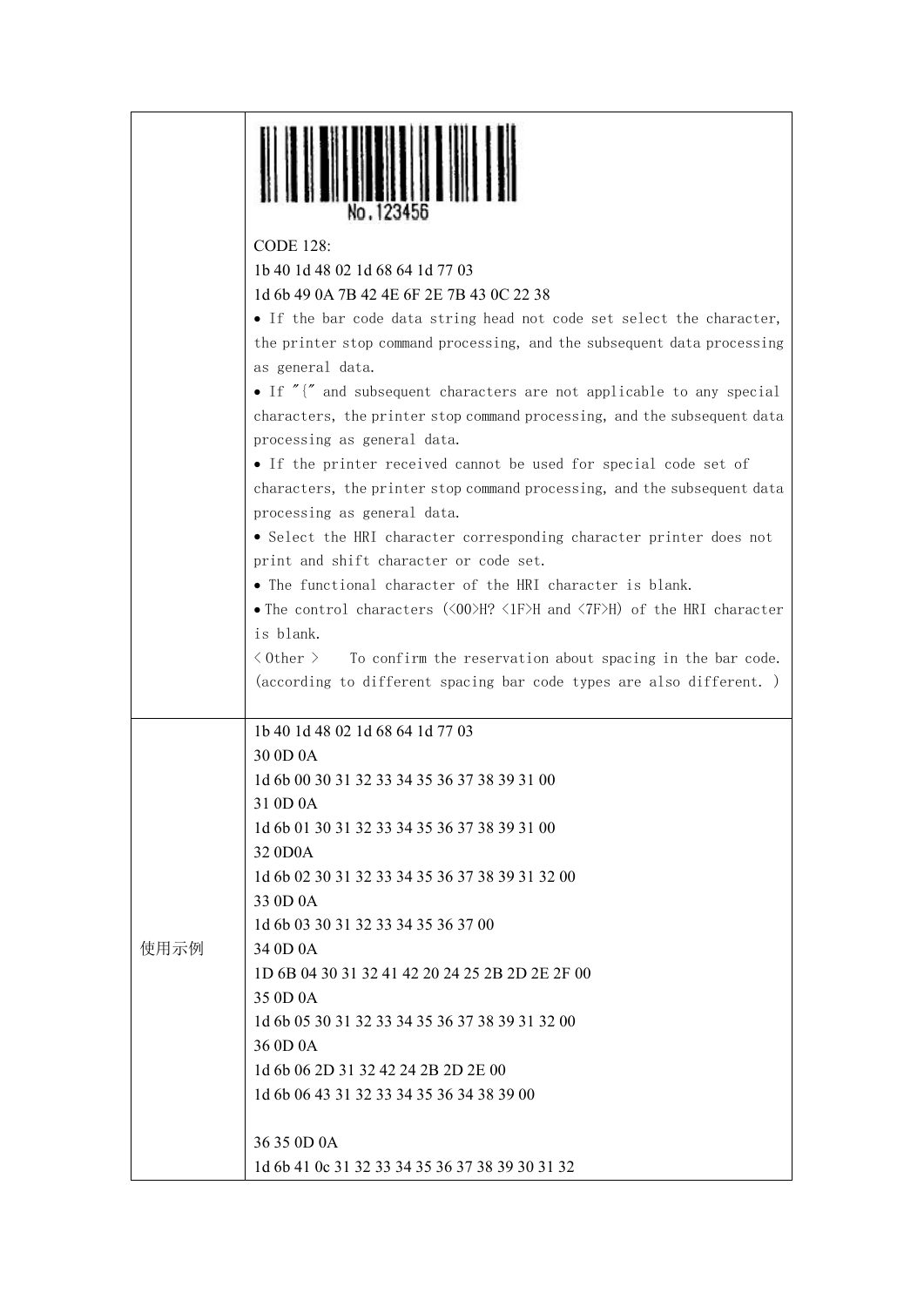|  | 36 36 0D 0A                                                          |
|--|----------------------------------------------------------------------|
|  | 1d 6b 42 0c 30 32 33 34 35 36 30 30 30 30 38 39                      |
|  | 36 37 0D 0A                                                          |
|  | 1d 6b 43 0c 30 32 33 34 35 36 30 30 30 30 38 39                      |
|  | 36 38 0D 0A                                                          |
|  | 1d 6b 44 08 30 32 33 34 35 36 30 30                                  |
|  | 36 39 20 20 4e 4f 20 24 25 2b 2d 2e 2f 31 32 33 34 35 36 30 30 0D 0A |
|  | 1d 6b 45 11 4e 4f 20 24 25 2b 2d 2e 2f 31 32 33 34 35 36 30 30       |
|  | 37 30 20 20 20 30 32 33 34 35 36 30 30 C5 BC CA FD 0D 0A             |
|  | 1d 6b 46 09 30 31 32 33 34 35 36 30 30                               |
|  | 37 31 0d 0a                                                          |
|  | 1d 6b 47 05 32 33 34 35 36                                           |
|  | 37 32 0d 0a                                                          |
|  | 1d 6b 48 0b 32 33 34 35 36 41 42 2e 2f 2b 2c                         |
|  | 37 33 0d0a                                                           |
|  | 1d 6b 49 0A 7B 42 4E 6F 2E 7B 43 0C 22 38                            |
|  |                                                                      |
|  | Code 128 :                                                           |
|  | 1b 40 1d 48 02 1d 68 64 1d 77 03                                     |
|  | 37 33 0d0a                                                           |
|  | 1d 6b 49 0A 7B 42 4E 6F 2E 7B 43 0C 22 38                            |
|  |                                                                      |

#### <span id="page-38-0"></span>⑥State command

#### <span id="page-38-1"></span>**Real-time transmission condition**

| Name        | Real-time transmission condition                                            |
|-------------|-----------------------------------------------------------------------------|
|             | $ASCII$ : DLE EOT n                                                         |
| Format      | Decimal code : 164 n                                                        |
|             | Sixteen hexadecimal code: 10.04 n                                           |
|             | According to following parameters, real-time to transmit printer condition, |
|             | parameters n is used to assign printer condition need transmit.:            |
| Description | $n = 1$ : tansmit printer condition                                         |
|             | $n = 2$ : transmit off-line condition                                       |
|             | $n = 3$ : transmit error condition                                          |
|             | $n = 4$ : transmit paper sensor condition                                   |
| Range       | $1 \leq n \leq 4$                                                           |
| Default     | none                                                                        |
| Model       | ALL                                                                         |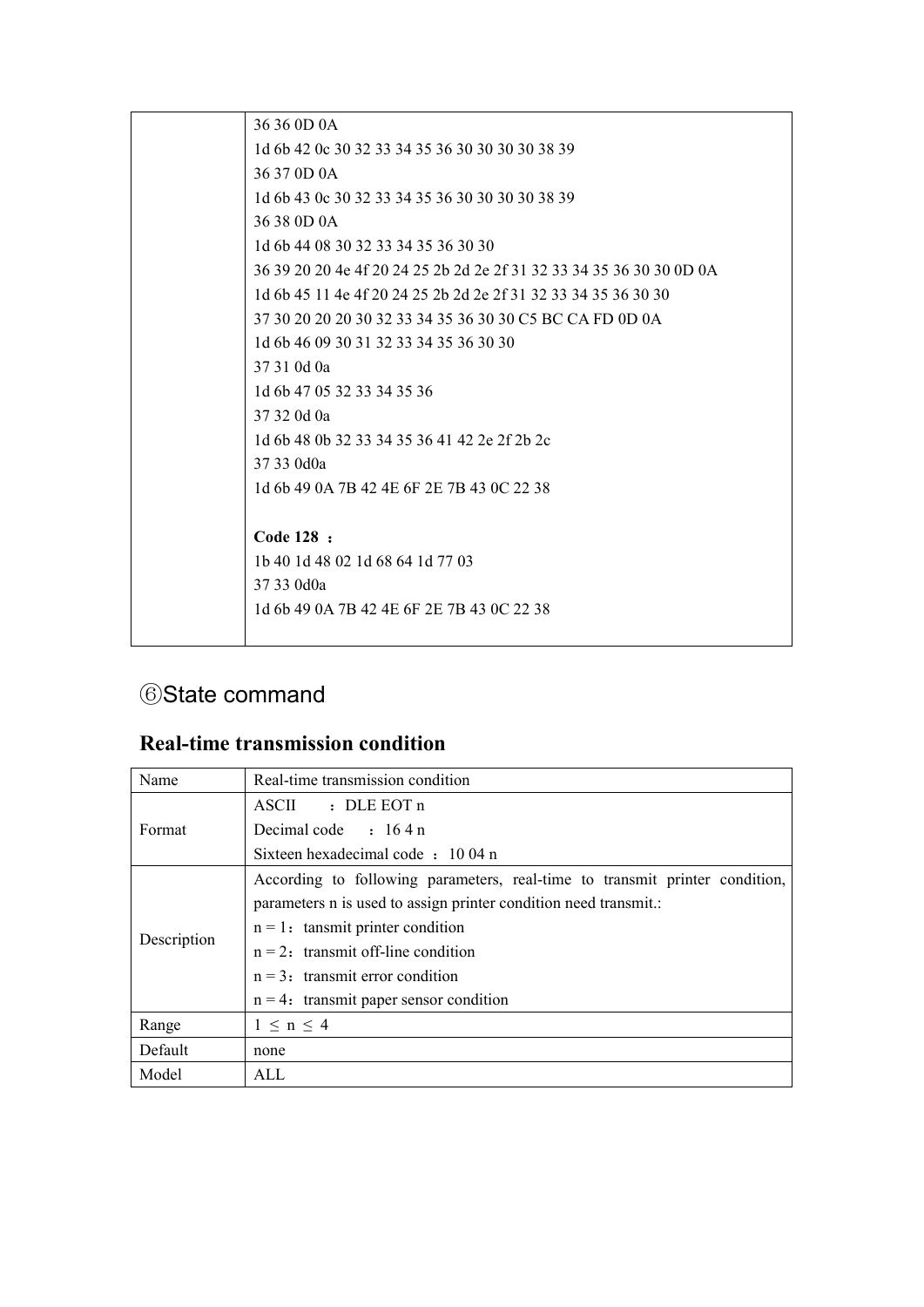|            | • when printer receive this command return to relative condition immediately         |                  |                                  |                          |                                    |  |  |  |  |  |  |
|------------|--------------------------------------------------------------------------------------|------------------|----------------------------------|--------------------------|------------------------------------|--|--|--|--|--|--|
|            | • this command do not insert to command sequence with two or more bytes as           |                  |                                  |                          |                                    |  |  |  |  |  |  |
|            | far as possible.                                                                     |                  |                                  |                          |                                    |  |  |  |  |  |  |
|            | • Even if printer is set to ban by ESC=(select peripherals), this command is still   |                  |                                  |                          |                                    |  |  |  |  |  |  |
|            | valid.                                                                               |                  |                                  |                          |                                    |  |  |  |  |  |  |
|            | printer transmit advanced condition, each condition use 1 bytes data to<br>$\bullet$ |                  |                                  |                          |                                    |  |  |  |  |  |  |
|            | express.                                                                             |                  |                                  |                          |                                    |  |  |  |  |  |  |
|            | • printer transmission status is not confirmed whether the host receive.             |                  |                                  |                          |                                    |  |  |  |  |  |  |
|            | • printer should execute immediately receiving this command.                         |                  |                                  |                          |                                    |  |  |  |  |  |  |
|            | This command only effect for serials printer. Printer should execute<br>$\bullet$    |                  |                                  |                          |                                    |  |  |  |  |  |  |
|            | immediately receiving this command at any condition.                                 |                  |                                  |                          |                                    |  |  |  |  |  |  |
|            |                                                                                      |                  | $n=1$ : printer condition        |                          |                                    |  |  |  |  |  |  |
|            | Bi                                                                                   | 0/1              | Sixteen                          | Decimal                  | function                           |  |  |  |  |  |  |
|            | t                                                                                    |                  | hexadecima                       | code                     |                                    |  |  |  |  |  |  |
|            |                                                                                      | 1 code           |                                  |                          |                                    |  |  |  |  |  |  |
|            | $\boldsymbol{0}$                                                                     | $\boldsymbol{0}$ | 00                               | $\boldsymbol{0}$         | Fixed is 0                         |  |  |  |  |  |  |
|            | $\mathbf{1}$                                                                         | 1                | 02                               | $\overline{2}$           | Fixed is 1                         |  |  |  |  |  |  |
|            | $\overline{2}$                                                                       | $\mathbf{0}$     | 00                               | $\boldsymbol{0}$         | Open One or two cashbox (the       |  |  |  |  |  |  |
|            |                                                                                      |                  |                                  |                          | machine without cashbox is fixed 0 |  |  |  |  |  |  |
|            |                                                                                      | 1                | 04                               | $\overline{4}$           | Close two cashbox                  |  |  |  |  |  |  |
|            | 3                                                                                    | $\boldsymbol{0}$ | 00                               | $\boldsymbol{0}$         | On-line                            |  |  |  |  |  |  |
| Be careful |                                                                                      | 1                | 08                               | 8                        | Out-line                           |  |  |  |  |  |  |
|            | 4                                                                                    | $\mathbf{1}$     | 10                               | 16                       | Fixed is 1                         |  |  |  |  |  |  |
|            | 5,                                                                                   |                  | $-$                              | $\overline{\phantom{a}}$ | undefined                          |  |  |  |  |  |  |
|            | 6                                                                                    |                  |                                  |                          |                                    |  |  |  |  |  |  |
|            | 7                                                                                    | $\mathbf{0}$     | 00                               | 00                       | Paper had cut                      |  |  |  |  |  |  |
|            |                                                                                      | $\mathbf{1}$     | 80                               | 96                       | Paper not cut                      |  |  |  |  |  |  |
|            |                                                                                      |                  |                                  |                          |                                    |  |  |  |  |  |  |
|            |                                                                                      |                  | $n=2$ : transmit out-line status |                          |                                    |  |  |  |  |  |  |
|            | bit                                                                                  | 0/1              | Sixteen                          | Decimal                  | function                           |  |  |  |  |  |  |
|            |                                                                                      |                  | hexadecima                       | code                     |                                    |  |  |  |  |  |  |
|            |                                                                                      |                  | 1 code                           |                          |                                    |  |  |  |  |  |  |
|            | $\boldsymbol{0}$                                                                     | $\mathbf{0}$     | 00                               | $\boldsymbol{0}$         | Fixed is 0                         |  |  |  |  |  |  |
|            | $\mathbf{1}$                                                                         | $\mathbf{1}$     | 02                               | $\overline{2}$           | Fixed is 1                         |  |  |  |  |  |  |
|            | $\sqrt{2}$                                                                           | $\mathbf{0}$     | $00\,$                           | $\boldsymbol{0}$         | Close on-housing                   |  |  |  |  |  |  |
|            |                                                                                      |                  | 04                               | $\overline{4}$           | Open on-housing                    |  |  |  |  |  |  |
|            | $\overline{3}$                                                                       | $\mathbf{1}$     |                                  |                          |                                    |  |  |  |  |  |  |
|            |                                                                                      | $\boldsymbol{0}$ | $00\,$                           | $\boldsymbol{0}$         | No press feeding key               |  |  |  |  |  |  |
|            |                                                                                      | $\mathbf{1}$     | 08                               | $8\,$                    | Press feeding key                  |  |  |  |  |  |  |
|            | $\overline{4}$                                                                       | $\mathbf{1}$     | 10                               | 16                       | Fixed is 1                         |  |  |  |  |  |  |
|            | 5                                                                                    | $\mathbf{0}$     | $00\,$                           | $\mathbf{0}$             | Printer with paper                 |  |  |  |  |  |  |
|            |                                                                                      | $\mathbf{1}$     | 20                               | 32                       | Printer without paper              |  |  |  |  |  |  |
|            | 6                                                                                    | $\boldsymbol{0}$ | $00\,$                           | $00\,$                   | No error                           |  |  |  |  |  |  |
|            |                                                                                      | 1                | 40                               | 64                       | Have Error                         |  |  |  |  |  |  |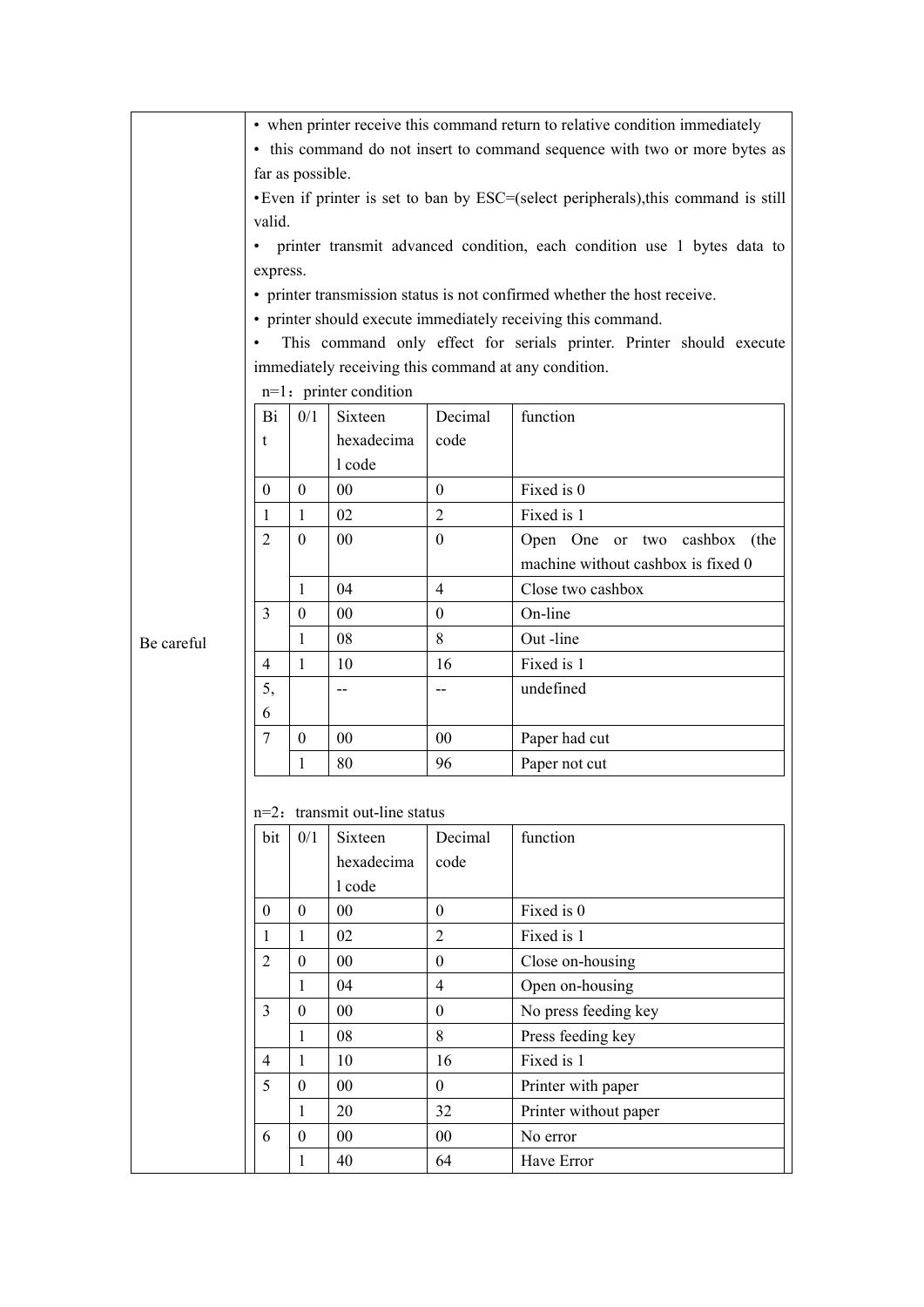|              | $\overline{7}$                | $\boldsymbol{0}$ | 00                                   | $\mathbf{0}$                   | Fixed                               |  |  |  |  |
|--------------|-------------------------------|------------------|--------------------------------------|--------------------------------|-------------------------------------|--|--|--|--|
|              |                               |                  |                                      |                                |                                     |  |  |  |  |
|              |                               |                  |                                      |                                |                                     |  |  |  |  |
|              | $n=3$ : transmit error status |                  |                                      |                                |                                     |  |  |  |  |
|              | bit                           | 0/1              | Sixteen                              | Decimal                        | function                            |  |  |  |  |
|              |                               |                  | hexadecima                           | code                           |                                     |  |  |  |  |
|              |                               |                  | l code                               |                                |                                     |  |  |  |  |
|              | $\boldsymbol{0}$              | $\boldsymbol{0}$ | $00\,$                               | Fixed is 0<br>$\boldsymbol{0}$ |                                     |  |  |  |  |
|              | $\mathbf{1}$                  | $\mathbf{1}$     | 02                                   | $\overline{2}$                 | Fixed is 1                          |  |  |  |  |
|              | $\overline{2}$                |                  | $\mathbb{L}^2$                       | $\overline{a}$                 | Undefined                           |  |  |  |  |
|              | $\overline{3}$                | $\boldsymbol{0}$ | 00                                   | $\boldsymbol{0}$               | Cutter without error                |  |  |  |  |
|              |                               | $\mathbf{1}$     | 08                                   | 8                              | Cutter with error                   |  |  |  |  |
|              | $\overline{4}$                | $\mathbf{1}$     | 10                                   | 16                             | Fixed is 1                          |  |  |  |  |
|              | 5                             | $\boldsymbol{0}$ | 00                                   | $\boldsymbol{0}$               | No unrecoverable error              |  |  |  |  |
|              |                               | $\mathbf{1}$     | 32<br>Have unrecoverable error<br>20 |                                |                                     |  |  |  |  |
|              | 6                             | $\boldsymbol{0}$ | $00\,$                               | $00\,$                         | printer head temp and voltage is    |  |  |  |  |
|              |                               |                  |                                      |                                | normal                              |  |  |  |  |
|              |                               | $\mathbf{1}$     | 40                                   | 64                             | printer head temp or voltage exceed |  |  |  |  |
|              |                               |                  |                                      |                                | range                               |  |  |  |  |
|              | $\overline{7}$                | $\boldsymbol{0}$ | 00                                   | $\boldsymbol{0}$               | Fixed is 0                          |  |  |  |  |
|              |                               |                  |                                      |                                |                                     |  |  |  |  |
|              |                               |                  | n=4: transmit paper sensor status    |                                |                                     |  |  |  |  |
|              | bit                           | 0/1              | Sixteen                              | Decimal                        | function                            |  |  |  |  |
|              |                               |                  | hexadecima                           | code                           |                                     |  |  |  |  |
|              |                               |                  | l code                               |                                |                                     |  |  |  |  |
|              | $\boldsymbol{0}$              | $\boldsymbol{0}$ | $00\,$                               | $\boldsymbol{0}$               | Fixed is 0                          |  |  |  |  |
|              | 1                             | $\mathbf{1}$     | 02                                   | $\overline{2}$                 | Fixed is 1                          |  |  |  |  |
|              | 2,                            | $\boldsymbol{0}$ | 00                                   | $\boldsymbol{0}$               | Have paper                          |  |  |  |  |
|              | $\overline{3}$                | $\mathbf{1}$     | 0 <sup>C</sup>                       | 12                             | Paper nearly                        |  |  |  |  |
|              | $\overline{4}$                | $\mathbf{1}$     | 10                                   | 16                             | Fixed is 1                          |  |  |  |  |
|              | 5,                            | $\boldsymbol{0}$ | $00\,$                               | $\boldsymbol{0}$               | Have paper                          |  |  |  |  |
|              | 6                             | $\mathbf{1}$     | 60                                   | 96                             | No paper                            |  |  |  |  |
|              | $\overline{7}$                | $\boldsymbol{0}$ | $00\,$                               | $\boldsymbol{0}$               | Fixed is 0                          |  |  |  |  |
|              | 10 04 01                      |                  |                                      |                                |                                     |  |  |  |  |
| Using sample | 10 04 02                      |                  |                                      |                                |                                     |  |  |  |  |
|              | 10 04 03                      |                  |                                      |                                |                                     |  |  |  |  |
|              | $10\;04\;04$                  |                  |                                      |                                |                                     |  |  |  |  |

#### <span id="page-40-0"></span>**Real-time printer command**

| Name   | Real-time printer command      |
|--------|--------------------------------|
| Format | ASCII : DLE ENQ n              |
|        | Decimal code $\qquad$ : 16.5 n |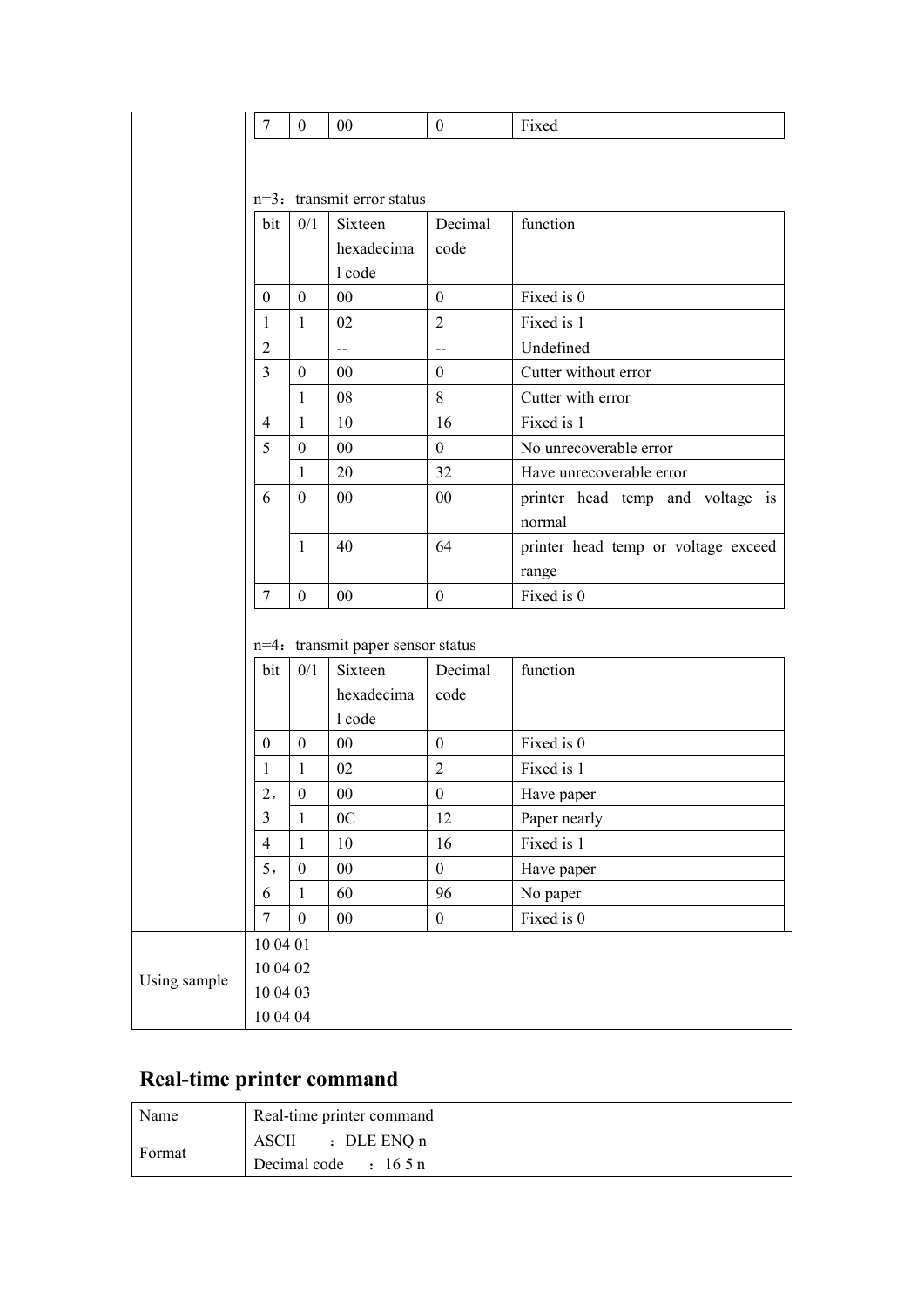|              | Sixteen hexadecimal code: 10 05 n                                                           |                                                                                               |  |  |  |  |  |  |  |  |
|--------------|---------------------------------------------------------------------------------------------|-----------------------------------------------------------------------------------------------|--|--|--|--|--|--|--|--|
|              |                                                                                             | The printer response to the host request. Assign n as following request:                      |  |  |  |  |  |  |  |  |
|              | request<br>n                                                                                |                                                                                               |  |  |  |  |  |  |  |  |
| Description  | $\mathbf{1}$                                                                                | Recover from error and start printing from error line                                         |  |  |  |  |  |  |  |  |
|              | $\overline{2}$                                                                              | Recover from error after clean receiving and printing buffer.                                 |  |  |  |  |  |  |  |  |
|              |                                                                                             |                                                                                               |  |  |  |  |  |  |  |  |
| Range        | $n = 1, 2$                                                                                  |                                                                                               |  |  |  |  |  |  |  |  |
| Default      | none                                                                                        |                                                                                               |  |  |  |  |  |  |  |  |
| Model        | ALL                                                                                         |                                                                                               |  |  |  |  |  |  |  |  |
|              |                                                                                             | Only when auto-cutter and opening housing have error, this command is                         |  |  |  |  |  |  |  |  |
|              | valid.                                                                                      |                                                                                               |  |  |  |  |  |  |  |  |
|              | The printer will handle data when receiving this command.                                   |                                                                                               |  |  |  |  |  |  |  |  |
|              | Even if printer at out-line, printing buffer is full or serial interface mode               |                                                                                               |  |  |  |  |  |  |  |  |
|              | have error, this command also execute.                                                      |                                                                                               |  |  |  |  |  |  |  |  |
|              | Under parallel interface mode, this command will not execute.                               |                                                                                               |  |  |  |  |  |  |  |  |
|              | whenever you receive <10>H<05>H <n> <math>(1 \le n \le 2)</math> data sequence, will be</n> |                                                                                               |  |  |  |  |  |  |  |  |
|              | sent condition.                                                                             |                                                                                               |  |  |  |  |  |  |  |  |
|              | For example:                                                                                |                                                                                               |  |  |  |  |  |  |  |  |
| Be careful   | ESC * m nL nH dk, d1 = <10>H, d2 = <05>H, d3 = <01>H                                        |                                                                                               |  |  |  |  |  |  |  |  |
|              | In a command data with two or more bytes, this command is not used.                         |                                                                                               |  |  |  |  |  |  |  |  |
|              | For example:                                                                                |                                                                                               |  |  |  |  |  |  |  |  |
|              | If want to send ESC 3n to printer, but before n send, DTR(response to                       |                                                                                               |  |  |  |  |  |  |  |  |
|              | host is DSR) will become MARK. Before n send, take place FLE ENQ 2                          |                                                                                               |  |  |  |  |  |  |  |  |
|              | interrupt. DLE ENQ 2 code <10>H will be as ESC3 code <10>H to execute.                      |                                                                                               |  |  |  |  |  |  |  |  |
|              | DLE ENQ 2 allow printer recover from error condition after clean                            |                                                                                               |  |  |  |  |  |  |  |  |
|              |                                                                                             | receiving buffer and printing buffer data. The printer store valid state setting              |  |  |  |  |  |  |  |  |
|              |                                                                                             | when error occur. (1 ike ESC !, ESC3, etc) can use this command and $\text{ESC}(\widehat{a})$ |  |  |  |  |  |  |  |  |
|              |                                                                                             | initialize printer fully. In addition, this command only valid for recoverable                |  |  |  |  |  |  |  |  |
|              |                                                                                             | error except printer head temp error.                                                         |  |  |  |  |  |  |  |  |
| Using sample | 10 05 01                                                                                    |                                                                                               |  |  |  |  |  |  |  |  |

# <span id="page-41-0"></span>⑦Other command

### <span id="page-41-1"></span>**Initialize printer**

| Name        | Initialize printer                                                                 |  |  |  |  |  |
|-------------|------------------------------------------------------------------------------------|--|--|--|--|--|
|             | $\cdot$ ESC $\omega$<br><b>ASCII</b>                                               |  |  |  |  |  |
| Format      | Decimal code : 27 64                                                               |  |  |  |  |  |
|             | Sixteen hexadecimal code: 1B40                                                     |  |  |  |  |  |
|             | The content of initialize printer:                                                 |  |  |  |  |  |
| Description | Remove the print data in the buffer, the effective mode reset the printer model to |  |  |  |  |  |
|             | open the printer power supply.                                                     |  |  |  |  |  |
| Range       | none                                                                               |  |  |  |  |  |